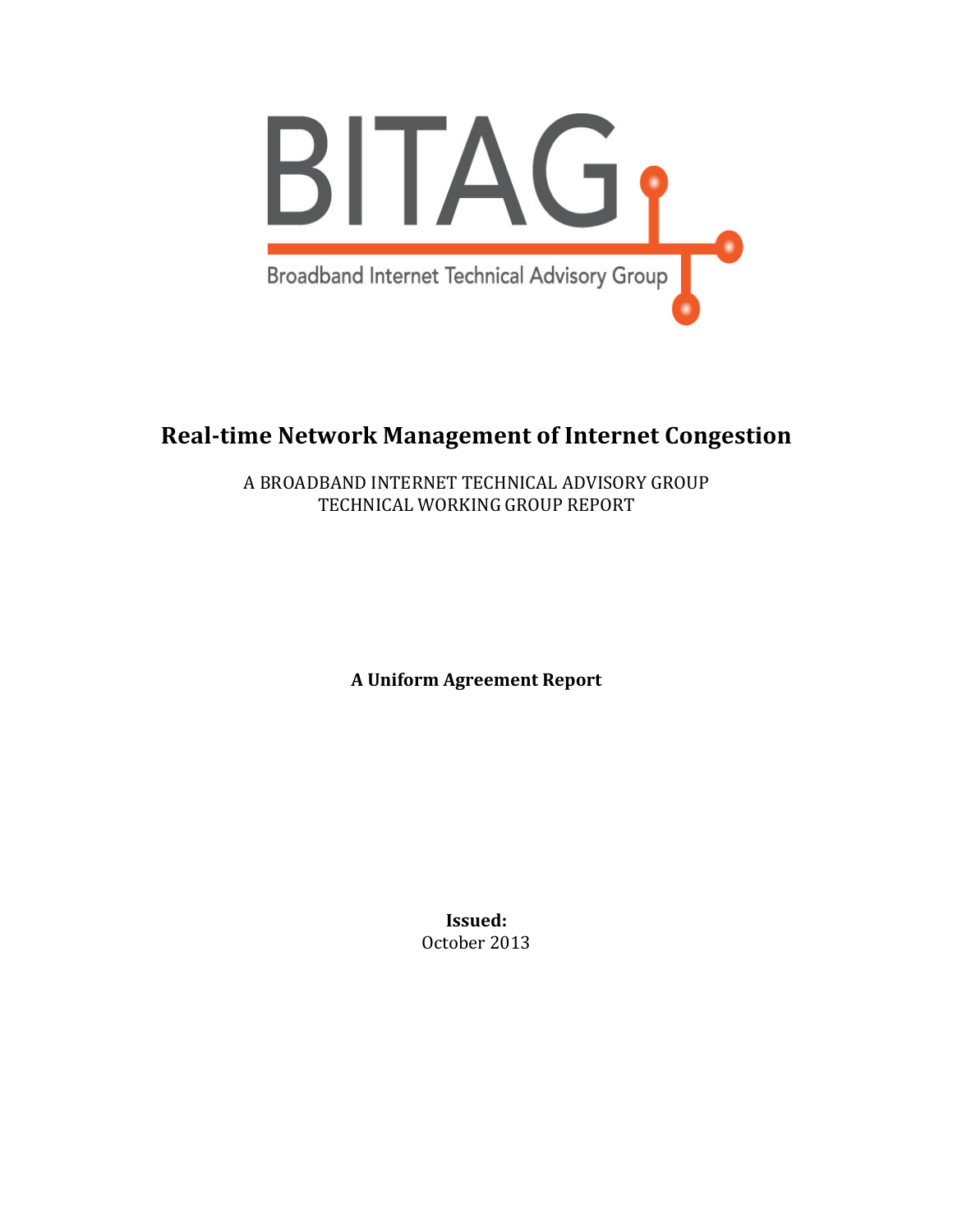#### **Copyright / Legal Notice**

Copyright  $\odot$  Broadband Internet Technical Advisory Group, Inc. 2013. All rights reserved. 

This document may be reproduced and distributed to others so long as such reproduction or distribution complies with Broadband Internet Technical Advisory Group, Inc.'s Intellectual Property Rights Policy, available at www.bitag.org, and any such reproduction contains the above copyright notice and the other notices contained in this section. This document may not be modified in any way without the express written consent of the Broadband Internet Technical Advisory Group, Inc. 

This document and the information contained herein is provided on an "AS IS" basis and BITAG AND THE CONTRIBUTORS TO THIS REPORT MAKE NO (AND HEREBY EXPRESSLY DISCLAIM ANY) WARRANTIES (EXPRESS, IMPLIED OR OTHERWISE), INCLUDING IMPLIED WARRANTIES OF MERCHANTABILITY, NON-INFRINGEMENT, FITNESS FOR A PARTICULAR PURPOSE, OR TITLE, RELATED TO THIS REPORT, AND THE ENTIRE RISK OF RELYING UPON THIS REPORT OR IMPLEMENTING OR USING THE TECHNOLOGY DESCRIBED IN THIS REPORT IS ASSUMED BY THE USER OR IMPLEMENTER.

The information contained in this Report was made available from contributions from various sources, including members of Broadband Internet Technical Advisory Group, Inc.'s Technical Working Group and others. Broadband Internet Technical Advisory Group, Inc. takes no position regarding the validity or scope of any intellectual property rights or other rights that might be claimed to pertain to the implementation or use of the technology described in this Report or the extent to which any license under such rights might or might not be available; nor does it represent that it has made any independent effort to identify any such rights.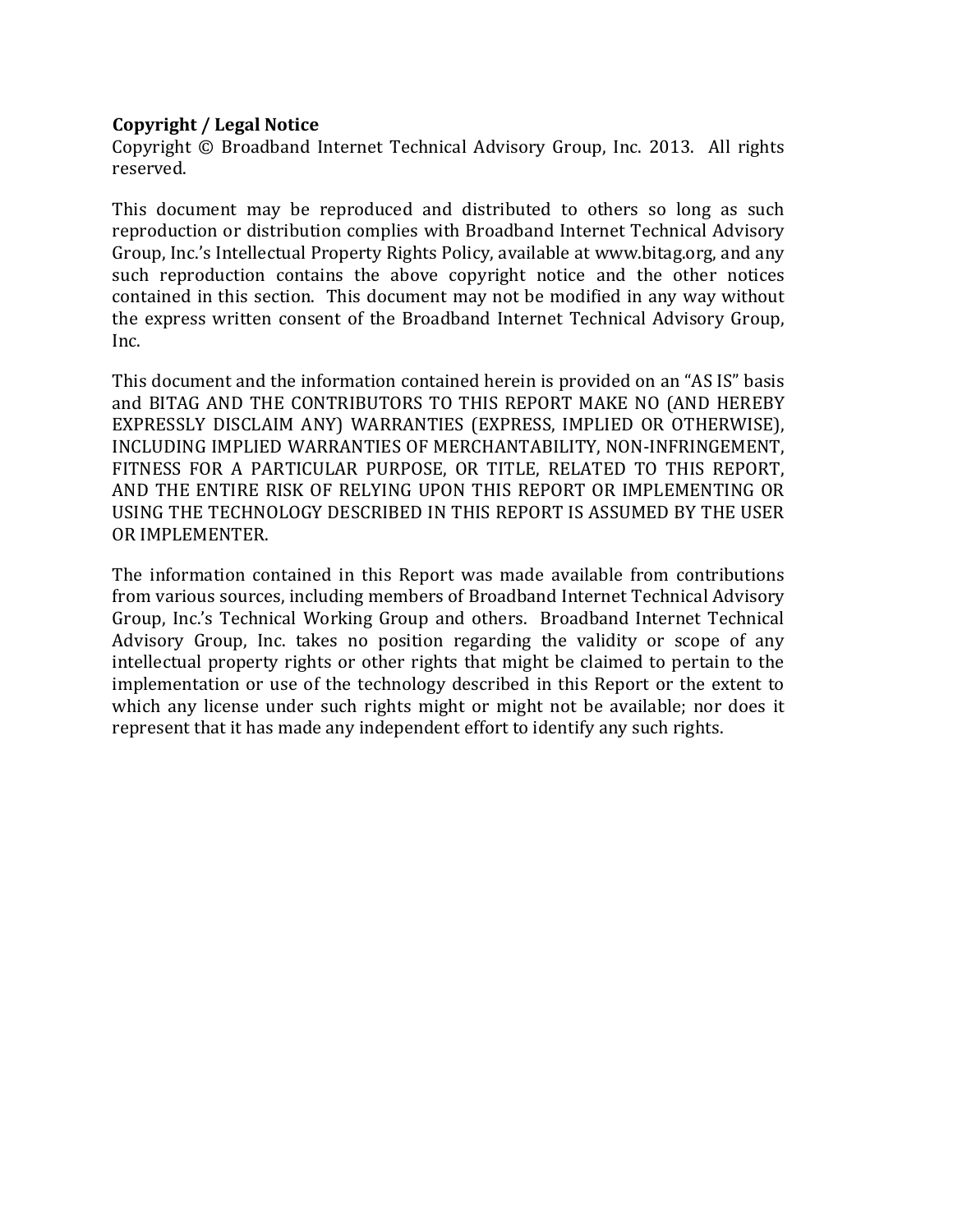#### **About the BITAG**

The Broadband Internet Technical Advisory Group (BITAG) is a non-profit, multistakeholder organization focused on bringing together engineers and technologists in a Technical Working Group (TWG) to develop consensus on broadband network management practices and other related technical issues that can affect users' Internet experience, including the impact to and from applications, content and devices that utilize the Internet.

The BITAG's mission includes: (a) educating policymakers on such technical issues; (b) addressing specific technical matters in an effort to minimize related policy disputes; and (c) serving as a sounding board for new ideas and network management practices. Specific TWG functions also may include: (i) identifying "best practices" by broadband providers and other entities; (ii) interpreting and applying "safe harbor" practices; (iii) otherwise providing technical guidance to industry and to the public; and/or (iv) issuing advisory opinions on the technical issues germane to the TWG's mission that may underlie disputes concerning broadband network management practices.

The BITAG Technical Working Group and its individual Committees make decisions through a consensus process, with the corresponding levels of agreement represented on the cover of each report. Each TWG Representative works towards achieving consensus around recommendations their respective organizations support, although even at the highest level of agreement, BITAG consensus does not require that all TWG member organizations agree with each and every sentence of a document. The Chair of each TWG Committee determines if consensus has been reached. In the case there is disagreement within a Committee as to whether there is consensus, BITAG has a voting process with which various levels of agreement may be more formally achieved and indicated. For more information please see the BITAG Technical Working Group Manual, available on the BITAG website at www.bitag.org.

BITAG TWG reports focus primarily on technical issues. While the reports may touch on a broad range of questions associated with a particular network management practice, the reports are not intended to address or analyze in a comprehensive fashion the economic, legal, regulatory or public policy issues that the practice may raise.

BITAG welcomes public comment. Please feel free to submit comments in writing via email at comments@bitag.org.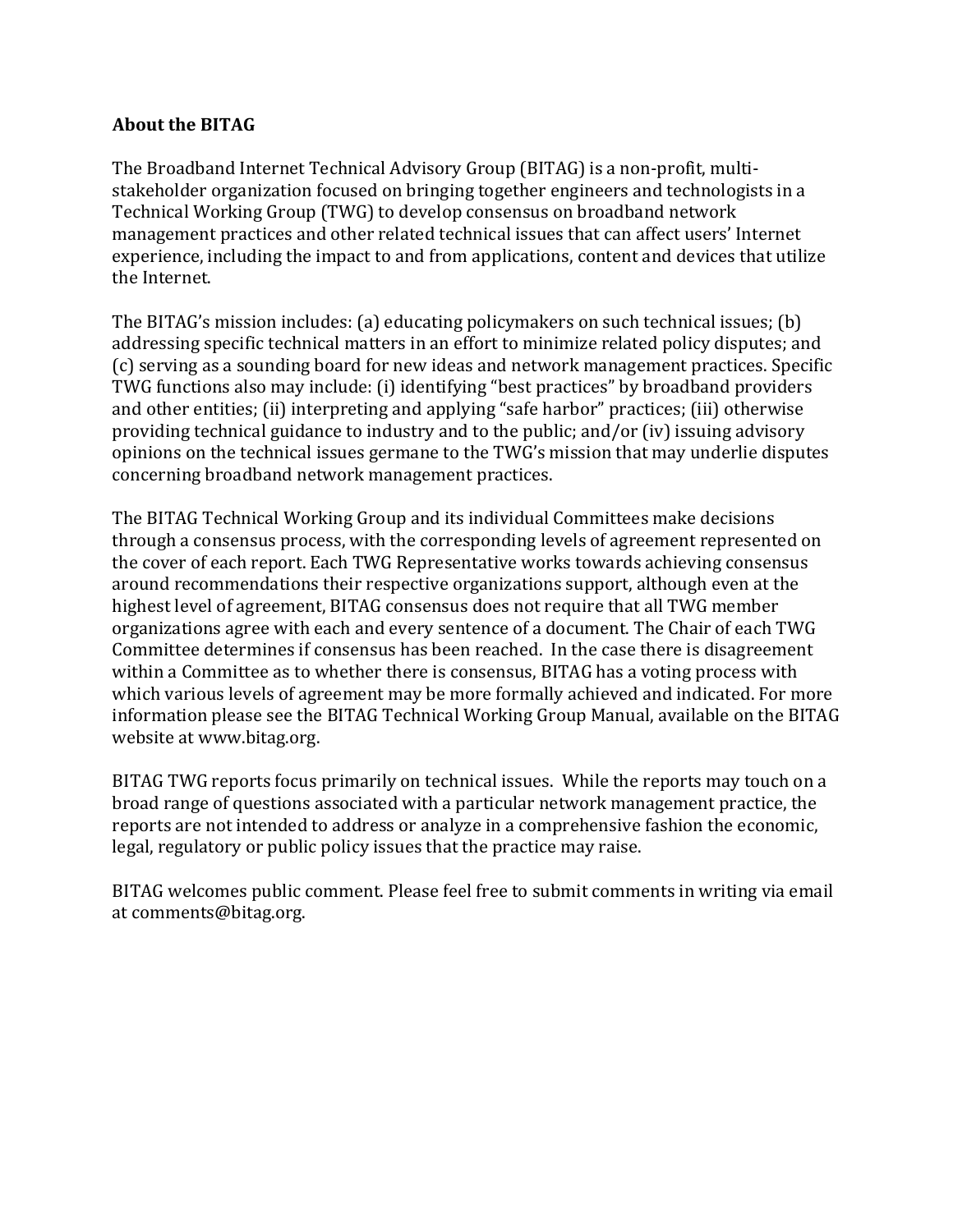#### **Executive Summary**

The Internet, as is the case with many other networks such as highways and electricity grids, operates under the assumption that capacity will be set to a level such that total peak demand will occasionally exceed capacity. Further, the Internet is designed so that multiple users may dynamically share capacity and multiple services may share the same network links and routers, which is more efficient than offering individual users dedicated capacity or different services using separate links and routers.

Every link and router in the various networks that make up the Internet has a limit on its capacity to handle data. The capacity of each link and router in individual networks is determined by the equipment installed by the entity that runs each network in an attempt to optimize performance and cost; the lower the capacity relative to expected demand, the greater the probability that demand upon that link or router at times may exceed its capacity.

Significantly, a user's instantaneous demand for broadband Internet is bursty, meaning that it changes rapidly in time – and when aggregate instantaneous demand exceeds capacity on a network it causes congestion, which can degrade performance.

Network operators typically estimate demand months to years in advance, and use such demand estimates to plan a schedule for capacity upgrades. Since it may take months to implement a capacity upgrade, the time scale for managing congestion in this manner is months to years. Thus, although capacity planning can greatly affect how much congestion occurs on a network over time, it cannot react to congestion as it occurs.

The impact of congestion upon applications depends on the duration of congestion – which can vary from thousandths of a second up to hours or more – and the nature and design of the application. If the duration of congestion is short enough or the application is tolerant enough of congestion, a user will not notice any degradation in performance. Congestion is thus a problem only when its duration is long enough to be disruptive to applications. Congestion in a network can occur for a wide variety of reasons, some of which can be anticipated and some of which cannot.

This report describes how network resources are allocated on a short time scale in order to, among other objectives, manage congestion on the network, and how such congestion management impacts applications and users.

Congestion management practices are an important subset of network management practices implemented by a variety of parties or organizations, including Internet Service Providers (ISPs) and Application Service Providers (ASPs). Policymakers have expressed great interest in learning what congestion management practices are used in the Internet and how these practices impact users and the broader Internet ecosystem. Furthermore, an understanding of congestion management techniques and practices is crucial in discussions about reasonable network management.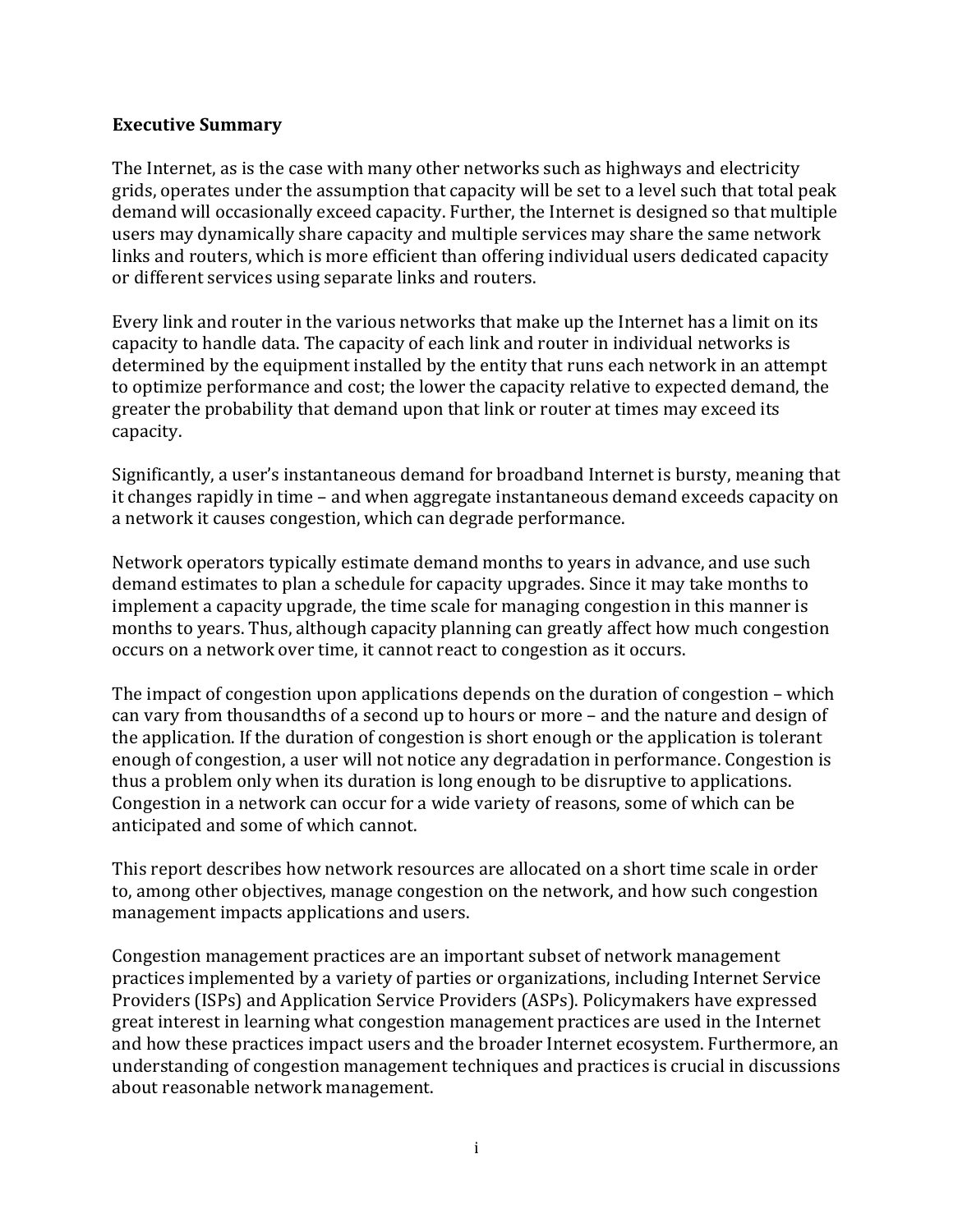One of the key design questions about any congestion management practice concerns the subset of network traffic to which the practice is applied, and its impact upon users and applications. Network operators apply some practices to all traffic on their networks, whereas in other cases practices are applied only to the traffic of specific users or to the traffic associated with specific applications. Application- or user- based congestion management practices may achieve better performance for selected applications. They also may enable service providers to offer connectivity products that cater to particular customer's tastes or needs. However, they add complexity, which may result in added costs that each network operator will evaluate. In some cases application- or user- based congestion management practices may be harmful to applications.

Congestion management practices are composed of generic technical building blocks, described in this report as traffic management "techniques". This report discusses a range of user- and application- based congestion management techniques, including classification of packets, reservation of resources for particular network flows, storage of content in multiple locations, rate control, routing and traffic engineering, packet dropping, and packet scheduling.

Congestion management techniques may be combined to offer a collection of capabilities in various network architectures, and can create services with differentiated performance either within an operator's network or end-to-end. There are also architecture-specific implementations of congestion management techniques for broadband Internet access over cable, telephone, and cellular networks and for Content Delivery Networks. The offerings of a service provider often include multiple services that may utilize the same network links and routers. While there are benefits and efficiencies to sharing capacity between multiple services, such sharing of capacity also requires the use of congestion management practices.

Congestion management "practices" are the uses of particular techniques by particular network operators to avoid, limit, or manage congestion. This report illustrates a range of congestion management practices that show how providers may combine user- or application- based congestion management techniques, including traffic shaping, prioritization, transcoding, resource reservation, and preferential treatment.

The report begins in Sections 1 and 2 by giving an overview of congestion and BITAG's interest in the issue. Section 3 defines congestion and describes instances in which congestion can occur, the locations in the network where congestion can occur, the indicators of congestion, and the impact congestion can have on applications.

In Section 4, the report articulates the differences between congestion management techniques and congestion management practices, and describes the different time scales at which congestion can be seen to occur in the network. This section also describes the parties that implement congestion management practices and on what basis.

Although all congestion management is important, in order to limit scope and length Sections 5-7 focus on congestion management techniques and practices that: (1) are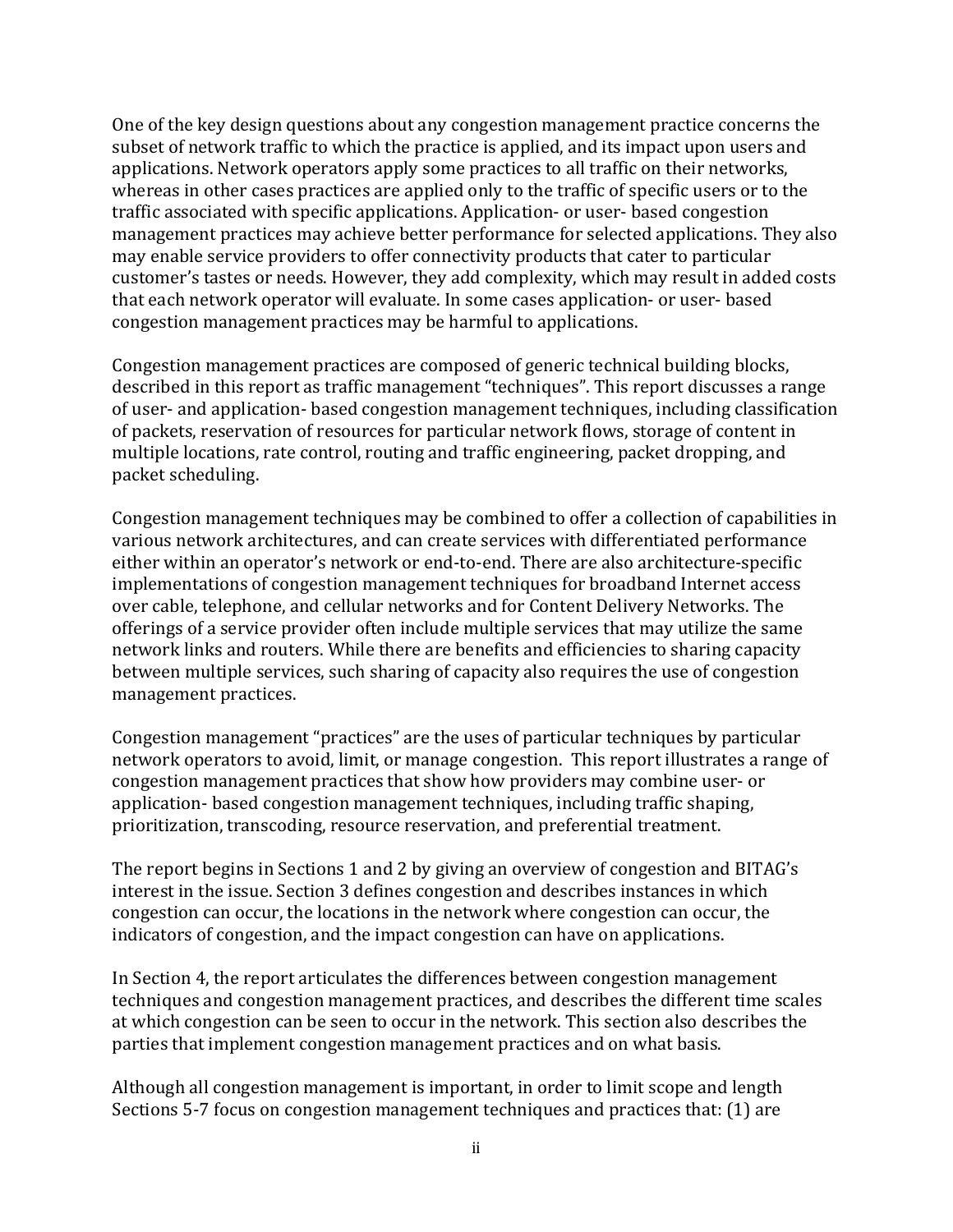implemented or potentially implemented in a network that supports consumer broadband Internet access services;  $(2)$  act on a time scale of minutes or less;  $(3)$  are used for purposes of congestion management; and (4) are based on user or application.

In Section 5, the report focuses on specific congestion management techniques. Section 6 gives specific examples of congestion management practices that are based on user or application. Finally, Section 7 gives the Technical Working Group's recommendations.

At a high level, the recommendations of BITAG's Technical Working Group are:

- ISPs and ASPs should disclose information about their user- or application**based network management and congestion management practices for Internet services in a manner that is readily accessible to the general public.** This information should be made available on network operators' public web sites and through other typically used communications and channels, including mobile apps, contract language, or email. ISPs and ASPs may choose to use a layered notice approach, using a simple, concise disclosure that includes key details of interest to consumers complemented by a more thorough and detailed disclosure for use by more sophisticated users, application developers, and other interested parties. The detailed disclosure should include: descriptions of the practices; the purposes served by the practices; the types of traffic subject to the practices; the practices' likely effects on end users' experiences; the triggers that activate the use of the practices; the approximate times at which the practices are used; and which subset of users may be affected. The disclosures should also include the predictable impact, if any, of a user's other subscribed network services on the performance and capacity of that user's broadband Internet access services during times of congestion, where applicable.
- **Network operators should use accepted industry "Best Practices,"** standardized practices, or seek industry review of practices. Network standards setting organizations and technical industry bodies produce considered recommendations of Best Practices and standard practices for a variety of operational issues including congestion and congestion management. Where network operators see the need for an innovative solution that has not been standardized or documented as a Best Practice, these network operators should consider bringing their unique network or congestion management practices to such groups for discussion and documentation.
- When engaging in a congestion management practice that could have a detrimental impact on the traffic of certain users or certain applications, the **practice should be designed to minimize that impact.** Some congestion management practices may cause certain users or certain applications to experience performance degradation. ISPs and ASPs should seek to minimize such degradation to the extent possible while still managing the effects of the congestion that originally triggered the use of the practice.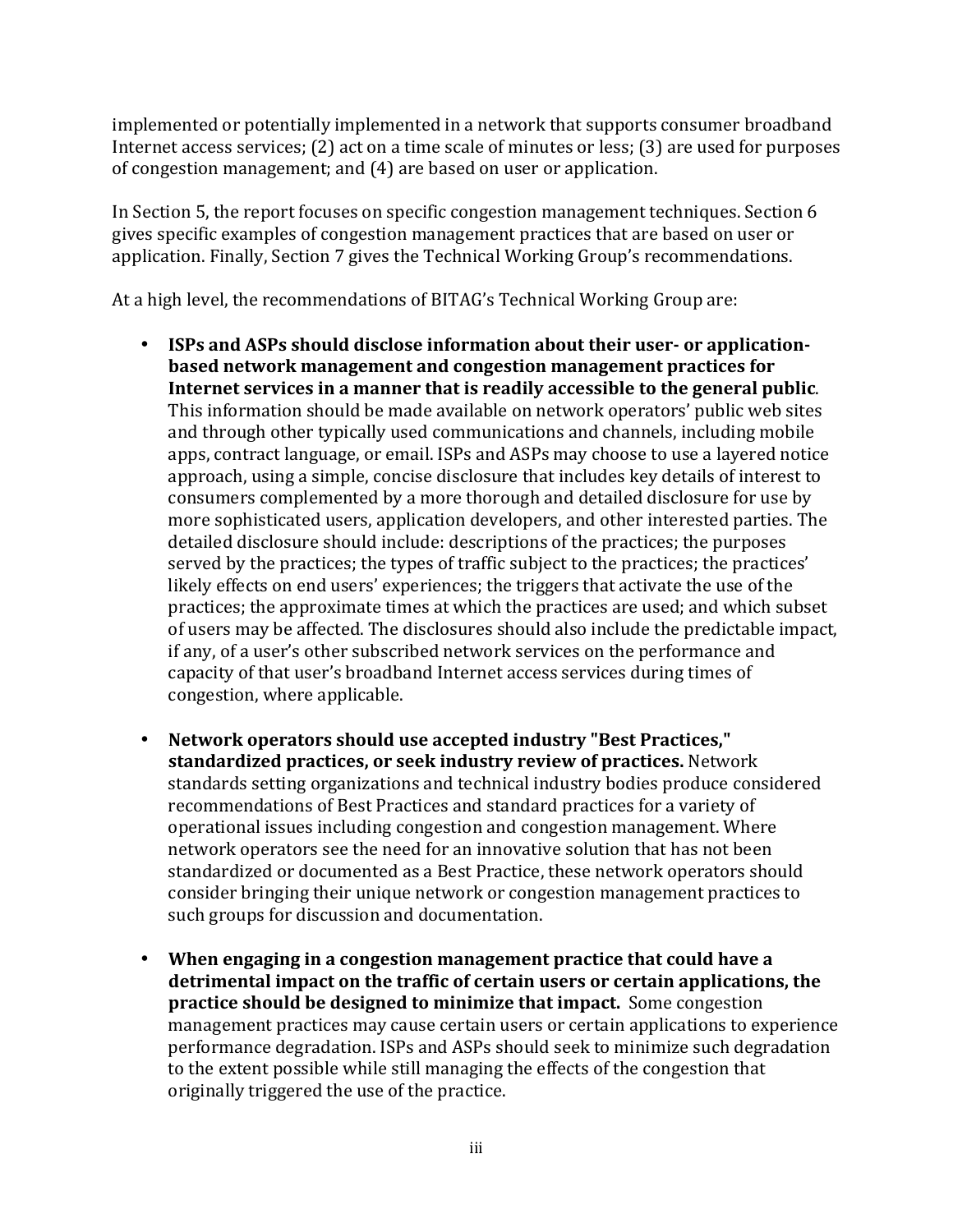- If application-based congestion management practices are used, those based **on a user's expressed preferences are preferred over those that are not.** Userand application- agnostic congestion management practices are useful in a wide variety of situations, and may be sufficient to accommodate the congestion management needs of network operators in the majority of situations. However, at times network operators may choose to use application-based congestion management practices, in which case those that prioritize application traffic according to a user's expressed preferences are preferred over those that do not.
- **If application-based criteria are used by a network operator, they should be tested prior to deployment and on an ongoing basis.** Application-based classification by network operators (e.g., using deep packet inspection) can sometimes be erroneous. If network operators choose to use application-based criteria for congestion management, the accuracy of the classifier should be tested before deployment.
- ASPs and CDNs should implement efficient and adaptive network resource **management practices.** ASPs and CDNs should match use of network resources to the performance requirements of the application. Applications should be designed to efficiently and adaptively use network resources, to the extent feasible given the application's requirements.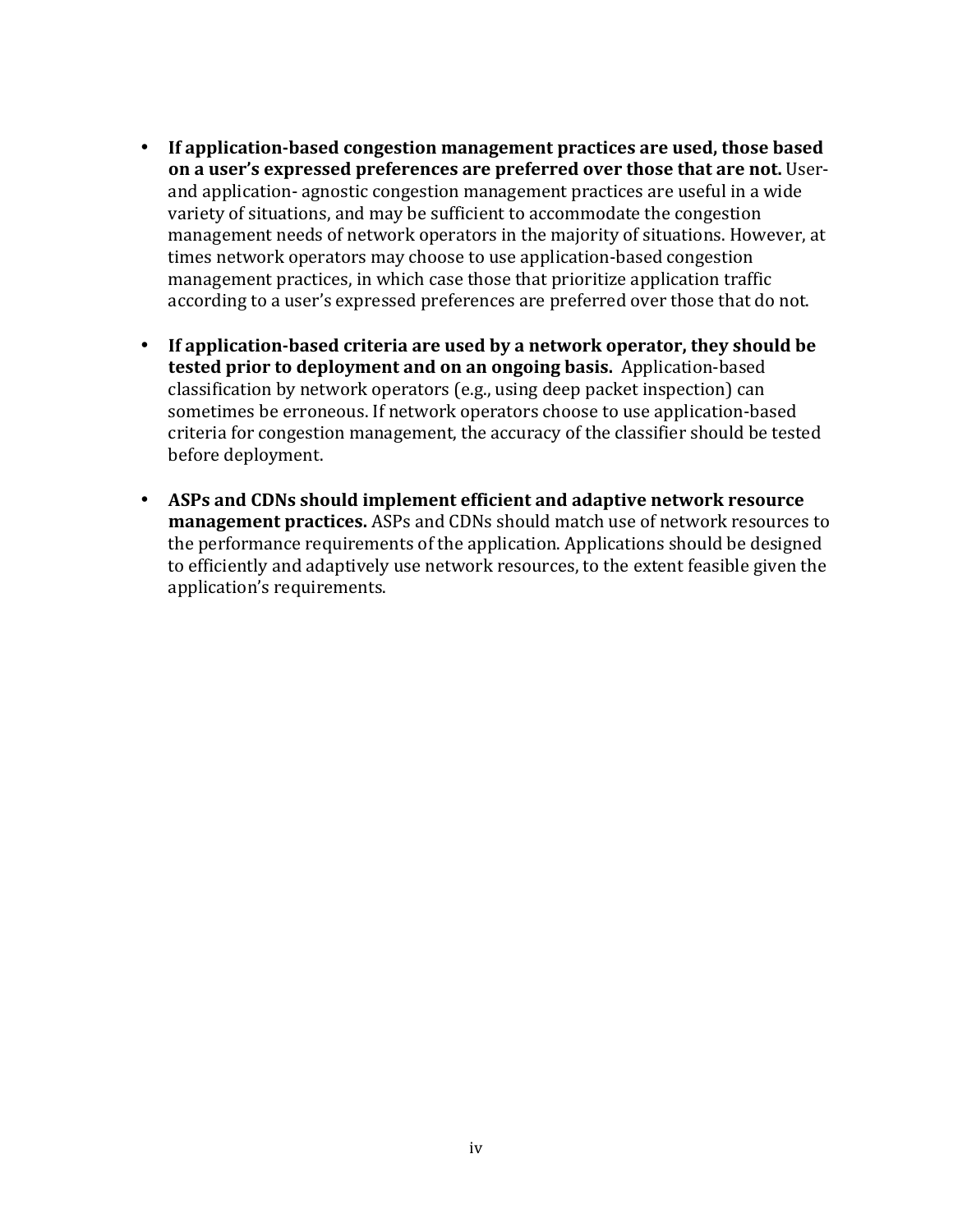# **Table of Contents**

| 1.                                                                                     |                                                                                       |  |  |  |  |
|----------------------------------------------------------------------------------------|---------------------------------------------------------------------------------------|--|--|--|--|
| 2.                                                                                     |                                                                                       |  |  |  |  |
| 3.<br>3.1.<br>3.2.<br>3.3.<br>3.4.<br>3.5.                                             | 3.2.1.<br>3.2.2.<br>3.2.3.<br>3.2.4.                                                  |  |  |  |  |
| 4.                                                                                     | <b>Classification of Congestion Management Techniques and Practices 14</b>            |  |  |  |  |
| 4.1.<br>4.2.                                                                           |                                                                                       |  |  |  |  |
| 4.3.                                                                                   |                                                                                       |  |  |  |  |
| 4.4.                                                                                   |                                                                                       |  |  |  |  |
| 4.5.                                                                                   |                                                                                       |  |  |  |  |
|                                                                                        |                                                                                       |  |  |  |  |
| 5.                                                                                     |                                                                                       |  |  |  |  |
| 5.1.                                                                                   |                                                                                       |  |  |  |  |
| 5.2.<br>5.3.                                                                           |                                                                                       |  |  |  |  |
| 5.4.                                                                                   |                                                                                       |  |  |  |  |
| 5.5.                                                                                   |                                                                                       |  |  |  |  |
| 5.6.                                                                                   |                                                                                       |  |  |  |  |
| 5.7.                                                                                   |                                                                                       |  |  |  |  |
| 5.8.                                                                                   |                                                                                       |  |  |  |  |
|                                                                                        | 5.8.1.                                                                                |  |  |  |  |
|                                                                                        | 5.8.2.                                                                                |  |  |  |  |
|                                                                                        | 5.8.3.                                                                                |  |  |  |  |
|                                                                                        | 5.8.4.                                                                                |  |  |  |  |
|                                                                                        | 5.8.5.                                                                                |  |  |  |  |
|                                                                                        | 5.8.6.                                                                                |  |  |  |  |
| 6.                                                                                     | <b>Examples of Congestion Management Practices Based on User or Application</b><br>34 |  |  |  |  |
| 6.1.                                                                                   | TCP Connection Termination Practices for Control of Peer-to-Peer Traffic 35           |  |  |  |  |
| 6.2.                                                                                   |                                                                                       |  |  |  |  |
| 6.3.                                                                                   |                                                                                       |  |  |  |  |
| 6.4.                                                                                   |                                                                                       |  |  |  |  |
| 6.5.                                                                                   | Resource Reservation Practices to Improve the Performance of Applications             |  |  |  |  |
| Preferential Treatment Practices to Improve the Performance of Delay-and Loss-<br>6.6. |                                                                                       |  |  |  |  |
|                                                                                        |                                                                                       |  |  |  |  |
| 7.                                                                                     |                                                                                       |  |  |  |  |
| 7.1.                                                                                   |                                                                                       |  |  |  |  |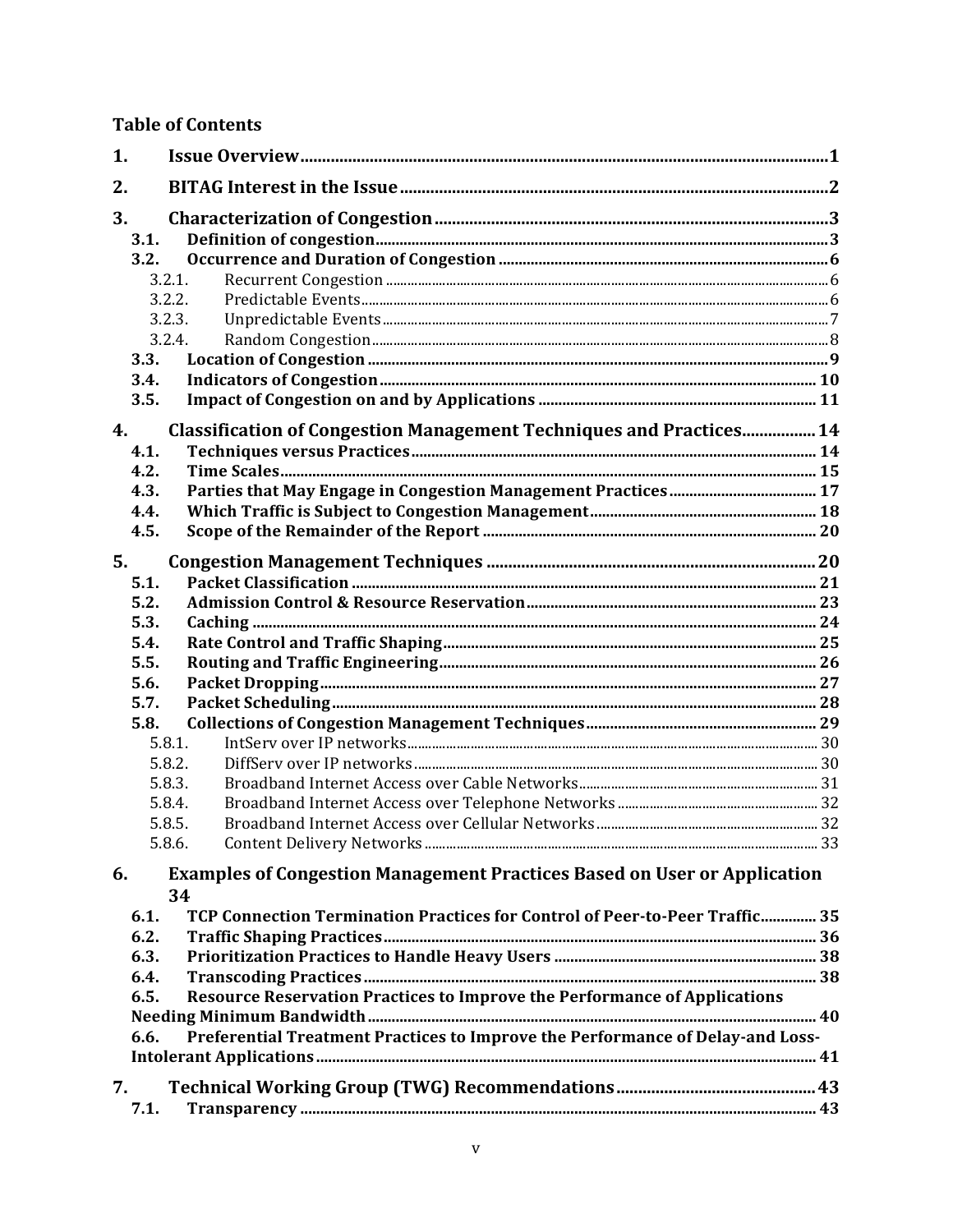|     | 7.2. Network Operators should use accepted industry "Best Practices," standardized       |
|-----|------------------------------------------------------------------------------------------|
|     | 7.3. When engaging in a congestion management practice that could have a detrimental     |
|     | impact on the traffic of certain users or certain applications, the practice should be   |
|     |                                                                                          |
|     | 7.4. If application-based congestion management practices are used, those based on a     |
|     | 7.5. If application-based criteria are used by a network operator, they should be tested |
|     |                                                                                          |
|     | 7.6. ASPs and CDNs should implement efficient and adaptive network resource              |
|     |                                                                                          |
| 8.  |                                                                                          |
| 9.  |                                                                                          |
| 10. |                                                                                          |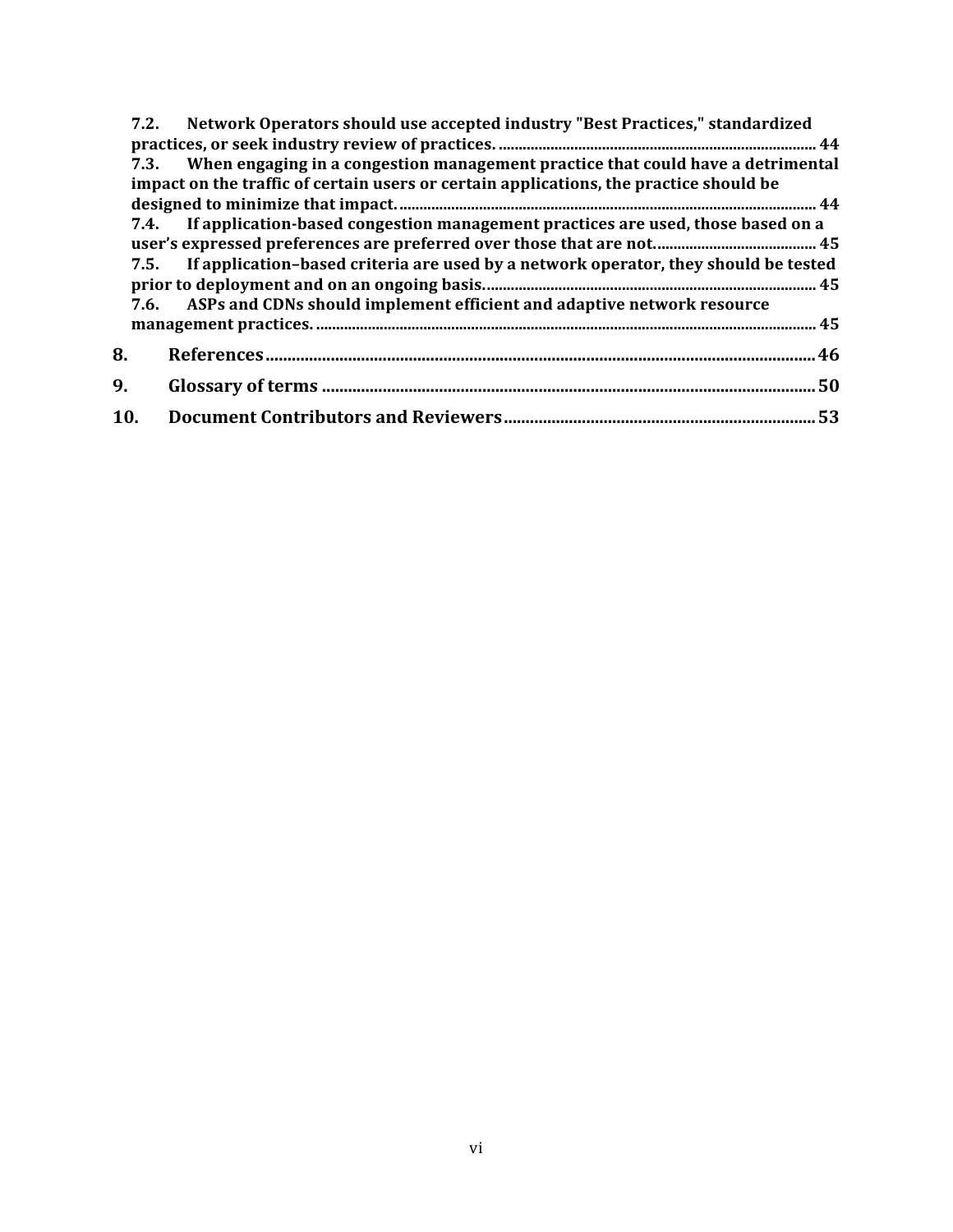#### **1. Issue Overview**

The Internet, as is the case with many other networks such as highways and electricity grids, operates under the assumption that capacity will be set to a level such that total peak *demand* will occasionally exceed *capacity*. Further, the Internet is designed so that multiple users may dynamically share capacity and multiple services may share the same network links and routers, which is more efficient than offering individual users dedicated capacity or different services using separate links and routers.

Every link and router in the various networks that make up the Internet has a limit on its capacity to handle data. The capacity of each link and router in individual networks is determined by the equipment installed by the entity that runs each network in an attempt to optimize performance and cost; the lower the capacity relative to expected demand, the greater the probability that demand upon that link or router at times may exceed its capacity.

Significantly, a user's instantaneous demand for broadband Internet is *bursty*, meaning that it changes rapidly in time – and when aggregate instantaneous demand exceeds capacity on a network it causes *congestion*, which can degrade performance.

*Network operators* typically estimate demand months to years in advance, and use such demand estimates to plan a schedule for capacity upgrades. Since it may take months to implement a capacity upgrade, the time scale for managing congestion in this manner is months to years. Thus, although capacity planning can greatly affect how much congestion occurs on a network over time, it cannot react to congestion as it occurs.

The impact of congestion upon applications depends on the duration of congestion – which can vary from thousandths of a second up to hours or more – and the nature and design of the application. If the duration of congestion is short enough or the application is tolerant enough of congestion, a user will not notice any degradation in performance. Congestion is thus a problem only when its duration is long enough to be disruptive to applications. Congestion in a network can occur for a wide variety of reasons, some of which can be anticipated and some of which cannot.

This report describes how network resources are allocated on a short time scale in order to, among other objectives, manage congestion on the network, and how such congestion management impacts applications and users.

One of the key design questions about any congestion management practice concerns the subset of network traffic to which the practice is applied, and its impact upon users and applications. Network operators apply some practices to all traffic on their networks, whereas in other cases practices are applied only to the traffic of a subset of specific users, to a subset of types of applications, to all instances or specific instances of applications, or to specific components of such applications. Application- or user- based congestion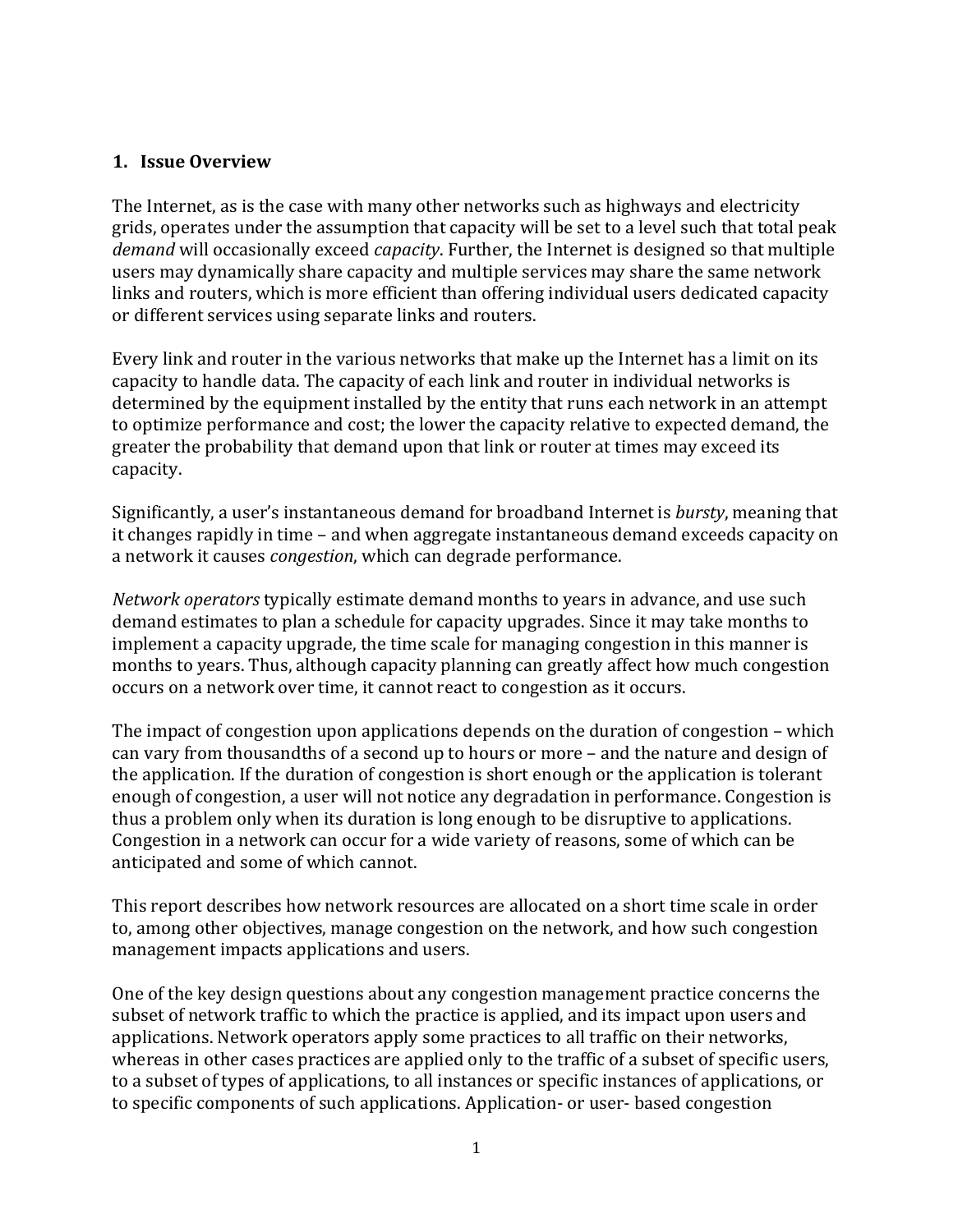management practices may achieve better performance for various application-related traffic. Such practices also may enable service providers to offer connectivity products that cater to particular customer's tastes or needs. However, they add complexity, which may result in added costs that each network operator will evaluate. In some cases applicationor user-based congestion management practices may be harmful to applications.

This report focuses on real-time Internet traffic management practices based on users or applications that are used on networks operated by Internet Service Providers (ISPs) and Application Service Providers (ASPs) (known as "network operators" throughout this report) for the purposes of congestion management.<sup>1</sup> Network management practices used by network operators for purposes other than congestion management are outside the scope of this report. Practices that are not implemented in real-time are also outside the scope, including usage caps and usage charges.

The analysis distinguishes between traffic management "techniques," which are generic technical building blocks, and traffic management "practices," which are the applications of particular techniques by particular network operators to avoid, limit, or manage congestion. With respect to techniques, the analysis considers where in the network, and at which layer, a traffic management technique is applied, and what type of traffic management functionality is applied. With respect to practices, the analysis considers who decides whether a traffic management practice is applied and on what basis. It is important to examine the criteria and indicators of congestion that trigger a practice.

### **2. BITAG Interest in the Issue**

 

Congestion management practices are an important subset of network management practices implemented by a variety of parties or organizations, including Internet Service Providers (ISPs) and Application Service Providers (ASPs). Policymakers have expressed great interest in learning what congestion management practices are used in the Internet and how these practices impact users and the broader Internet ecosystem [FCC 07-31].

Policymakers often comment that network architectures and technologies may impact congestion management practices, but are looking for guidance as to how this occurs. Furthermore, an understanding of congestion management techniques and practices is crucial in discussions about reasonable network management.

<sup>&</sup>lt;sup>1</sup> For purposes of this report, an Internet Service Provider (ISP) is defined as a provider of broadband Internet access service, an Application Service Provider (ASP) is defined as a provider of applications used on broadband Internet access services, and a network operator is defined as an ISP, or an ASP that operates a network. Some ASPs operate networks that interconnect with ISPs, while other ASPs attach servers directly to ISPs.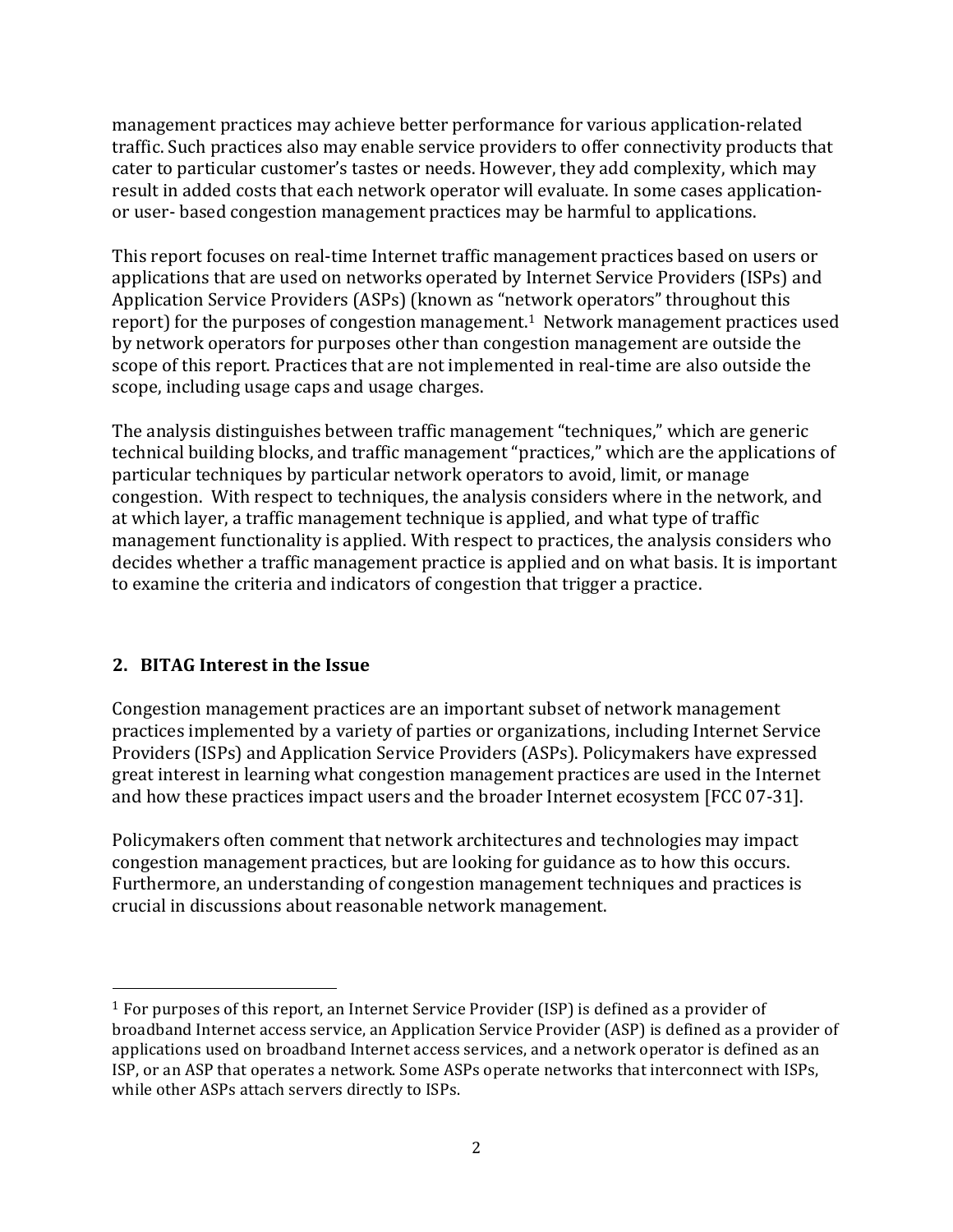#### **3. Characterization of Congestion**

It is important to understand what is meant by the term "congestion" in the context of the Internet, and this section of the report provides an overview. Section 3.1 discusses demand, capacity, and congestion. Section 3.2 describes in what instances congestion can occur. Section 3.3 describes the locations in the network where congestion can occur. Section 3.4 describes the indicators of congestion. Section 3.5 describes the impact congestion can have on applications.

#### **3.1. Definition of congestion**

As pictured in Figure 1, a user's instantaneous *demand* for broadband Internet (measured in bits per second) is *bursty*. meaning that instantaneous demand changes rapidly in time.<sup>2</sup> A user's average demand, measured over several days, is much lower than the user's peak demand. The Internet is designed so that multiple users may dynamically share *capacity*, a concept called *statistical multiplexing*.

Figure 2 illustrates two users sharing capacity. One user's instantaneous demand is shown as a solid black line, another user's instantaneous demand as a solid grey line, and the sum of their instantaneous demands as a dashed black line. The total average demand is simply the sum of the user's individual average demands. However, users' individual instantaneous demands are usually uncorrelated with each other, so

 



Figure 2. The sum of two users' demand for broadband Internet.

that they burst to high levels at different times. As a result, the total peak demand (the highest point on the dashed curve) is usually far less than the sum of users' individual peak

 $2$  Figures 1-3 are for illustrative purposes only, and do not represent actual measured network data.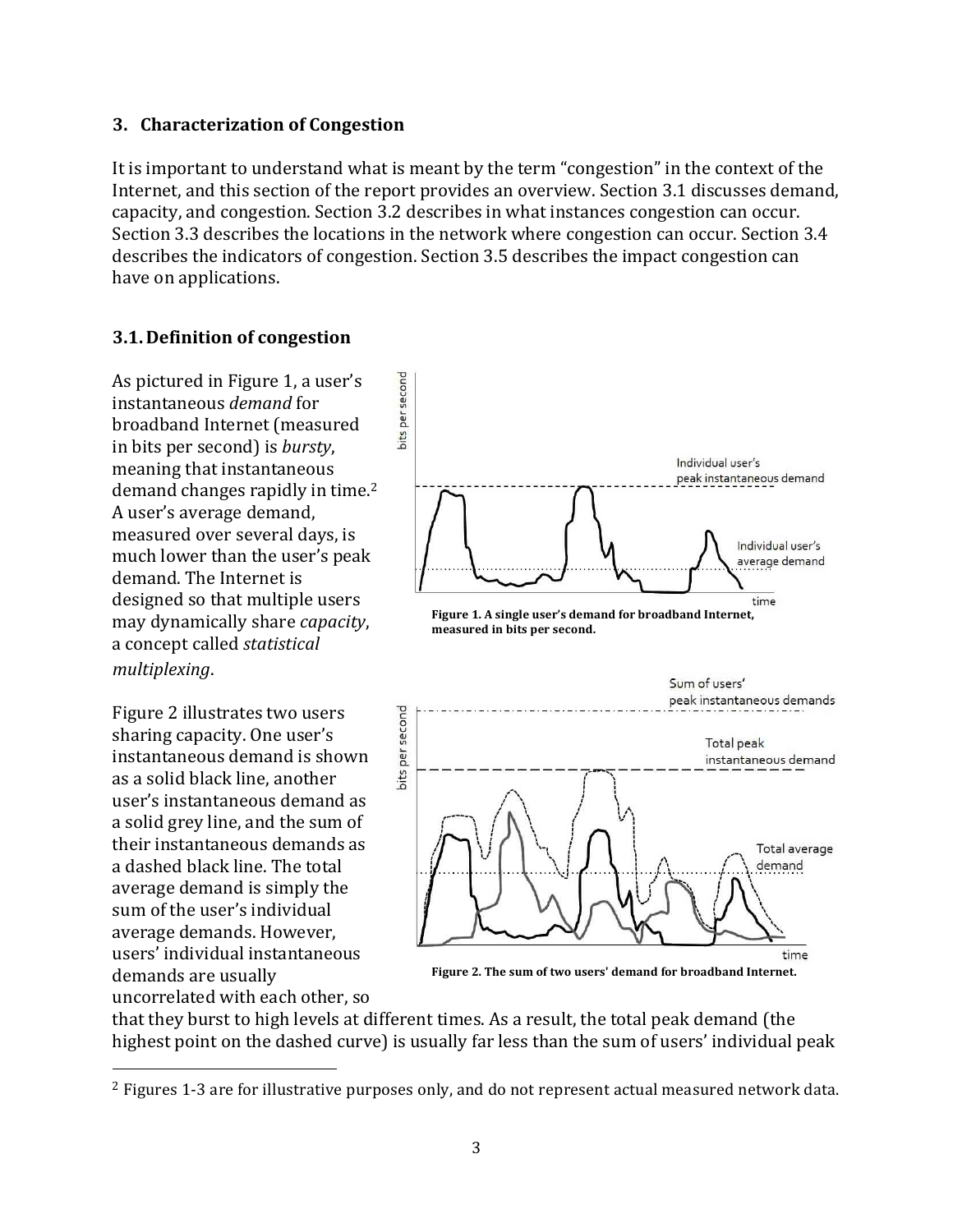demands (the dash dot line at the top of the figure) due to the fact that users' individual peaks are typically non-concurrent. Some of the reasons for occurrences of high demand and of fluctuation in demand, along with the potential duration of such demand, are described in Section 3.2.

All links and routers in a network have a limit on their capacity to handle data, as described in Section 3.3. As illustrated in Figure 3, for purposes of this report. *congestion* is defined as the effect upon network performance during time periods in which instantaneous demand exceeds capacity.3

bits per second congestion Total peak instantaneous demand Capacity Total average demand time

The Internet operates under the assumption that capacity will be set

 



to a level such that total instantaneous peak demand will occasionally exceed capacity, see e.g. [Kurose and Ross, section 3.1]. This design is based upon the cost efficiency that can be gained through dynamic sharing of capacity. The capacity of each link and router in a network is determined by the equipment installed by the entity that runs the network in an attempt to optimize performance and cost; the lower the capacity relative to expected to demand, the greater the probability that instantaneous demand upon that link or router may at times exceed its capacity. Because not all users are active or fully use their maximum Internet connection speed at the same time, a network operator may install capacity in a link or router at a level above the total average demand but below the total instantaneous peak demand. This well-established practice of network design lowers the cost of creating a network and providing connectivity. It is used not only in the Internet, but also on highways, electricity networks, and air transportation networks, since it would be prohibitively expensive to add enough capacity to ensure that congestion never occurs.

Congestion may cause an increase in the *end-to-end packet delay*, which is the delay from the time a packet is transmitted by the source until it is received by the destination. Congestion may also cause an increase in *end-to-end packet loss*, which is the proportion of packets that do not arrive at the destination. These indicators of congestion and methods for network operators to measure congestion are discussed in Section 3.4.

<sup>&</sup>lt;sup>3</sup> Alternate definitions of *congestion* include the effect upon network performance during time periods when (1) average demand exceeds capacity over a specified measurement interval, (2) the load over a specified measurement interval exceeds a specified threshold, and (3) packets are dropped by a router [Evolution of Internet Congestion]. These indicators of congestion are discussed in Section 3.4.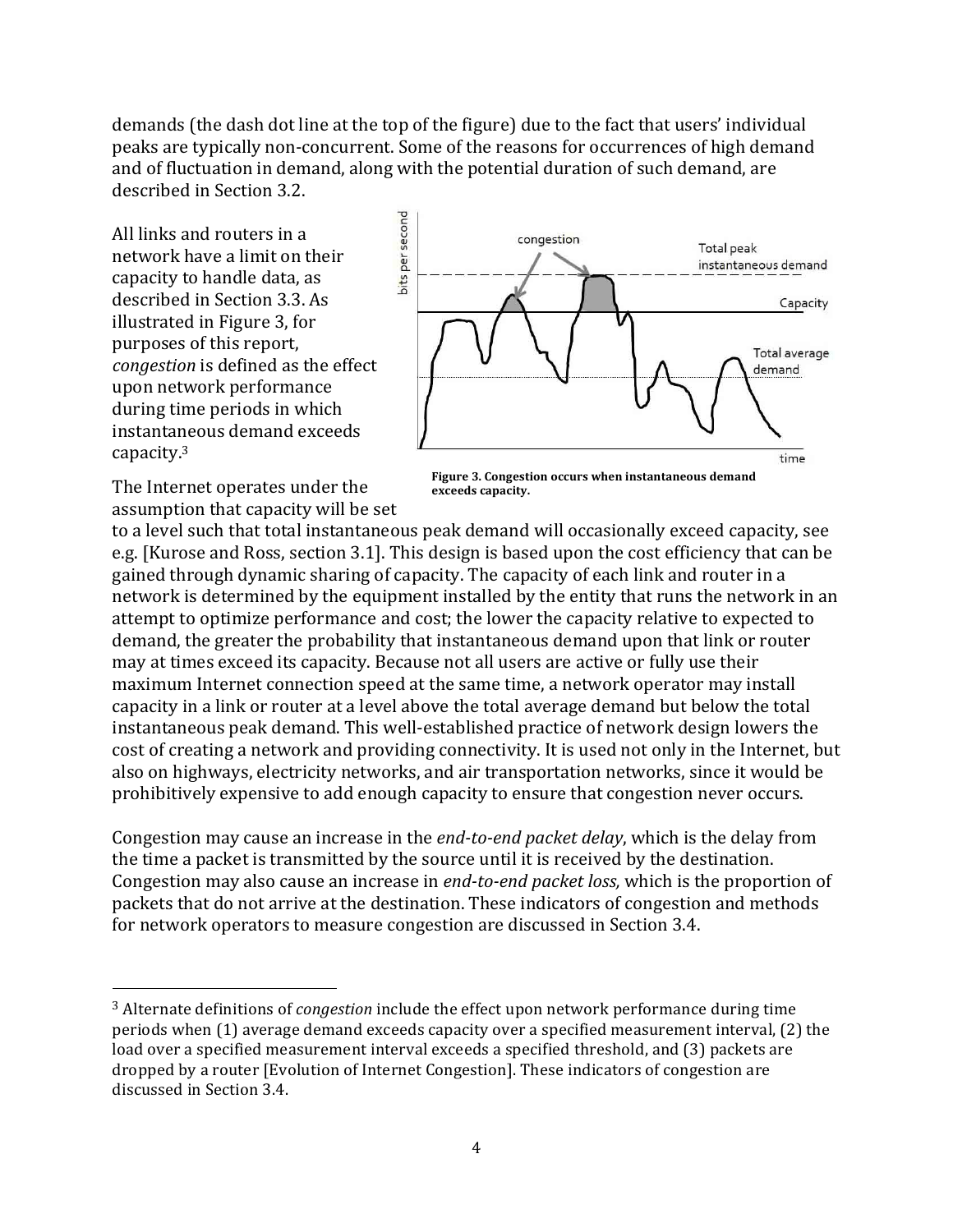The duration of congestion can vary from milliseconds (thousandths of a second) to hours. The impact of congestion upon applications depends on the duration and severity of congestion and the nature and design of the application. If the duration of congestion is short enough or the application is tolerant enough of congestion, a user will not notice any degradation in performance. Congestion is thus a problem only when its duration is long enough to be disruptive to applications. The impact that congestion has on users, applications, and ASPs is discussed in Section 3.5.

The total average demand across an operator's network varies by hour and day of the week. For consumer wireline networks, average demand is usually highest during the evening hours of each day, typically

exhibiting a pattern similar to that illustrated in Figure 4.

If capacity sufficiently exceeds the total average demand during the busiest hours, then the duration of congestion is generally short – milliseconds to seconds. This is the desired situation, as most users and applications will not experience a reduction in perceived performance. Occasional short-term congestion is unavoidable.

In contrast, if capacity does not sufficiently exceed the total average demand during the busiest hours, then the duration of congestion may be. longer – minutes to hours – which will significantly degrade the perceived performance of most users and applications. In this situation, the only effective solutions to long-term congestion are to either increase capacity or decrease demand (which are



Figure 4. Total average demand by hour and day of week.

not core topics discussed further in this document). A network operator will usually schedule upgrades to the links and routers to increase capacity months before it predicts that such long-term congestion will occur [RFC 6057]. The cost of adding capacity varies according to the technology, and is generally the highest in access networks (which include the portions of the network often referred to as the "last mile"). A network operator will consider cost and performance using each particular access technology when deciding how and when to increase capacity. Reductions in average demand can, among other ways, be accomplished by creating more bandwidth-efficient applications and services or altering users' incentives through pricing plans.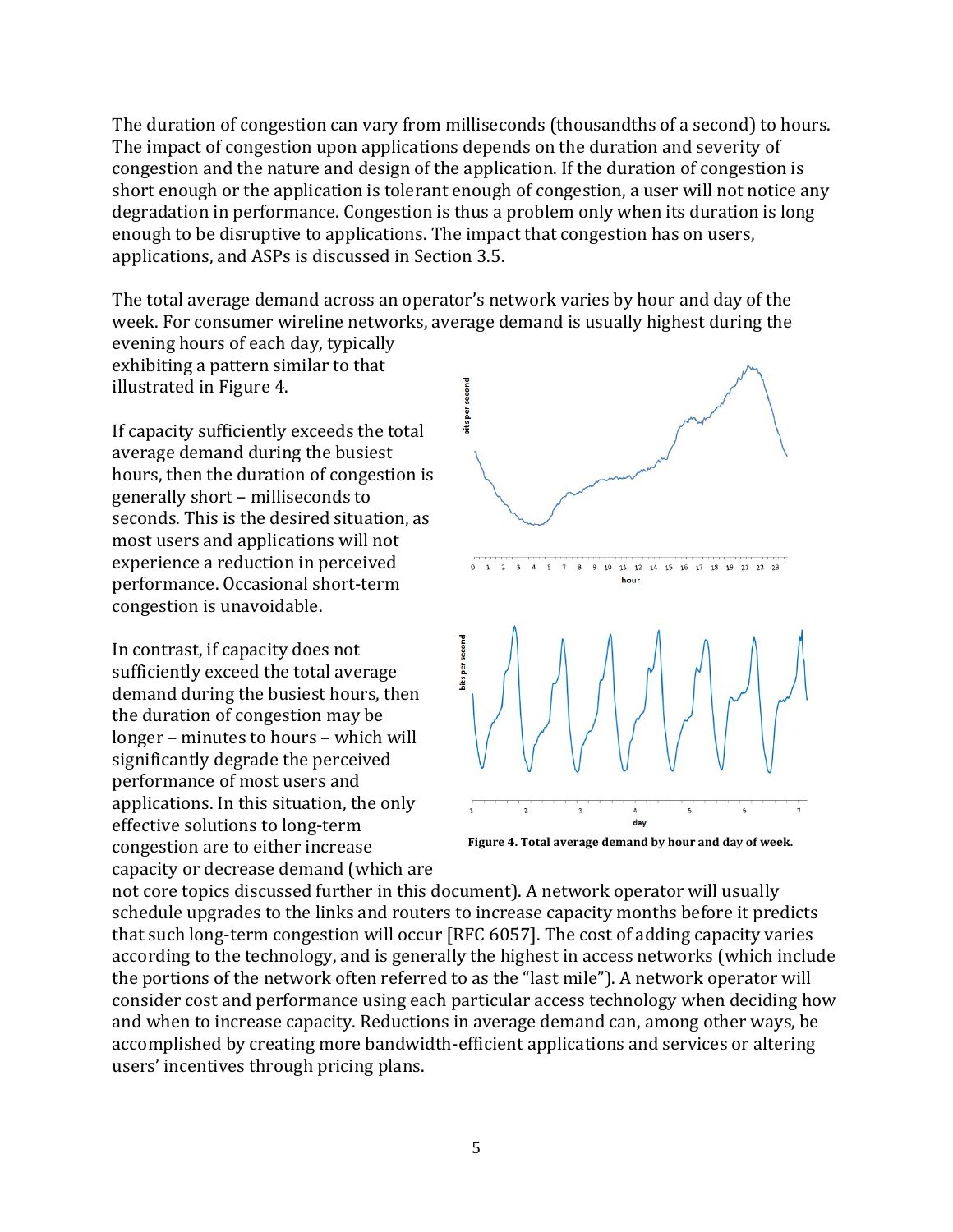### **3.2. Occurrence and Duration of Congestion**

Congestion in an ISP or ASP network can occur for a wide variety of reasons, some of which can be anticipated and some of which cannot. For purposes of this report, the causes of congestion can roughly be classified as: recurrent congestion, predictable events, unpredictable events, and random congestion.

# **3.2.1. Recurrent Congestion**

The normal patterns of human and business activities create cyclical and recurring time periods when overall traffic on a network significantly increases. For example, parts of an ISP network with a high concentration of business users are likely to see higher usage during business hours than at other times. In contrast, parts of the network with a high concentration of residential users are likely to see higher usage during evening hours, as illustrated previously in Figure 4.

Recurrent congestion will typically last for multiple hours and when it occurs generally displays a periodic pattern, for example, weekday afternoons, every evening, or some other recurrence clearly linked to underlying human behaviors. As a result, this type of congestion tends to be predictable. Comparing Internet data networks to highways, an analogy for recurrent congestion is the average traffic patterns according to the time of day, including normal delays during rush hours.

# **3.2.2. Predictable Events**

Specific predictable events can be the cause of network congestion by creating unusual Internet demand in addition to the existing demand, either as sources or destinations of traffic. Again comparing Internet data networks to highways, an analogy for congestion caused by predictable events is the incremental traffic caused by planned events such as road construction. A variety of examples can illustrate this type of congestion in the Internet:

### • *Mass in-person event*

A mass in-person event occurs where many people gather in one physical place: sporting events, conventions, or political rallies, for example. These events are more likely to occur in populated areas. Wireless networks are most prone to these events, since they typically involve network users physically coming together. These events generally last for hours, although some may last only a few minutes. Some events are planned far in advance, and are thus predictable, but some occur with little warning.

### • Mass on-line event: Users accessing an Internet site

A mass online event occurs when many people try to reach a particular Internet destination at the same time or try to consume the same streamed content from a single source: streamed sporting events, live news events, the release of popular software,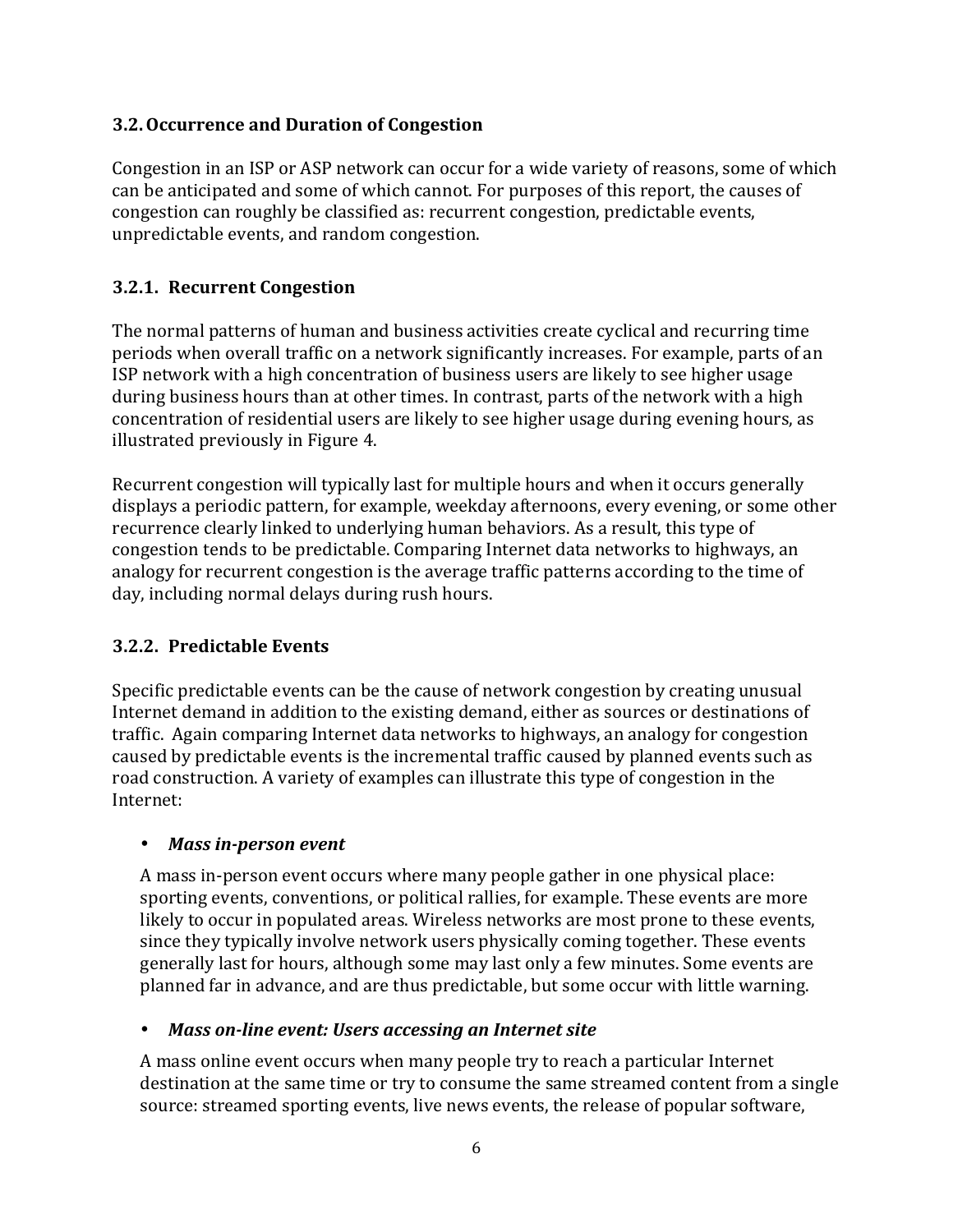online ticket sales of popular events, or shopping at popular websites on major holidays, for example. This type of event is the virtual version of a mass in-person event. While the traffic to or from any individual user may be relatively small, the concentration of traffic at the destination may be large and thereby cause congestion. These events generally last for hours to days. While many mass on-line events are predictable, the popularity of any given event can be unpredictable.

• *Mass on-line event: User-to-user communication*

A mass distributed online event occurs when many users try to communicate directly with each other at the same time, for example during major holidays. This type of event can cause congestion over a wide geographic region. Generally these events last for hours and are predictable.

# **3.2.3. Unpredictable Events**

Specific unpredictable events can also be the cause of network congestion. A highway analogy for congestion caused by unpredictable events is the incremental traffic caused by unplanned events such as accidents. A variety of examples can illustrate this type of congestion in the Internet:

# • *Changes in routing*

While changes in routing of traffic typically decrease congestion, unexpected changes in routing of high volumes of traffic can increase congestion, e.g. when a large content provider changes the ISP from whom it purchases Internet access. These events may cause congestion at the boundary between two ISPs' networks, as the increased flow may exceed capacity. Addressing such congestion may involve manual changes to routing (on a time scale of hours) or discussions about interconnection agreements between the two ISPs (on a time scale of days to months).

### • *Emergencies*

Unexpected life-threatening or property-damaging events - earthquakes, hurricanes, floods, tornadoes, or major automobile traffic incidents, for example – can cause large increases in network traffic. The traffic comes both from the direct response to the emergency and often from the desire of users not directly impacted by the emergency to seek information. Dramatic weather can also shift demand among networks, for example because of people working from home due to impassable roads. These events tend to be localized, although the size of the geographic area covered can vary greatly depending on the nature of the emergency. While many such events last for hours, some can persist for days or weeks.

### • *Network Accidents and Failures*

Congestion can occur because of a temporary loss of capacity in the network due to failures or accidents. As with any technology, links or routers can fail. Failures may be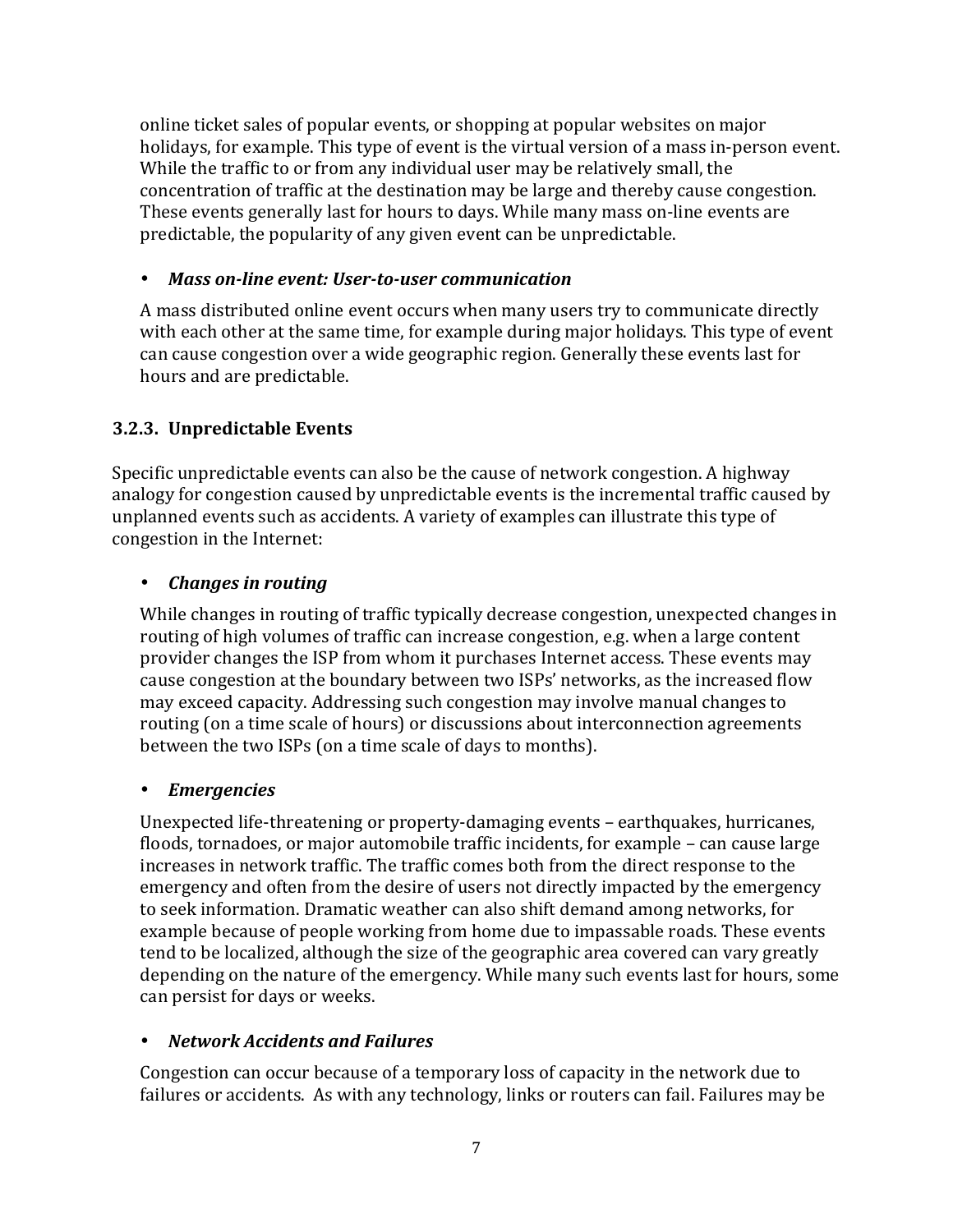due to hardware, the result of software bugs, or secondary effects of an emergency that causes a loss of power or spikes in power that damage equipment. For example, network links can be severed due to earthquakes, high winds, tornadoes, floods, fallen trees, construction activities, and automobile accidents.

The loss of network links or routers results in a decrease in capacity. The remaining parts of the impaired network may not have sufficient capacity to accommodate the redirected traffic, and congestion may result. In addition, portions of the network may lose connectivity, which can create further congestion if sources retransmit packets that did not arrive at their destinations.

Congestion resulting from accidents and failures can last from seconds to hours or days.

### • *Attacks*

Denial of Service (DoS) attacks occur when large amounts of traffic are transmitted to a particular Internet destination in an attempt to deny access to legitimate service requests. These attacks are intended to exhaust the destination's resources such as bandwidth, CPU or memory of the servers and other service-enabling devices [BGPMON]. DoS attacks can result in congestion at the intended destination and in some cases within the network that provides the destination's Internet access. In addition, these attacks can often cause congestion in a geographic region well beyond the target of the attack, for example in the networks of ISPs along the routes to the targets. Some ill-behaved applications can also mimic or have the same effect as DoS attacks. Attacks can last minutes, hours, days or even weeks.

Examples of these attacks include: SQL Slammer, a worm that spread so quickly it caused service disruptions or denial of service in large portions of the Internet as routers became overloaded and routing sessions failed [Guardian]; the DoS attacks that occurred during an Estonian government protest in 2007 [Estonia]; those that resulted from an alleged dispute between CyberBunker and Spamhaus in 2013 [Kamphuis]; and alleged ongoing attacks on financial infrastructure in North America and Europe [Atias]. An example of an application having the same impact as a DoS attack is a peer-to-peer file sharing application that consumes critical home router resources to such an extent that it may interfere with other applications.

# **3.2.4. Random Congestion**

In addition to the events discussed above, congestion can occur because a number of users sharing a portion of a network simultaneously have high demand for a very short period of time. This random congestion is simply part of the statistical nature of traffic on the network, as illustrated previously in Figure 2. Part of the reason for this is that many applications are designed to fully utilize available resources by increasing usage up until congestion occurs, whether in the operator's network, the home or the connection between the two. This type of congestion generally has a duration from milliseconds to tenths of a second.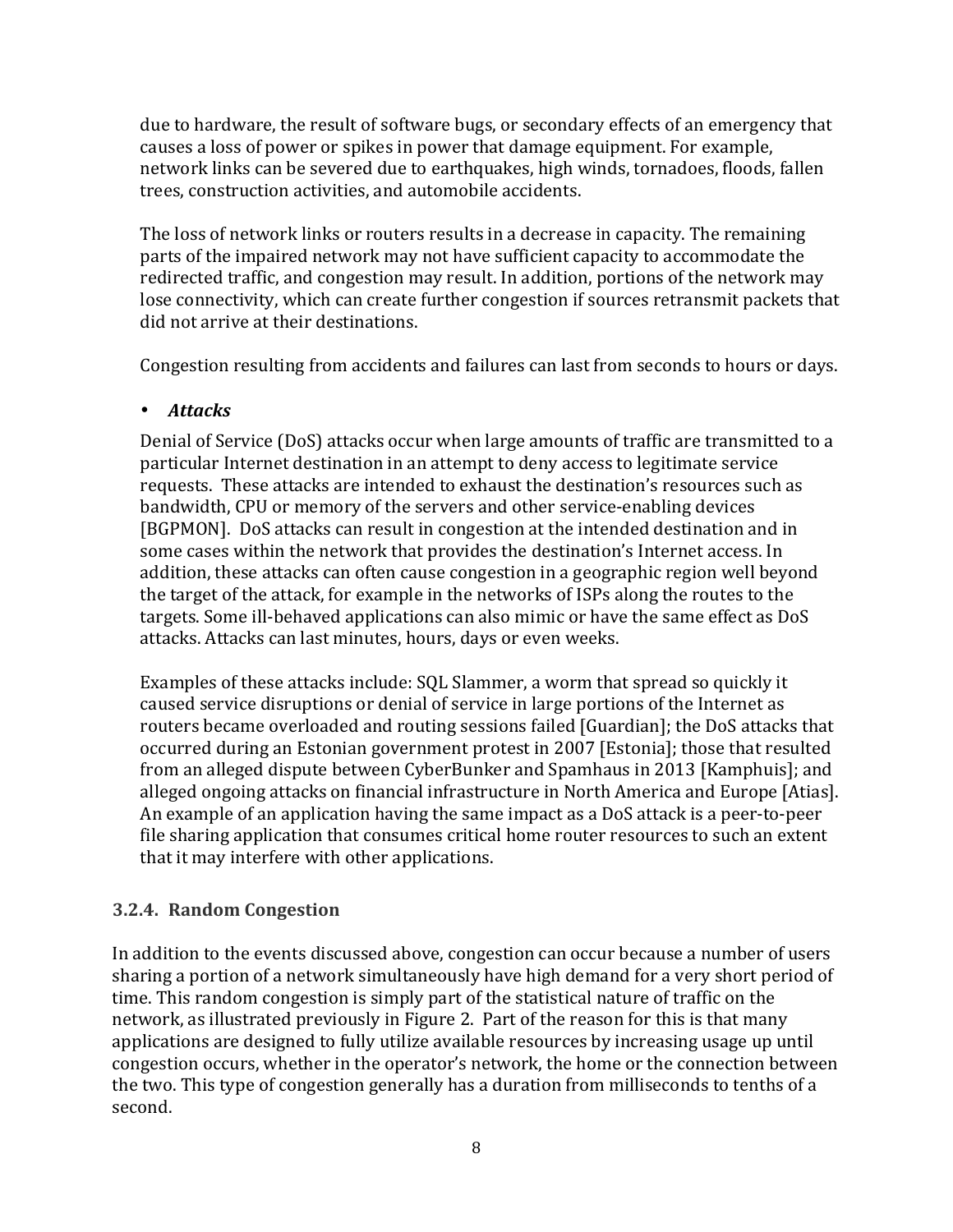### **3.3.** Location of Congestion

Congestion can occur on any link or router within the Internet. The link or router in a network path where demand is highest relative to capacity is called the *bottleneck*. Although congestion will occur on any link or router where demand exceeds capacity, it is likely that, when congestion occurs, the bottlenecks will be in relatively lower bandwidth parts of the network (access networks, for example) that connect to higher capacity parts of the network (the core ISP networks and the networks of ASPs). This follows from network design which attempts to optimize performance and cost, as capacity in access networks is generally the most expensive part of the network. Locations of potential congestion in ISP networks are:

#### • *Wireless broadband access links and routers*

Wireless access links and routers (supporting both mobile and fixed wireless broadband services) are susceptible to each of the types of congestion discussed in the previous section, particularly recurrent congestion due to busy hour demand, mass inperson events, and emergencies. Because of limited wireless spectrum, relatively high cost and complexity of adding wireless capacity, network signaling requirements, variability in bandwidth availability due to device mobility, and environmental factors, wireless access links may be the bottleneck. Congestion at these locations affects users in the geographical region served by the congested wireless access link. In addition, because wireless devices may automatically attempt to connect to any nearby access point, failures of wireless links or routers can cause the remaining links and routers to become congested, thus affecting users in a wider geographical region.

### • *Wi-Fi wireless broadband access link and routers*

Wi-Fi wireless broadband networks are a special case of wireless broadband networks. In addition to the types of congestion faced by all wireless broadband technologies, their use of unlicensed spectrum can cause temporary reductions in capacity due to interference from adiacent Wi-Fi networks or other devices or networks operating in Wi-Fi frequencies. Congestion in a Wi-Fi network may only affect users of that network, or it may also affect users in nearby Wi-Fi networks.

### • *Wireline access links and routers*

Wireline access links and routers are susceptible to each of the types of congestion discussed in the previous section, except those types of congestion that are caused by mobility. In particular, congestion may occur due to busy hour demand, accidents and failures, attacks, and randomness. Congestion at these locations will affect users that share the congested wireline access link or router.

#### • *Core network links and routers*

Core network links and routers are susceptible to recurrent congestion, mass distributed online events, emergencies, and accidents. However, because they have relatively high capacity and are shared by many users, they are less susceptible than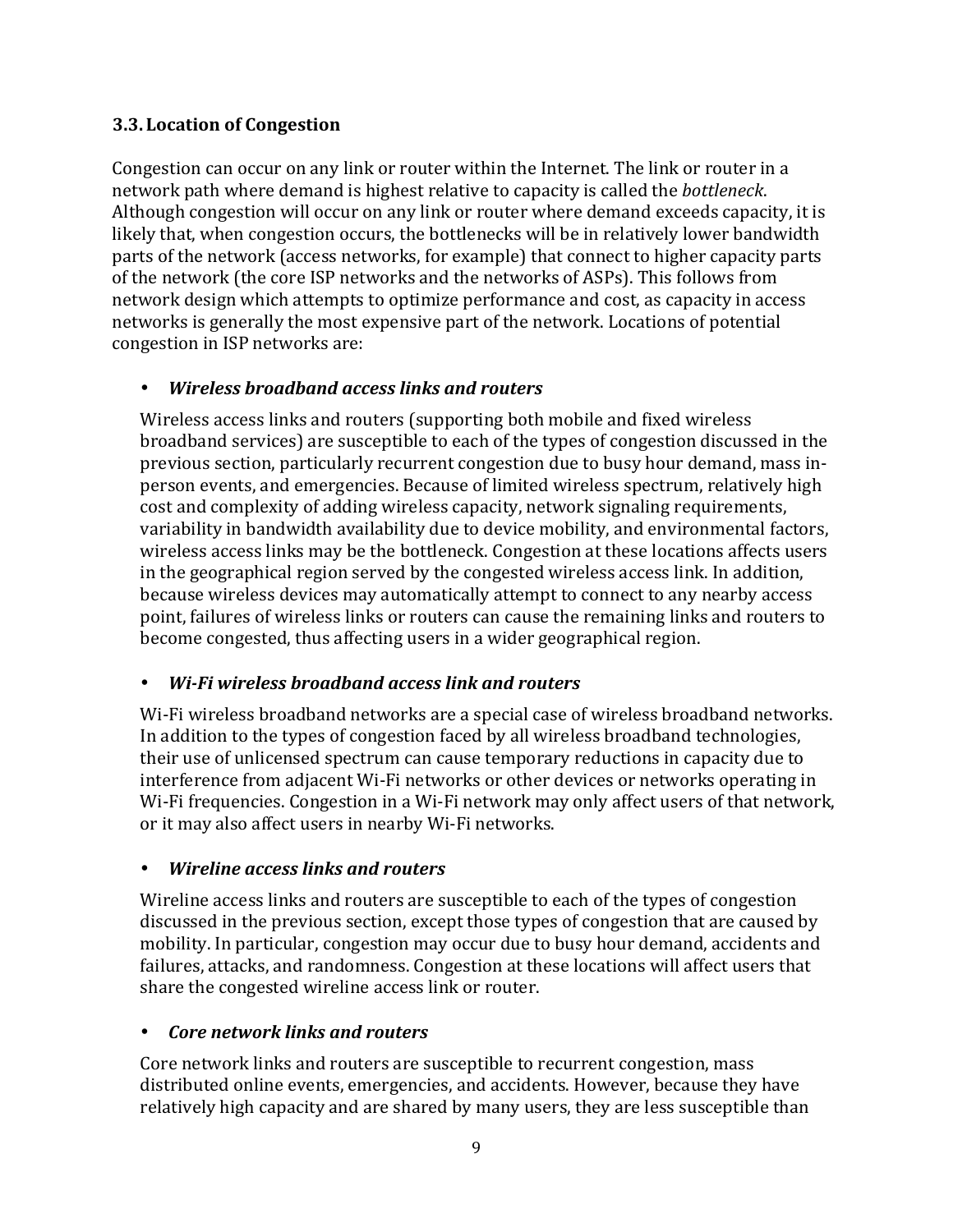access links to attacks and to random congestion. Because traffic in the core is averaged over a greater number of users and is therefore less bursty, recurrent congestion is often minimized because it is easier to predict and plan for. When congestion occurs at these locations, however, it affects users in a wider geographical region than does congestion in access networks.

#### • *Network interconnection routers*

Network interconnection routers that connect one ISP to another ISP's network or to a large ASP's network are susceptible to recurrent congestion, mass on-line events, and attacks. Because of economies of scale, recurrent congestion is often minimized by sufficient investment in capacity. When congestion occurs at these locations, it will affect users in a wide geographical region.

There are also potential bottlenecks in users' home or office networks. These bottlenecks are not discussed in this report, as the focus here is ISP and ASP networks.

# **3.4.Indicators of Congestion**

Network operators are continually collecting measurements on the links and routers in their networks. Due to the large volume of packets passing through a link or router, network operators will commonly aggregate measurements. For instance, rather than recording the instantaneous demand every millisecond, a network operator may calculate and record the percentile demand over a period called the *measurement interval*. The length of the measurement interval significantly affects the resulting indicator of congestion. Demand averaged over 10 second intervals will not show congestion whose duration is on time scales of milliseconds or tenths of a second, in this manner "smoothing" the resultant demand curve. Demand averaged over five-minute intervals will appear to be even smoother than demand averaged over 10-second intervals. Measurement intervals of several minutes are useful for examining congestion on time scales of minutes or longer. Common choices for measurement intervals are in the range from 5 to 15 minutes for capacity planning purposes, and many network operators examine the 95<sup>th</sup> percentile of demand over such measurement intervals.

One of the best predictors of congestion is the ratio of demand (averaged over a chosen measurement interval) to the capacity of a specific link or router, called *utilization* or *load*. When small measurement intervals are used, these measurements can be used to guide short-term congestion management. When longer measurement intervals are used, these measurements can be used to guide long-term congestion management.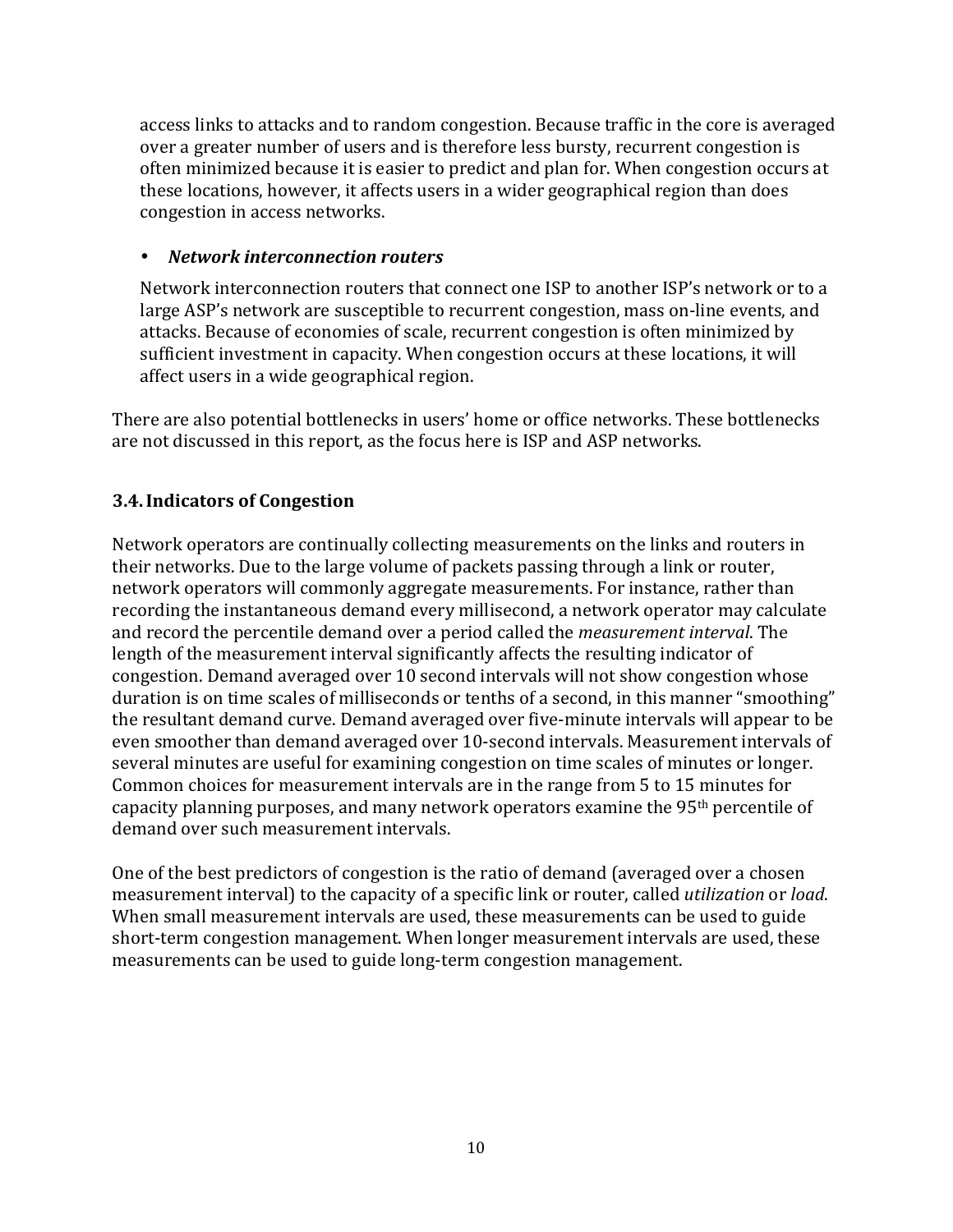Figure 5 shows an example of the percentage of link utilization on an access link interface during a one-hour time period using different measurement intervals. In addition to measuring demand, network operators commonly measure the average time from the arrival to the departure of a packet at a link or router (delay), and the proportion of packets that are not transmitted (packet loss).



Congestion can also be measured by the effect that it has on a user's application. These are called *Quality* 

Figure 5. Link Utilization for Various Measurement Intervals

*of Service (QoS)* metrics. The most common are:

- *End-to-end packet delay:* The time from the transmission of a packet at the source to its reception at the destination. This includes delay due to (a) the time for a signal to propagate along the links, (b) the time for transmission of a packet at each router, and (c) queuing time due to congestion.
- *Delay jitter* (or simply "jitter"): The variation in end-to-end delay between packets.
- *End-to-end packet loss*: The proportion of packets that are transmitted by a source that do not arrive at the destination.
- *End-to-end throughput*: The average number of bits per second that are received at the destination

# **3.5. Impact of Congestion on and by Applications**

The satisfaction of a user with the performance of an application is called *Quality of Experience* (*QoE*). When increased end-to-end packet delay, delay jitter, or end-to-end packet loss cause a degradation in QoE, it is generally noticed by the user in a variety of ways. Examples include:

- Increased response time of all or specific Internet applications.
- Webpages or parts of webpages (images, for example) take an increased time to load.
- Streaming audio or video suffers from decreased sound or picture quality, or is interrupted.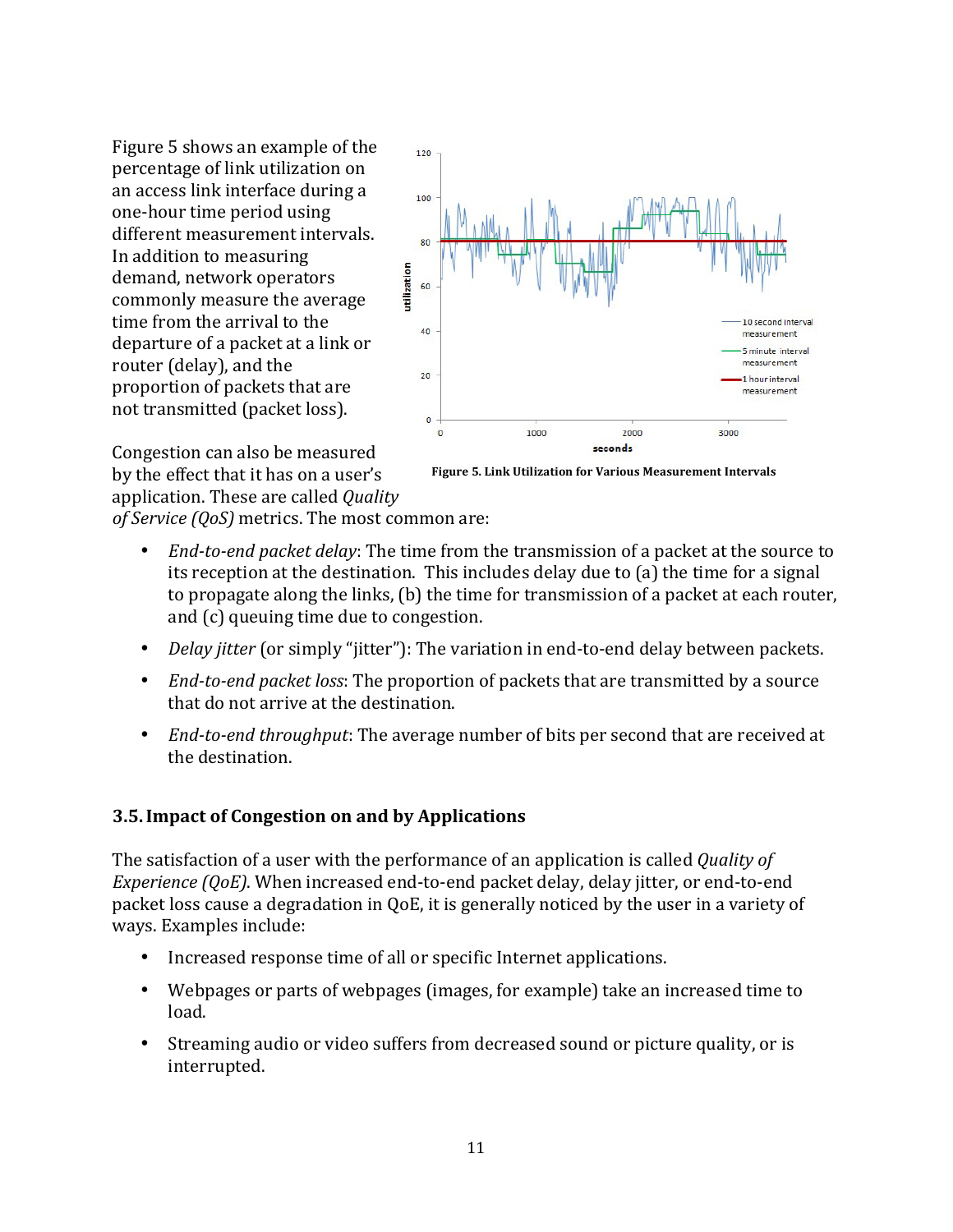- Real-time audio (such as voice calls) or real-time video (such as video chat) suffers from decreased sound or picture quality or from unacceptable delays between speaking and hearing, or is interrupted.
- In multiplayer games, players may notice an increased delay between actions taken on the controller or home device and the results of these actions on the screen.
- Increased file transfer times.

Congestion may or may not be noticeable to users, depending on the application type, the application design, the severity of congestion as measured by QoS metrics, and the duration of congestion. The characteristics of an application and its design determine when and how QoE is degraded by congestion. Applications can be roughly classified by their sensitivity to QoS metrics and to the duration of congestion:

### • *Delay-intolerant applications:*

Applications that are highly interactive are likely to have a OoE that is very sensitive to end-to-end delay. For example, the QoE of voice calls, video chat, and many multi-player games suffers when the end-to-end delay exceeds a few tenths of a second. Consequently, delay-intolerant applications will usually not request that dropped packets be retransmitted from the sender and will usually throw away packets that do not arrive within a certain time interval. Even brief occurrences of congestion, on the order of a few tenths of a second, can cause noticeable degradation in the QoE of these applications. 

### • *Jitter-intolerant applications:*

Applications that support synchronous communication are likely to have a QoE that is sensitive to delay jitter on the order of a few seconds or less. Since jitter is caused by variations in delay, all delay-intolerant applications are also jitter-intolerant. In addition, applications that stream audio and video are often jitter-intolerant. Consequently, iitter-intolerant applications will buffer received packets to equalize their end-to-end delay and thereby reduce their delay jitter. Real-time communications applications will only buffer packets for at most a few tenths of a second. In contrast, streaming applications often buffer packets for a few seconds. Time periods in which instantaneous demand exceeds capacity, that last longer than the buffering capability of a jitter-intolerant application, can cause noticeable degradation in its QoE.

#### • *Minimum throughput applications:*

Some applications are designed with the assumption that they will experience at least a certain minimum throughput. For example, the OoE of voice and video often degrades significantly if the throughput falls below the designed threshold. If the content is encoded in multiple formats, the application may respond to congestion by changing to a format with a lower throughput threshold, which reduces the QoE but is often preferable to not receiving the content at all. Minimum throughput applications can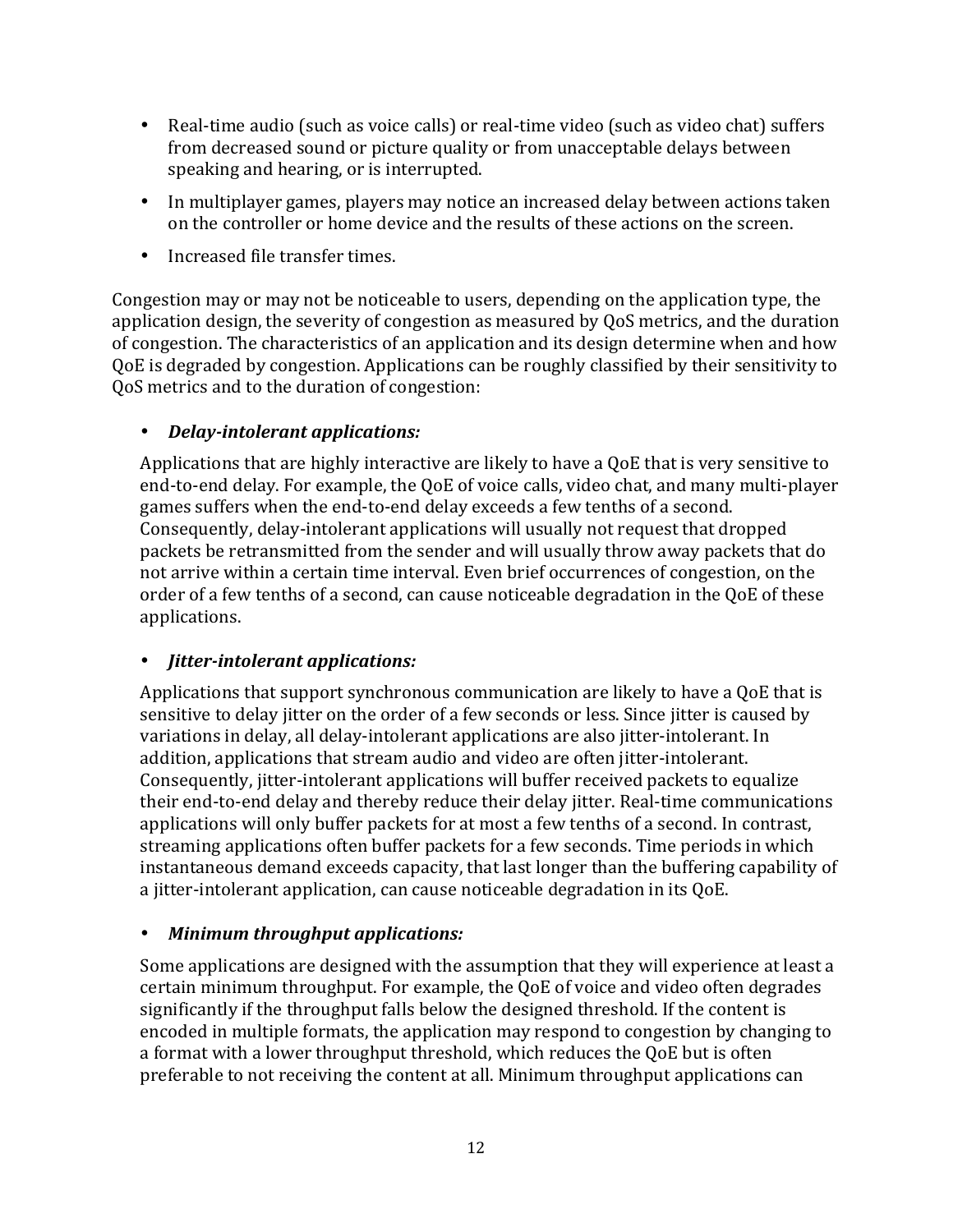experience noticeable degradation in QoE when instantaneous demand exceeds capacity during time periods on the order of tens of seconds.

#### • *Loss-intolerant applications:*

Applications have different tolerances for end-to-end packet loss. Applications that expect data to arrive accurately and without error do not tolerate packet loss. Streamed video is an example of this, as users find missing pixels, frozen frames, and other manifestations of lost packets to provide a very unpleasant OoE. Other applications can tolerate a small amount of end-to-end packet loss, for example some audio and video applications. Applications that are loss-intolerant but delay jitter-tolerant, such as text messaging, text chat, email, and web browsing, will request that dropped packets be retransmitted to ensure that every packet is eventually received at the destination, even if some packets require multiple attempts. Degradation in the  $QoE$  of these applications will typically occur only if the duration of congestion is seconds to minutes. Congestion of any duration may delay file transfer times for bulk data transfer applications (such as software updates or peer-to-peer file sharing), with delays in proportion to the duration of congestion.

In summary, occurrences of congestion for a few tenths of a second may degrade delayintolerant applications, occurrences of congestion for a few seconds may degrade jitterintolerant applications, and occurrences of congestion for tens of seconds may degrade minimum-throughput applications. If the duration of congestion is on the order of minutes to hours, then it negatively impacts most applications. An operator's network design as well as congestion management practices affect whether and how congestion impacts various applications.

Network design can significantly affect the QoE of various applications. For example, the size of buffers in routers can affect the delay and loss of incoming traffic to each queue (see Section 5.7 on packet scheduling). The use of larger queues can decrease packet loss but increase delay and jitter.

The behavior of applications can either decrease or increase congestion. Some applications respond to congestion by decreasing their sending rates, thereby decreasing congestion. Some delay-tolerant applications may not decrease their sending rates but may use protocols that allow traffic transmissions to be scheduled in a manner that decreases congestion. There are other applications, however, that do not react to congestion or that react in a manner that increases traffic, e.g. by requesting retransmission of all delayed or dropped packets, without lowering the rate of transmission.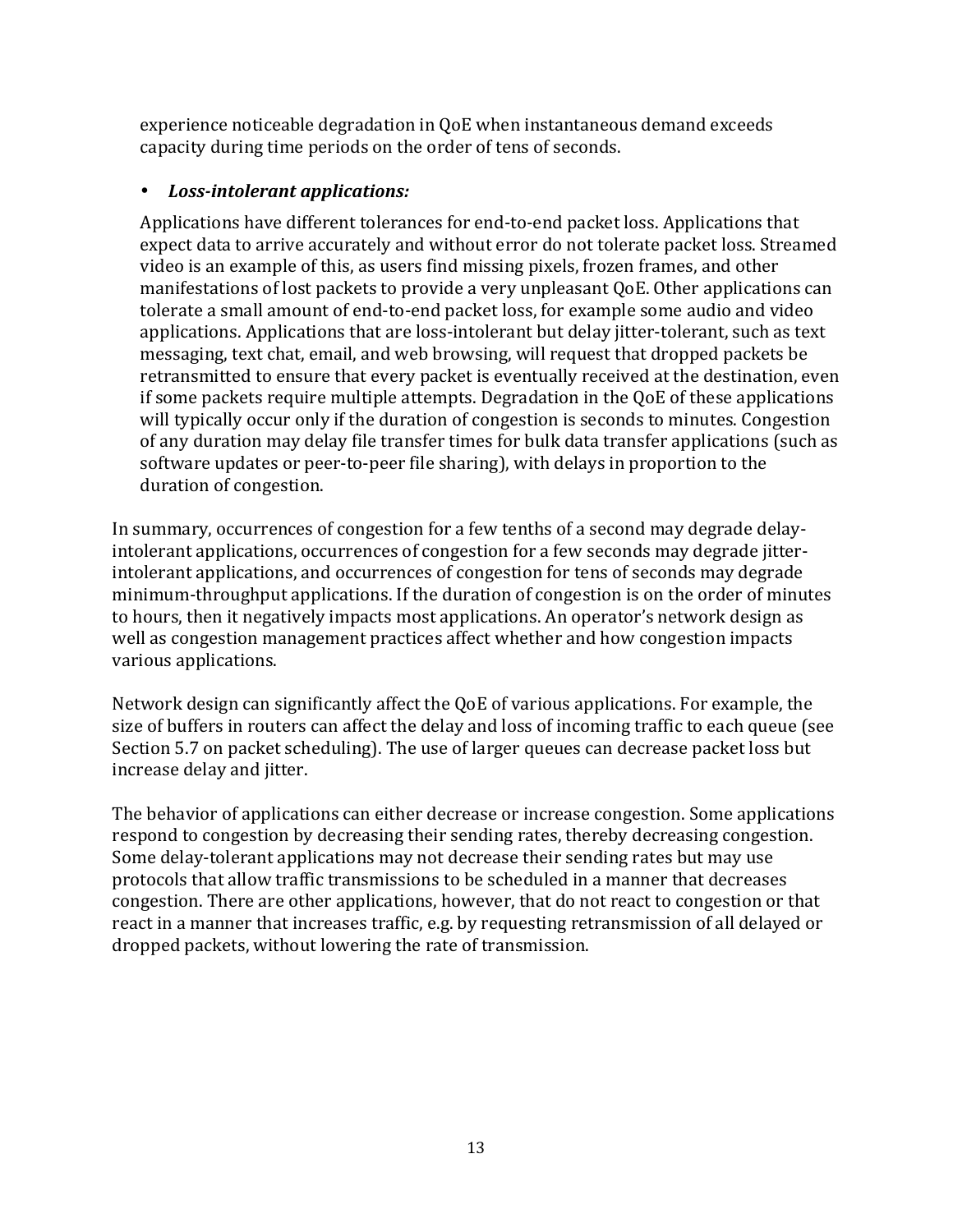#### **4. Classification of Congestion Management Techniques and Practices**

This section of the report provides a classification of congestion management techniques and practices and delineates the scope of the report. Section 4.1 distinguishes between congestion management techniques and practices, or in other words the application of those techniques to effectuate a particular outcome. Section 4.2 classifies congestion management techniques by the time scale on which they operate. Section 4.3 briefly outlines the parties or organizations that may implement congestion management practices. Section 4.4 discusses when congestion management practices are based on useror application- based criteria. Section 4.5 delineates the scope of the remainder of the report.

# **4.1.Techniques versus Practices**

It will be helpful in this report to distinguish between congestion management techniques and specific implementations of those techniques, which are referred to as "practices", or in other words the application of those techniques to effectuate a particular outcome. This report uses the term *congestion management technique* to refer to a specific congestion management function that determines whether Internet traffic is transmitted or the rate at which traffic is transmitted, or that enables such functionality in other techniques. The techniques considered in this report include packet scheduling, packet dropping, routing, rate control, caching, resource reservation, and admission control, which are discussed in Section 5.

This report uses the term *congestion management practice* to refer to the use by a party or organization:

- of a collection of traffic management techniques,
- targeted at particular users and/or applications,
- upon the trigger of some event.

The parties or organizations that engage in or implement congestion management practices include Internet Service Providers (ISPs), Application Service Providers (ASPs), operating systems developers, customer premises equipment manufacturers, and consumers and enterprises. For example, an ISP may combine a set of congestion management techniques with the goal of reducing congestion for all users and applications, or with the goal of reducing congestion only for a subset of users or applications. In the latter case, congestion management may be used to differentiate products. An ASP that operates a network, for example, may combine a set of congestion management techniques with the goal of reducing congestion for all of its users and applications, or with the goal of reducing congestion only for a subset of its users or applications.

The Internet is based on the concept of a layered architecture, where each layer provides certain functionalities [RFC 1122]. A *layer* is an abstraction that hides the implementation details of a particular set of functionality. Congestion management can be applied in any of the layers. (A definition of each layer can be found in the Glossary.) Packet scheduling is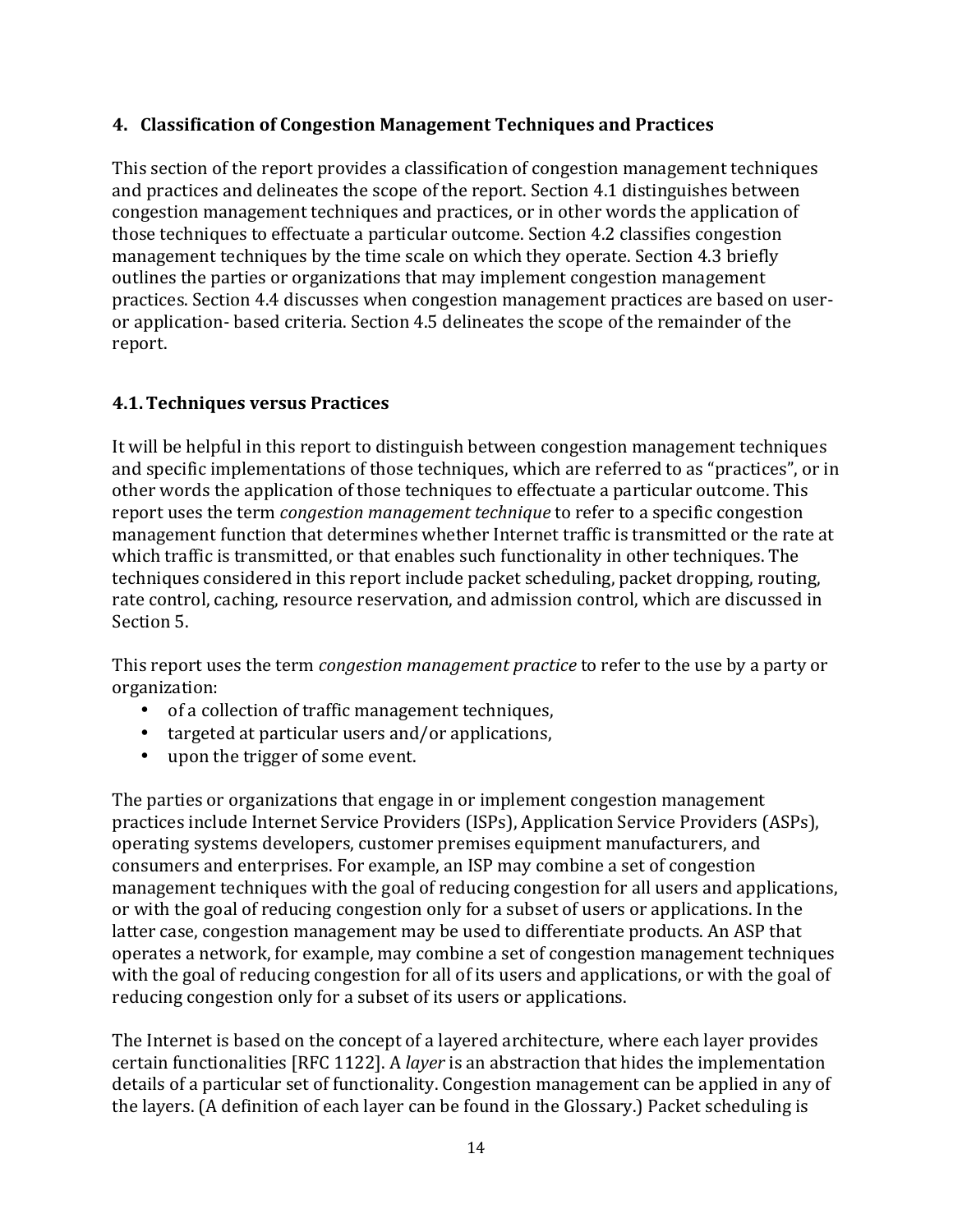commonly implemented in the lowest three layers: the *physical*, *link*, and *network* layers. Packet dropping and routing are commonly implemented in the network layer. Rate control and admission control are commonly implemented in the highest two layers: the *transport* and *application* layers. Caching is commonly implemented in the application layer. Resource reservation may be implemented at any layer, but is often controlled by decisions at the transport and application layers. Techniques that use deep packet inspection (DPI) are usually operating at multiple layers.

Section 5 of this report presents a survey of congestion management techniques to illustrate the range of techniques used by network operators. Section 6 presents a survey of congestion management practices of network operators.

#### **4.2.Time Scales**

Since congestion occurs on time scales from milliseconds to hours, as discussed in Section 3.2, congestion management techniques are also designed to work on a number of different time scales.

### • Months to Years - Capacity Planning; Internet Subscription Plans

Capacity planning and augmentation occurs on a time scale of months to years. ISPs face rapidly growing demand for capacity. During the last year, average Internet demand per customer during the busiest hours in North America grew at an annual rate of 39% on fixed access lines and 25% on mobile access networks according to one estimate [Sandvine2013]. During the next five years, average Internet demand during the busiest hours in North America is expected to grow at an annual rate of 23% according to one estimate [CiscoVNI] and mobile Internet traffic at an annual rate of 40% according to another [Sandvine2013]. Network operators typically estimate demand months to years in advance, and use such demand estimates combined with the cost of capacity to plan a schedule for capacity upgrades. Since it may take months to implement a capacity upgrade, the time scale for such congestion management is months to years. Thus, although capacity planning can greatly affect how much congestion occurs on multiple time scales, it cannot react to congestion as it occurs.

Internet subscription plans also affect congestion on a time scale of months to years. Internet subscription plans commonly include limits on downstream and upstream transmission rates. Since demand usually increases with transmission rates, the number of subscribers to a particular plan can affect demand and thus congestion. In addition, some plans include limits on the maximum number of bytes transmitted per month (commonly called *usage caps*) or charges for usage above some threshold. These limits can be viewed as long-term congestion management practices. Limits on transmission rates affect congestion in much the same way as do capacity decisions. Usage caps and usage charges may influence the amount of traffic users transmit over the course of a billing cycle. Although such limits can affect how often or the degree to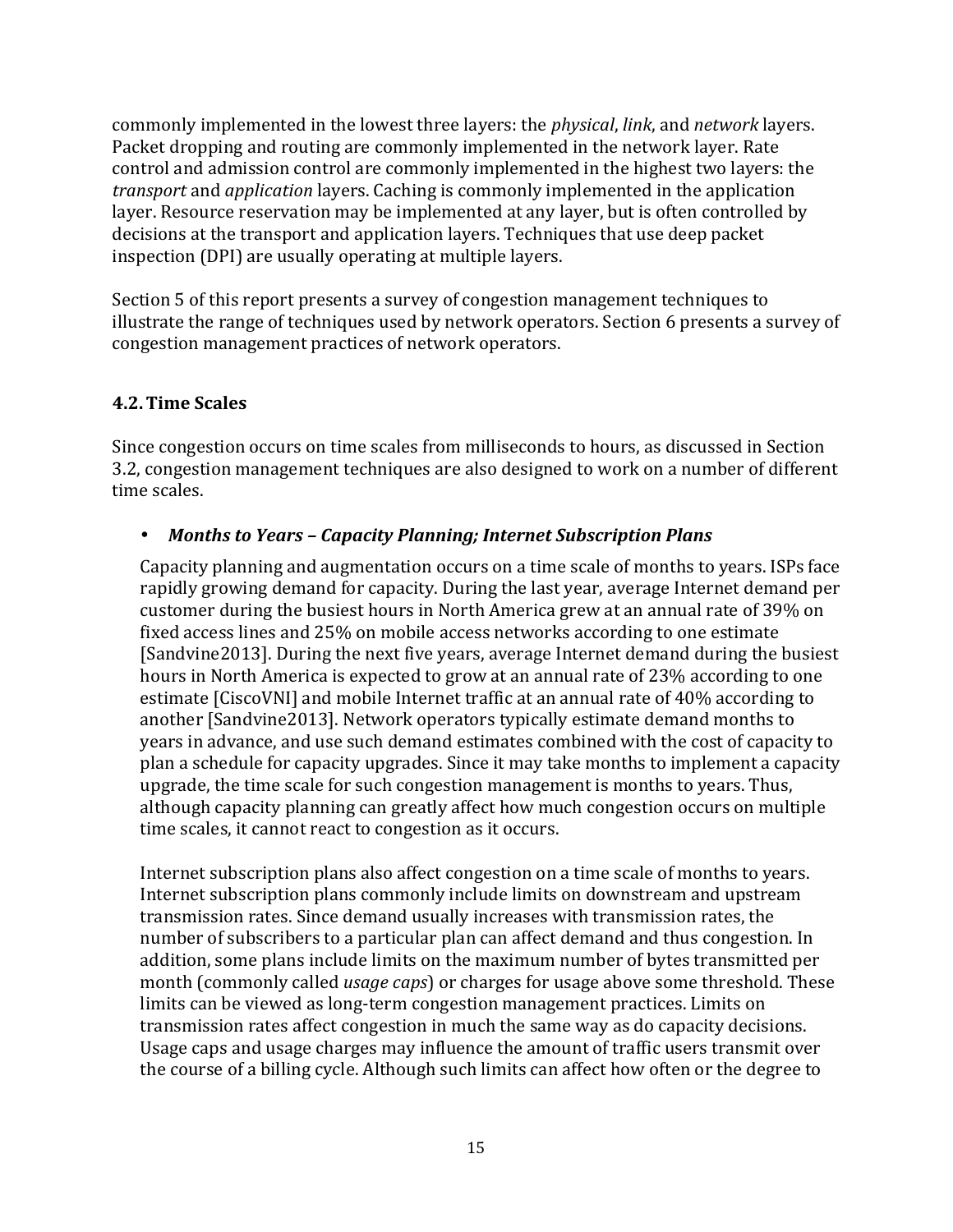which congestion occurs on multiple time scales, they cannot react to congestion as it occurs.

### • *Seconds to Minutes – Reservation; Prioritization; Rate Control; Routing*

Reservation, prioritization, and admission control techniques and practices can be used to react to congestion on a time scale of seconds to minutes, as well as to differentiate or guarantee performance on shorter time scales. Some networks allow resources such as bandwidth to be reserved or allow some packets to be prioritized over others. Prioritization techniques are usually implemented through packet scheduling in the link or network layers. Resource reservation may be implemented in any layer, but is often controlled by decisions at the transport or application layers. Typically the decisions that guide use of such practices are made on a time scale of seconds to minutes.

Rate control techniques such as those implemented in the Transmission Control Protocol (TCP) are designed to react to congestion on a time scale of a few tenths of a second or longer. Congestion management protocols residing at the transport or application layers are often used to limit the number of packets per second that a source application transmits. These congestion management techniques use information about end-to-end packet delays and losses, and thus dynamically update their limits on the time scale of an end-to-end delay (typically on the order of a few tenths of a second).

Although routing is typically based solely on the destination IP address, routes are sometimes adjusted in an attempt to minimize congestion. When these adjustments are made, typically it is on a time scale of minutes or longer. Packets generally progress through many routers before arriving at their destination. The path is determined by routers that exchange information concerning possible routes and congestion on these routes. In addition, sometimes content is available at multiple locations, and Content Delivery Networks can be used to balance the load and reduce congestion. This computation of routes is accomplished using network layer protocols. Routes may be updated as often as every few tenths of a second.

### • *Fractions of a Second – Packet Scheduling; Packet Dropping*

Packet scheduling techniques can be used to react to congestion on a very fast time scale. Packet scheduling techniques at the *data link layer* determine when to transmit each packet. When there is a queue of packets waiting for transmission, packet scheduling techniques also choose which packet to transmit next. This decision takes place each time a packet is transmitted, which can be roughly 100 to 1 million times per second, depending on the transmission rate and the packet size. The decision is guided by a simple algorithm that requires little computation. When a queue is full or nearly full, packets might be dropped. This decision takes places each time a packet arrives in a queue, which might also be roughly 100 to 1 million times per second.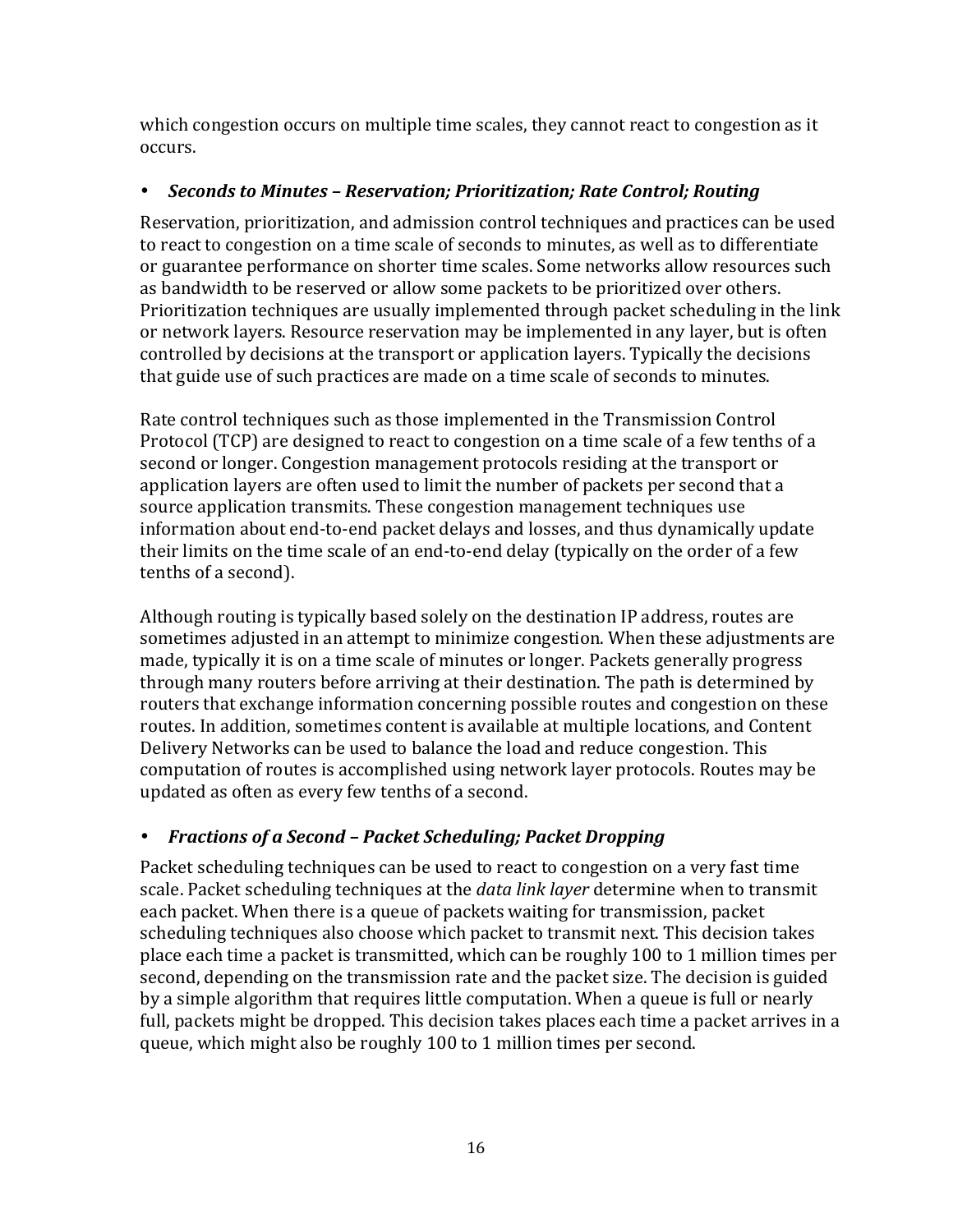# **4.3. Parties that May Engage in Congestion Management Practices**

The parties or organizations that may engage in congestion management practices are:

#### • **Internet Service Providers**

Each Internet Service Provider (ISP) implements a set of congestion management techniques at each router within its network. Thus, all applications communicating through the Internet indirectly rely on congestion management techniques implemented within networks of the ISPs through which traffic passes. Congestion management techniques within ISPs' networks includes routing (Section 5.5), packet dropping (Section 5.6), and packet scheduling (Section 5.7). Optionally, an ISP may also support admission control and resource reservation (Section 5.2). Certain networks, notably cellular data networks, also implement rate control (Section 5.4). Some ISPs also use deep packet inspection to classify traffic (Section 5.1).

### • **Application Service Providers and Application Designers**

Applications can, at times, implement congestion management techniques at each endpoint of the communication. At the user's endpoint, congestion management may be implemented within an application that a user runs on a device. At remote endpoints, congestion management may be similarly implemented in the communicating application at another location, within an application server, or within an ASP's own network. Congestion management is frequently implemented by applications that are moderately to highly interactive, including video streaming, voice over IP (VoIP), video conferencing, and gaming. Congestion management techniques within applications may include admission control and resource reservation (Section 5.2), caching (Section 5.3), and rate control (Section 5.4).

### • **Operating Systems Developers**

Each device's operating system (e.g. Windows, MacOS, Linux, Android, iOS) implements a set of congestion management techniques at each endpoint of the communication. Since all applications communicate by relying on the network functionality built into the operating system, all applications indirectly rely on congestion management techniques implemented within the operating system. Congestion management techniques within operating systems may include protocol support for allowing applications to request admission control and resource reservation (Section 5.2), application interfaces to TCP rate control capabilities (Section 5.4), and allowing applications to access and control protocol header information that can impact packet dropping (Section 5.6) and packet scheduling (Section 5.7).

### • **Customer Premises Equipment Manufacturers**

Customer premises equipment (CPE) consists of user end devices (including computers, smartphones, tablets, Internet-connected printers, Internet-connected digital video recorders, and Internet-connected game systems) and user networking devices (including cable modems, DSL modems, home routers, and home gateways). Each piece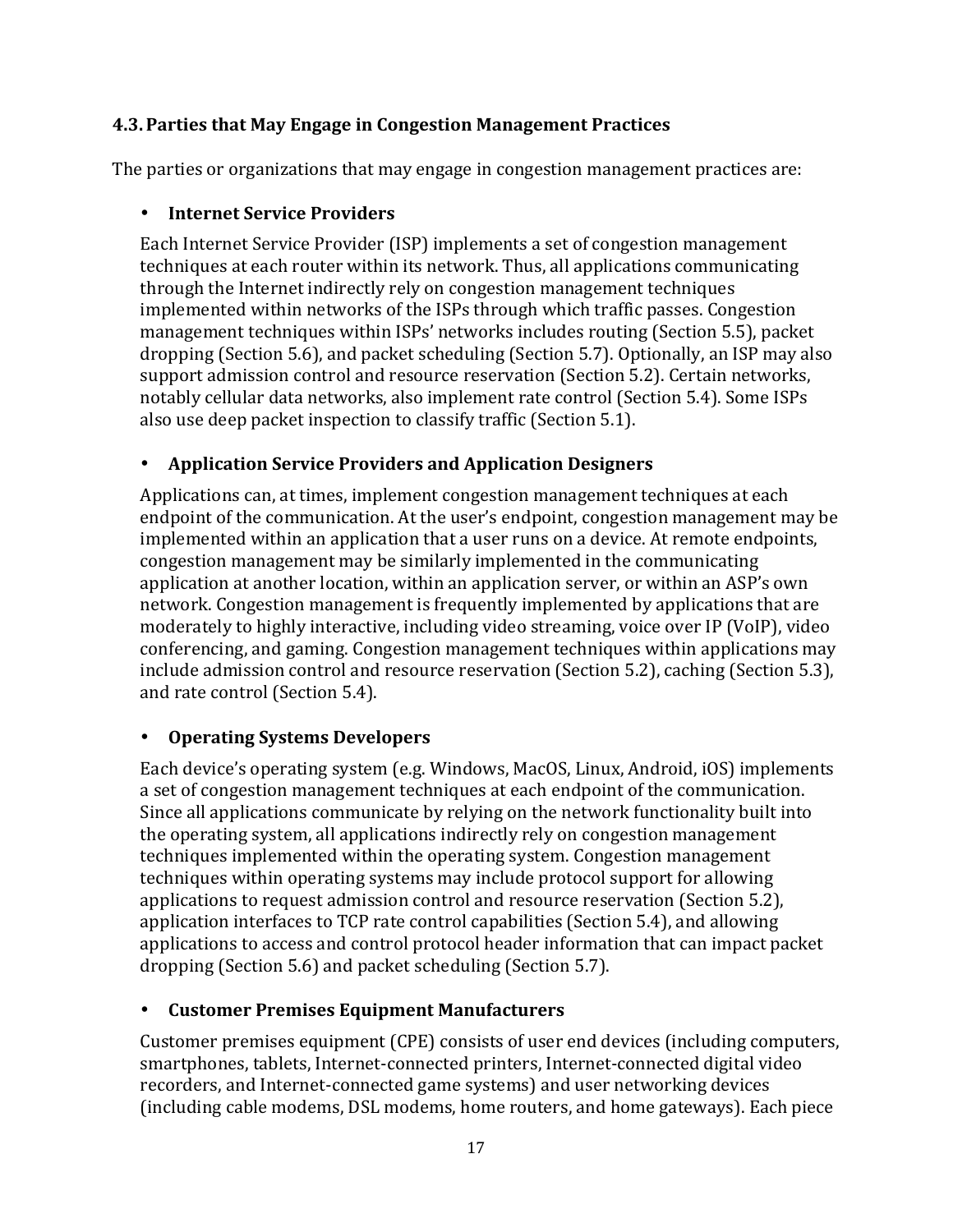of CPE implements a set of congestion management techniques. Thus, all applications communicating from one device to another or to a server through the Internet indirectly rely on congestion management techniques implemented within CPE. Congestion management techniques implemented within CPE as part of the device driver includes packet scheduling (Section 5.7).

### • **Consumers and Enterprises**

Both residential consumers and enterprises may implement congestion management techniques in their networks. For both consumers and enterprises, such techniques may be activated and configured within applications, operating systems, and CPE. Large enterprises may also implement congestion management techniques in a manner similar to ISPs.

# **4.4.Which Traffic is Subject to Congestion Management**

One of the key design questions about any congestion management practice relates to the subset of network traffic with which the practice is concerned. Network operators target all traffic on their networks with some practices, whereas with other practices they target only the traffic of specific users, a subset of types of applications, all instances or specific instances of applications, or specific components of such applications.

User-based congestion management is applied to all traffic associated with a particular user or user group. Some ISPs or ASPs may define user groups based on:

- the service plan to which users are subscribed (e.g., all users subscribed to an ISP's basic broadband Internet access plan, a cellular provider's unlimited data plan, or an ASP's premium product);
- the volume of data that users send or receive over a specified period of time or under specific network conditions  $(e.g., all users who consume 300 GB in a month, the top$ 5% of users by data consumption during a busy period on the network, or users who are in the process of transmitting the first 20MB of a file); or
- the location of users (e.g., all users in a particular geographic area experiencing an emergency).

User-based congestion management does not require network operators to examine the content of network traffic as the decision to apply user-based management is agnostic to that content  $-$  it depends only on which users are generating traffic, not what they are generating.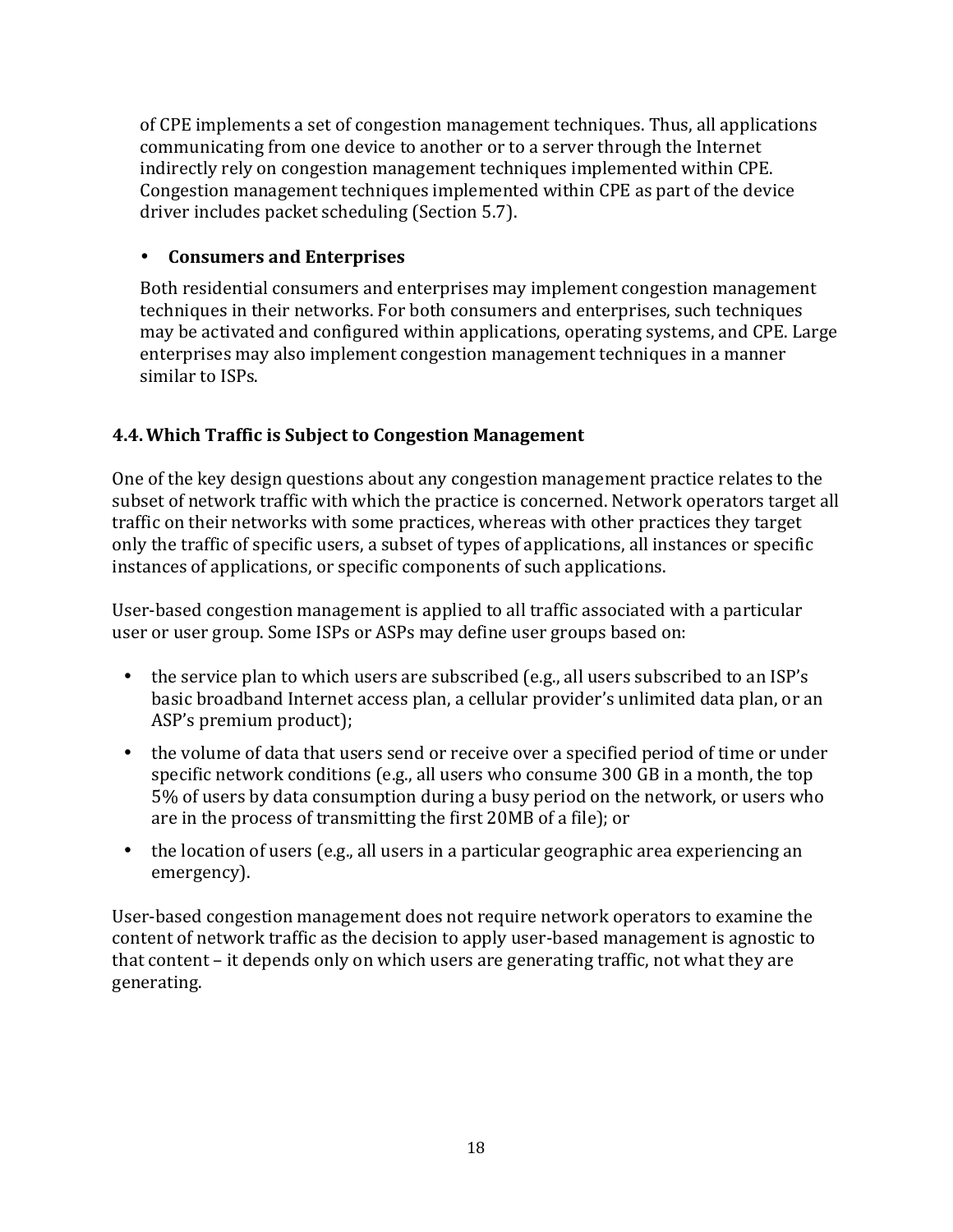Application-based congestion management is applied to all traffic associated with particular uses of the network. That is, congestion management is application-based if network operators select traffic to be managed because it:

- has a particular source or destination (e.g., http://www.example.com);
- is generated by a particular application  $(e.g., a BitTorrent client);$
- is generated by an application that belongs to a particular class of applications (e.g., video chat applications that include Skype, Google Talk, WebEx, and FaceTime);
- uses a particular application- or transport- layer protocol (e.g., Session Initiation Protocol, User Datagram Protocol, or Hypertext Transfer Protocol); or
- is classified for special treatment by the user, application, or application provider (e.g. traffic identified by the user's application as delay-intolerant, or traffic identified by the application provider as jitter-intolerant).

Application-based congestion management depends on the network operator's ability to identify the traffic associated with particular uses of the network. Techniques used by network operators to identify and select traffic subject to an application-based congestion management practice might be based on packet payloads (using deep packet inspection or other content-aware network equipment), network or transport layer headers (e.g., port numbers or priority markings), heuristics (the size, sequencing, and/or timing of packets), or a combination of these characteristics.

Congestion management may also be both user- and application- based. For example, a network operator could choose to rate-limit video streaming for all users who consume 300 GB in a month or for all users in a congested cell in a cellular network.

User- and application- based congestion management may be based in part on economic and legal agreements between network operators or between users and network operators. *Service Level Agreements* (SLAs) between network operators delineate contractual aspects of the service, often including the upstream and downstream bit rates at the boundary between the operators' networks, the maximum delay across an operator's network, sometimes the maximum proportion of packets that may be dropped or other QoS metrics, and sometimes specifications of payments.

In contrast to both user-based and application-based management, some practices apply to all traffic regardless of user group or application. For example, a network operator might program its routers with dynamically adjusting buffers to accommodate rapid changes in network load (Section 5.6). This practice applies to all traffic on the network and can help to mitigate the impact of congestion regardless of which users' traffic is flowing through the routers or which applications are in use. Similarly, network operators might make decisions about traffic scheduling, queuing, or routing based on factors unrelated to users or applications – how quickly packets have arrived at a particular point in the network, or which ones arrived first, for example. These kinds of practices are user- and applicationagnostic.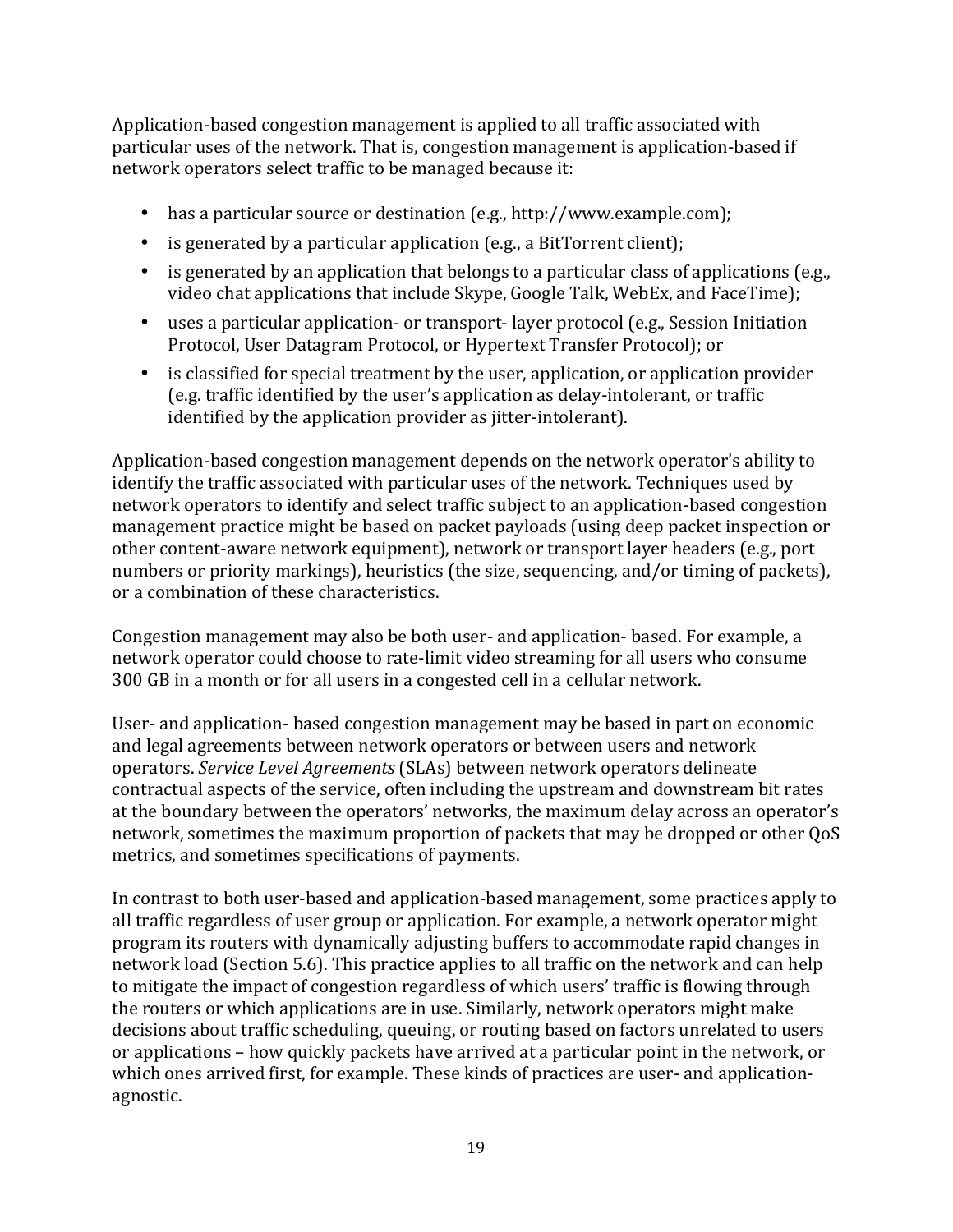### **4.5. Scope of the Remainder of the Report**

The remainder of this report focuses on user- or application- based real-time network management of Internet services. This is an important set of congestion management techniques and practices. It is also a set that has generated public policy discussions. In order to be considered in the remainder of this report, a congestion management technique or practice must:

- $(1)$  Be implemented or potentially implemented by a network operator. As discussed in Section 4.3, other parties or organizations that may implement congestion management practices – such as applications, operating systems, and device drivers – are important; however they are outside the scope of this report.
- (2) Act on a time scale of minutes or less. As discussed in Section 4.2, congestion management techniques and practices that operate on a time scale greater than minutes (e.g. capacity upgrades, limits on downstream and upstream transmission rates, usage caps and usage charges) may influence the amount of traffic users transmit over the course of a billing cycle; however they are outside the scope of this report.
- (3) Be used for purposes of congestion management. Similar techniques may also be used for other purposes, including security; however use for such non-congestion management purposes is outside the scope of this report.
- (4) Be user- or application- based. Congestion management techniques and practices whose goal is to reduce congestion for a chosen set of users or applications will be considered. As discussed in Section 4.4, there are many congestion management techniques whose goal is to reduce congestion for all users and all applications; however they are outside the scope of this report.

This report focuses on congestion management techniques and practices that pass all four of these tests. However, the BITAG notes that congestion management techniques and practices that do not pass all four of these tests are important, and it may consider them in future reports.

# **5. Congestion Management Techniques**

As noted in Section 4.1, this report uses the term *congestion management technique* to refer to a specific congestion management function that determines whether Internet traffic is transmitted or the rate at which traffic is transmitted, or that enables such functionality in other techniques. Many congestion management techniques at or above the network layer are standardized by the Internet Engineering Task Force (IETF), and many at the physical and data link layers are standardized by the Institute of Electrical and Electronics Engineers (IEEE) or by industry consortia (e.g. CableLabs, 3GPP). Standardization can allow for interoperability and for consistent functionality in network devices and equipment. Other congestion management techniques have not been standardized or are propriety.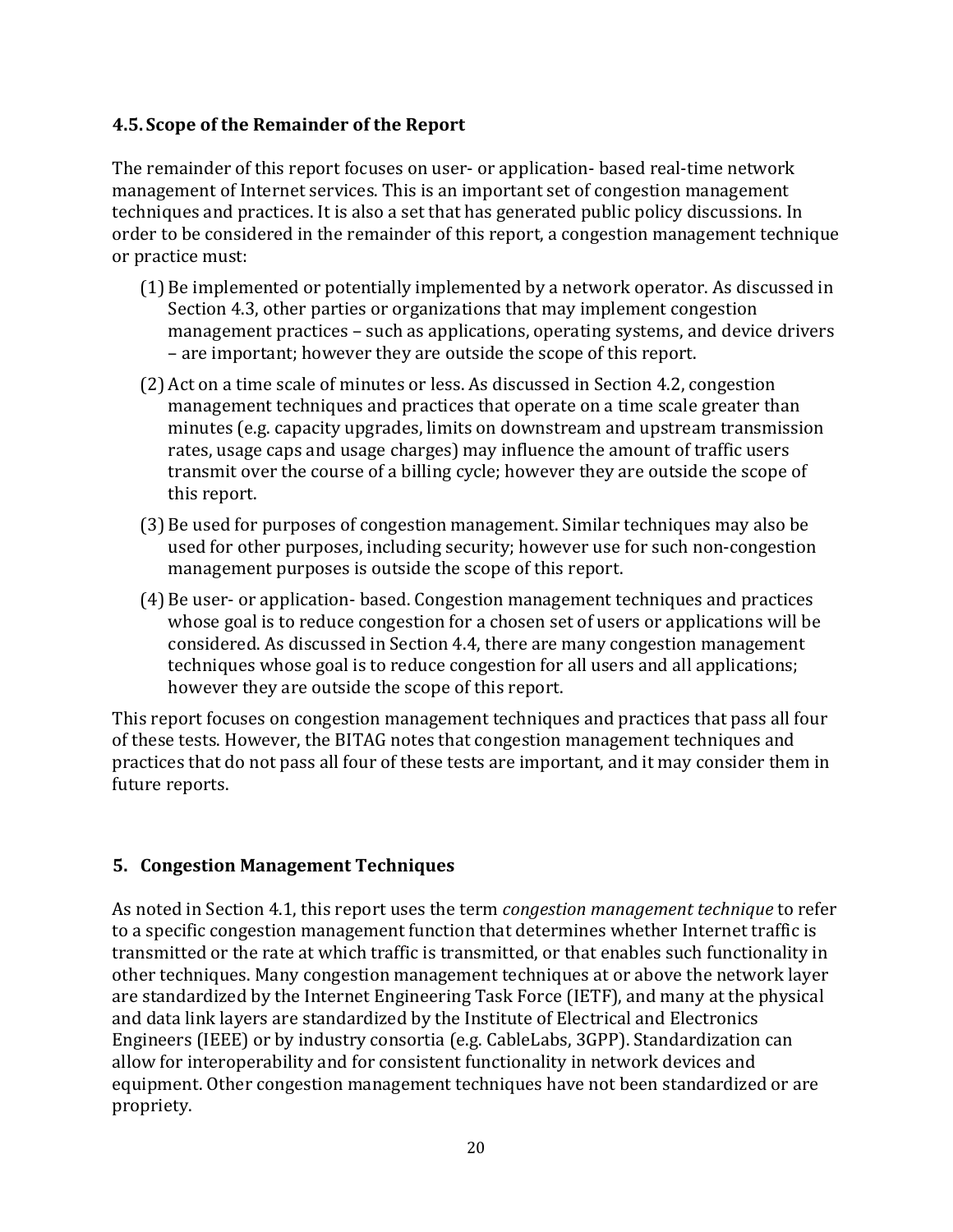This section focuses on congestion management techniques and for each technique explains who may apply the technique, the duration and location of congestion the technique addresses, and the intended impact upon applications. Section 5.1 illustrates how either a user or a network operator may classify a packet. Section 5.2 discusses congestion management techniques designed to support applications that require a minimum amount of network resources in order to function at the desired performance level. Section 5.3 discusses congestion management techniques that temporarily store (or *cache*) popular content in multiple locations. Section 5.4 discusses congestion management techniques that control the average rate at which a source transmits traffic into the Internet. Section 5.5 considers routing and traffic engineering. Section 5.6 discusses how a router may decide when to drop a packet and/or *mark* it to indicate congestion. Section 5.7 examines how a router places packets into queues and the order in which it transmits packets. Finally, Section 5.8 discusses how these techniques may be combined to offer a collection of capabilities in various QoS architectures and in various access network architectures. 

Each of these sections focuses on congestion management techniques that may be user- or application- based. Congestion management techniques that are agnostic to both user and application are very commonly implemented but are not generally discussed here. Section 6 illustrates congestion management practices that use many of these techniques.

### **5.1.Packet Classification**

In order for a congestion management technique to be based on a particular user or a particular application type, application, or application component, packets must be classified using criteria that identifies the particular user or application traffic. This section illustrates how users, ASPs, and ISPs can classify packets.

Most packets in the Internet are transmitted by network operators using *best-effort service*, in which routers transmit packets in the order in which they are received, and without regard to the source, the application that generated them, or the resulting QoE (as discussed in Section 3.5). Hence best-effort service requires only knowledge of the destination of a packet, not of the source, the application, or the desired QoS characteristics.

In contrast, user- or application- based congestion management may require knowledge not only of the destination but also of the source, user behavior, the type of application, application, application component, the user's or application's desired OoS characteristics or QoE, agreements between network operators, or agreements between users and network operators (as discussed in Section 4.4). Each user, ASP, and ISP may classify packets on the basis of such information. A *classifier* is an entity that selects packets based on the content of packet headers or other attributes according to defined rules [RFC2475]. Classification of packets may be performed using attributes from any of the following layers: application, transport, network, or data link. This report uses the term *flow* to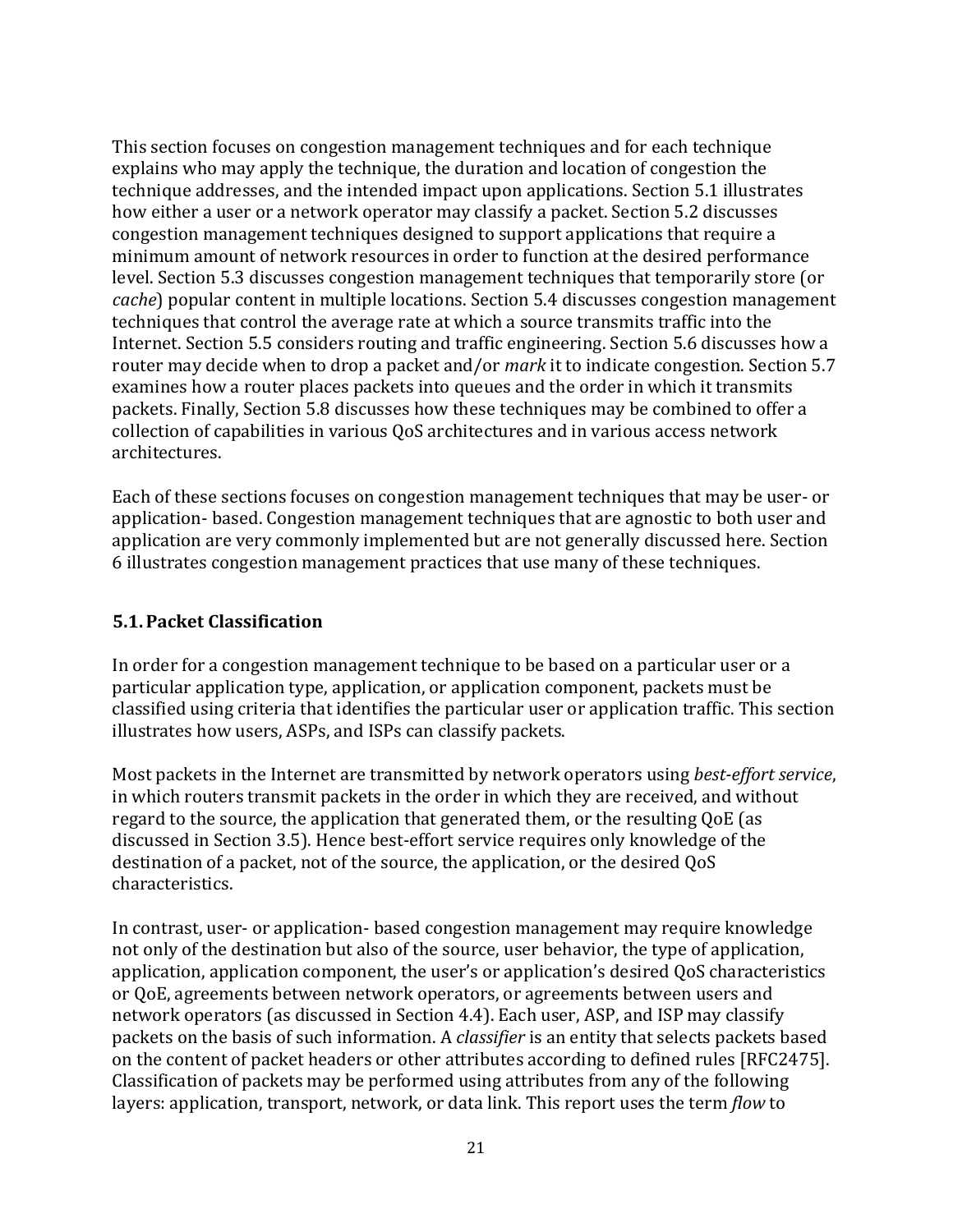indicate a group of packets that share a common set of properties [RFC5472]. One purpose of classification is to allow a network operator to apply congestion management techniques based in part on a packet's classification.

A packet's classification is often used to decide how to apply congestion management techniques discussed in the remainder of this section. Classification permits the network operator to make choices, for example ensuring that applications receive the desired treatment, to force "aggressive" applications (e.g., applications that attempt to use all available resources) to make way for less aggressive applications, or to ensure that bandwidth contracted for in an SLA is available for the intended purpose.

Markings that indicate the classification of a packet are often placed in specific bits of a packet header to allow simplified subsequent classification based only on these specific bits. The classification markings can allow a user, ASP, or ISP to indicate a desired packet treatment. For example, a source can use a classification marking to request that the packet be treated in a manner consistent with expectations for Voice-over-IP traffic [RFC 2474, 2475, 4594], as discussed below in Section 5.8.2. Alternatively, the classification marking can be used to indicate packets to or from a specific host or network, or traffic related to a given application, as discussed below in Sections 5.2 and 5.5. Classification markings can also be used to uniquely identify a flow, so that priority can be given on the basis of the throughput experienced by a flow.

A classification marking can be placed in the packet header corresponding to the protocol that generated it. The classification marking may indicate a unique identifier of the flow. For example, the Multiprotocol Label Switching (MPLS) protocol (discussed below in Section 5.5) includes fields in its packet header that can be used to classify packets and to assign the route (or portion of a route) taken by those packets. Alternatively, the classification marking may indicate the desired treatment of the packet. For example, the DiffServ architecture (discussed below in Section 5.8.2) includes a *codepoint* in the IP packet header that can be used to classify packets of *differentiated services* (e.g., network control, VoIP, video streaming, best effort traffic) in order to provide desired routing, scheduling, and dropping treatment. Data link layer protocols often include similar classifications, e.g. the Ethernet protocol includes a field in its packet header that can be used to classify packets for similar purposes [802.1Q][802.1p].

Each user, ASP, and ISP may classify, mark, and re-mark packets according to its architecture, objectives, and agreements. Thus a packet's classification marking may be modified as it progresses from source to destination. Most commonly, marking and remarking may occur at user-operator and operator-operator boundaries, according to the agreement or lack thereof between the parties. For instance, a network operator may classify a packet upon ingress to its network by inspecting the MPLS fields, the DiffServ codepoint, the Ethernet fields, or another data link layer codepoint. It may also classify packets based on the transport protocol, source IP address, source port, destination IP address, or destination port. If a network operator does not support packet classification or does not have an agreement with a user, ASP, or ISP to honor a packet's classification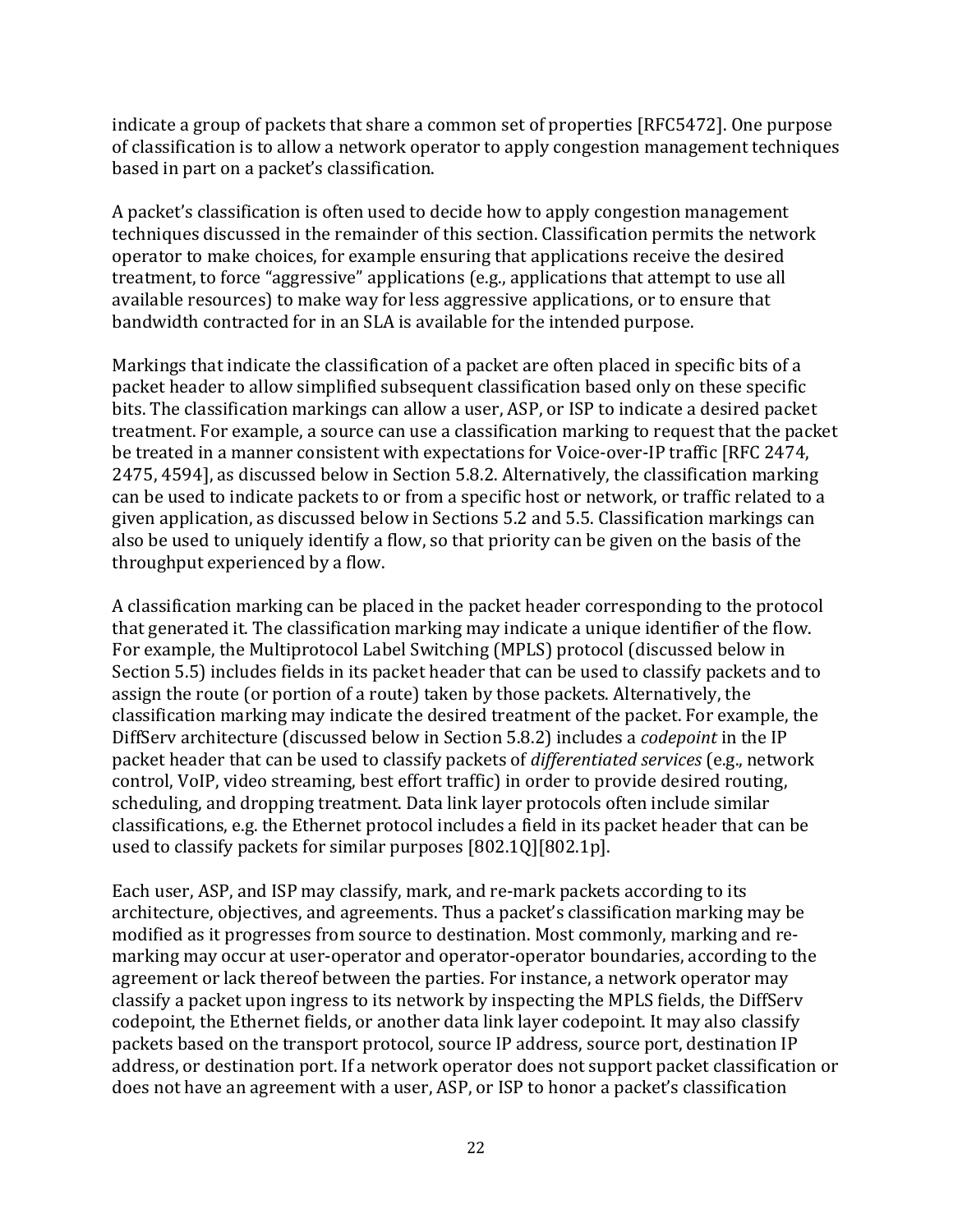marking, it may re-mark the packet to receive best-effort service; alternatively a packet's classification marking may be preserved but ignored by the network operator.

One challenge to packet classification is the ease or difficulty in accurately identifying particular application traffic. The applications themselves may know their QoE requirements. However, packet classification may face additional challenges, since some application traffic may not be easily identified. For example, an ISP may have difficulty differentiating between a normal VoIP call, an emergency VoIP call, and peer-to-peer traffic, that all use the same set of protocols. Deep Packet Inspection (DPI) is a method that is sometimes used to better identify the application and its characteristics by looking for certain patterns inside a packet or amongst packets in a flow. For purpose of congestion management, this technique is not useful on encrypted content, and can be of limited use where application developers purposefully attempt to thwart DPI by removing or modifying these specific characteristics and patterns.

In general, classification based on attributes other than protocol elements intended for classification marking (e.g., MPLS fields, DiffServ codepoint, Ethernet fields, or IPv6 flow label [RFC 6437]) is only done at the edge of an operator's network. Internal network routers then rely on the marked classification. However, reclassification and re-marking may also occur within an operator's network based on congestion encountered at routers, or because packets associated with reserved resources are exceeding the allocated resource (see Section 5.2).

### **5.2.Admission Control & Resource Reservation**

As discussed in Section 3.5, some applications are delay-intolerant, jitter-intolerant, or require a minimum throughput, e.g. voice over IP communications, high definition video conferencing, and video streaming. Depending on the nature and design of the application, congestion on the order of a few tenths of a second to tens of seconds can cause noticeable degradation in QoE for such applications.

These applications by design require a minimum level of network resources, e.g. bandwidth, in order to function adequately. Resource reservation is thus a congestion management technique appropriate for such applications. Reservation of an appropriate level of resources can ensure that congestion does not negatively impact the flows using the reserved resources. However, flows that are sharing the remaining unreserved resources will suffer a consequently larger impact of congestion upon their performance than if no resources had been reserved and if these resources had been made available to all traffic.

The offering and granting of resource reservations is a decision made by each network operator. Resource reservations require that routers be capable of responding to application requests for special treatment of certain flows, e.g. minimum bandwidth or maximum delay or delay jitter. The challenge for a network operator that chooses to use resource reservations is to allocate resources in a manner that optimizes their use.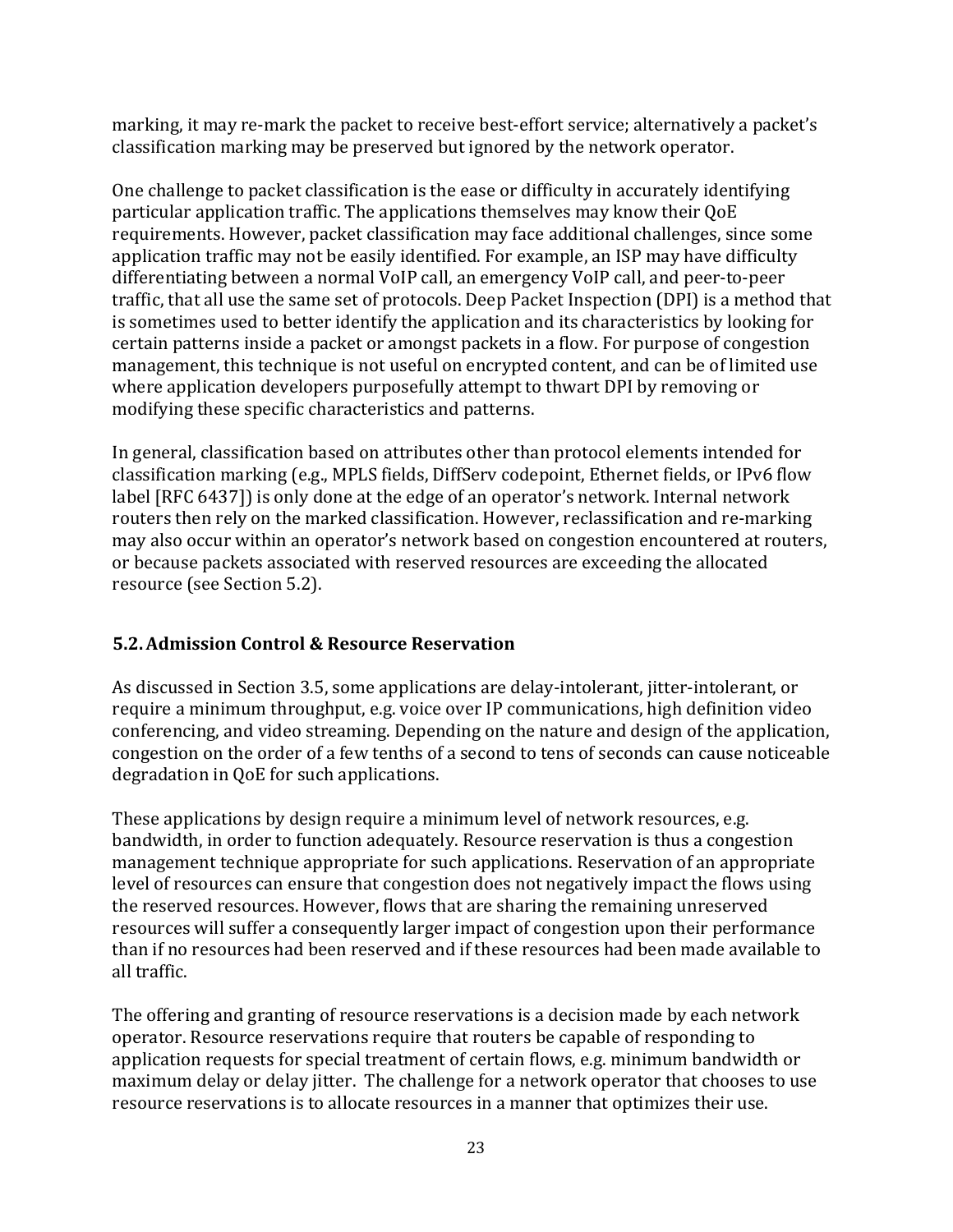Resources may be reserved (a) only in portions of a single operator's network in which congestion more frequently occurs, (b) throughout a single operator's network, or  $(c)$ cooperatively amongst multiple network operators through business arrangements. Although business arrangements between enterprises and ISPs regarding resource reservations are not uncommon, business arrangements between ASPs and ISPs or between multiple ISPs regarding resource reservations are currently rare.

If resource reservations are offered, a network operator must also have the capability to control which flows are granted reservations (called *admission control*). A network operator may choose to accept a request, deny a request, or issue a counteroffer for a reduced quantity of resources. These decisions are automated, and made on a very short time scale.

A number of standards have been developed to support resource reservation and admission control, see e.g. IETF's Internet Services (described further in Section 5.8.1). 3GPP's Policy and Charging Control (described further in Section 5.8.5), CableLabs' PacketCable DOCSIS OoS (described further in Section 5.8.3), Frame Relay, and Asynchronous Transfer Mode (ATM).

It is also possible to statically reserve resources for certain users or application traffic by configuring the capacity allocated to that traffic. This configuration can be done by allocating capacity (such as frequency spectrum) on a physical medium, by allocating link capacity (such as an ATM Permanent Virtual Circuit [PVC]), or by allocating capacity through rate control (see Section 5.4) or through packet scheduling (see Section 5.7).

### **5.3. Caching**

As discussed in Section 3.3, core network links and routers are susceptible to recurrent congestion and mass distributed online events. As discussed in Section 3.5, such congestion can increase the download time of content. One technique to address this issue is to cache (or store) popular content in multiple network locations. Caches may be placed in several types of locations, including the ASP's network or attached to or in multiple ISPs' networks.

Caching is typically implemented by directing a request from a user for a particular piece of content to the closest cache that has the content or to the most lightly loaded cache. If the closest cache is selected, this lessens traffic between the ASP and the user, including core network links and routers. When caching is combined with network measurement systems to form Content Delivery Networks (discussed in Section 5.8.6), the resulting congestion management practice can lessen traffic on congestion network links and routers.

The direction of a request to a cache is typically dependent upon the particular content requested. Since the content is related to the application, one may consider this an application-based technique.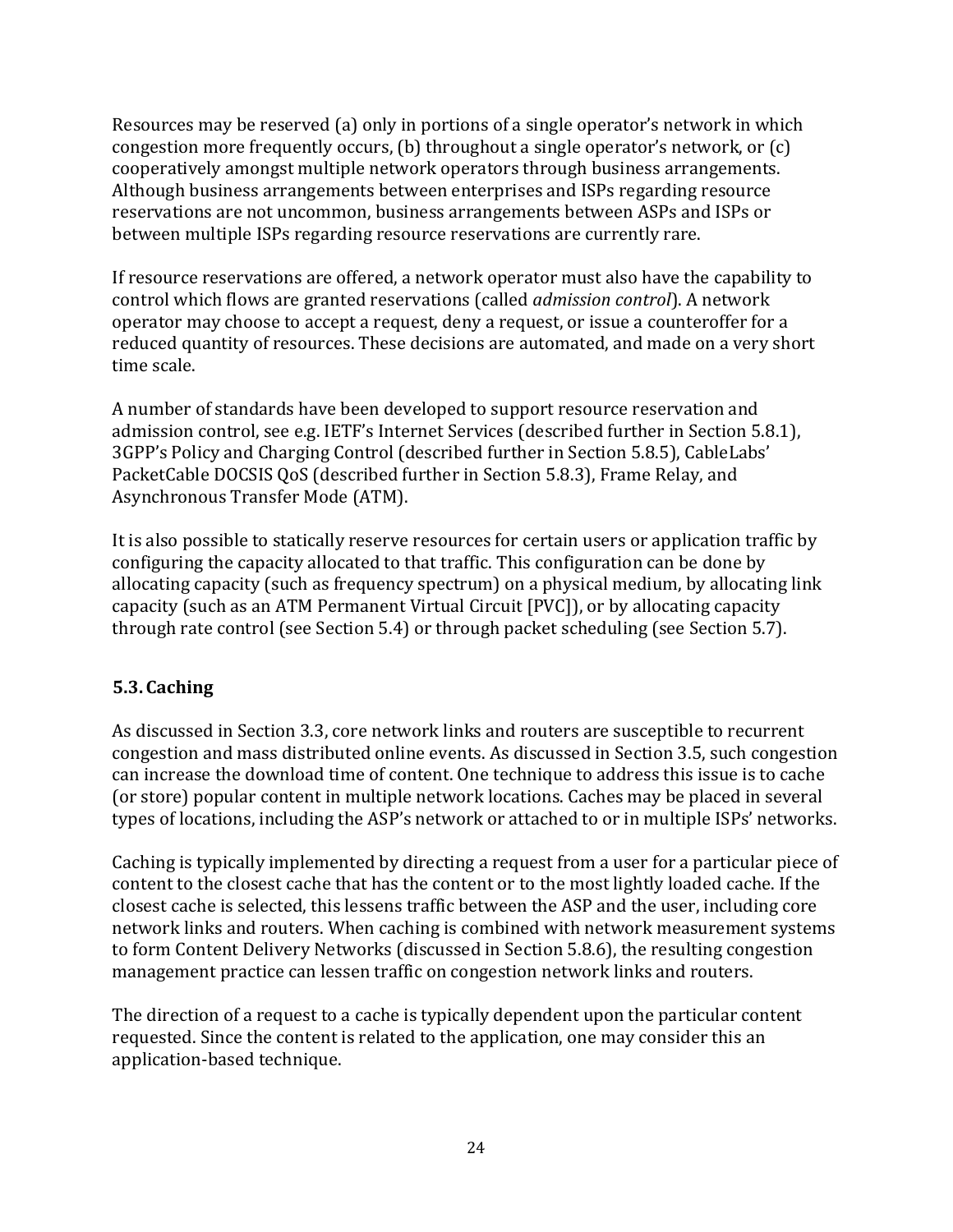#### **5.4.Rate Control and Traffic Shaping**

As discussed in Section 3.1, congestion occurs when the sum of users' individual instantaneous demands exceeds the network capacity of a link or router. Many applications use the Transmission Control Protocol (TCP), which controls the rate at which packets are transmitted in an attempt to limit congestion. This type of *rate control* is handled directly by the TCP implementations at the application endpoints, but can be influenced (in a userand application- agnostic manner) by packet dropping and scheduling techniques implemented in provider networks.

However, sometimes it is useful to apply rate control on the basis of the user or application criteria. In these cases, it may be applied by the applications directly, operating systems, ASPs, or ISPs.

Rate control by applications and operating systems is implemented at the source and destination. It may be based on the requirements of the application. For example, many streaming video applications do not use TCP in order to avoid TCP's rate control, since the rate control may unacceptably increase the delay jitter. Instead, they often choose to use the User Datagram Protocol (UDP), which does not adapt transmission rates based on congestion. Thus, a streaming video application may implement its own rate control techniques to adapt its transmission rate based on network congestion. The IETF has developed a pair of protocols, Real-time Transport Protocol (RTP) and the RTP Control Protocol (RTCP) [RFC3550], that can be used by applications to control the transmission rate and QoS characteristics of real-time applications such as VoIP and streaming video.

ASPs often use similar rate control techniques in their servers to ensure the QoS characteristics of real-time applications. In addition, an ASP may use rate control on the basis of user to ensure fair sharing of capacity.

Network operators may use similar techniques called *traffic shaping*. Traffic shaping by network operators is implemented at routers between the source and destination, most commonly at the edge of an operator's network. For example, a network operator may use traffic shaping on the basis of user to limit congestion caused by heavy users or to enforce the service tier rate. Traffic shaping is accomplished by intentionally delaying the transmission of selected packets. Traffic shaping is often used in conjunction with packet classification to limit the capacity used by traffic placed in various classifications. A common method involves placing packets from a selected flow into a queue, and serving that queue at a fixed rate, thereby limiting that flow to a maximum capacity. Alternatively, but more rarely, when a flow exceeds this maximum capacity, packets may be dropped or reclassified to indicate that they are not within the allowed limit (a technique known as *policing*). A network operator using traffic shaping determines which flows are subject to traffic shaping and the corresponding capacity limits as part of a traffic management practice, as discussed in Section 6. This technique is often applied to traffic that has been provided reserved resources (see Section 5.2) when that traffic exceeds the reserved limit.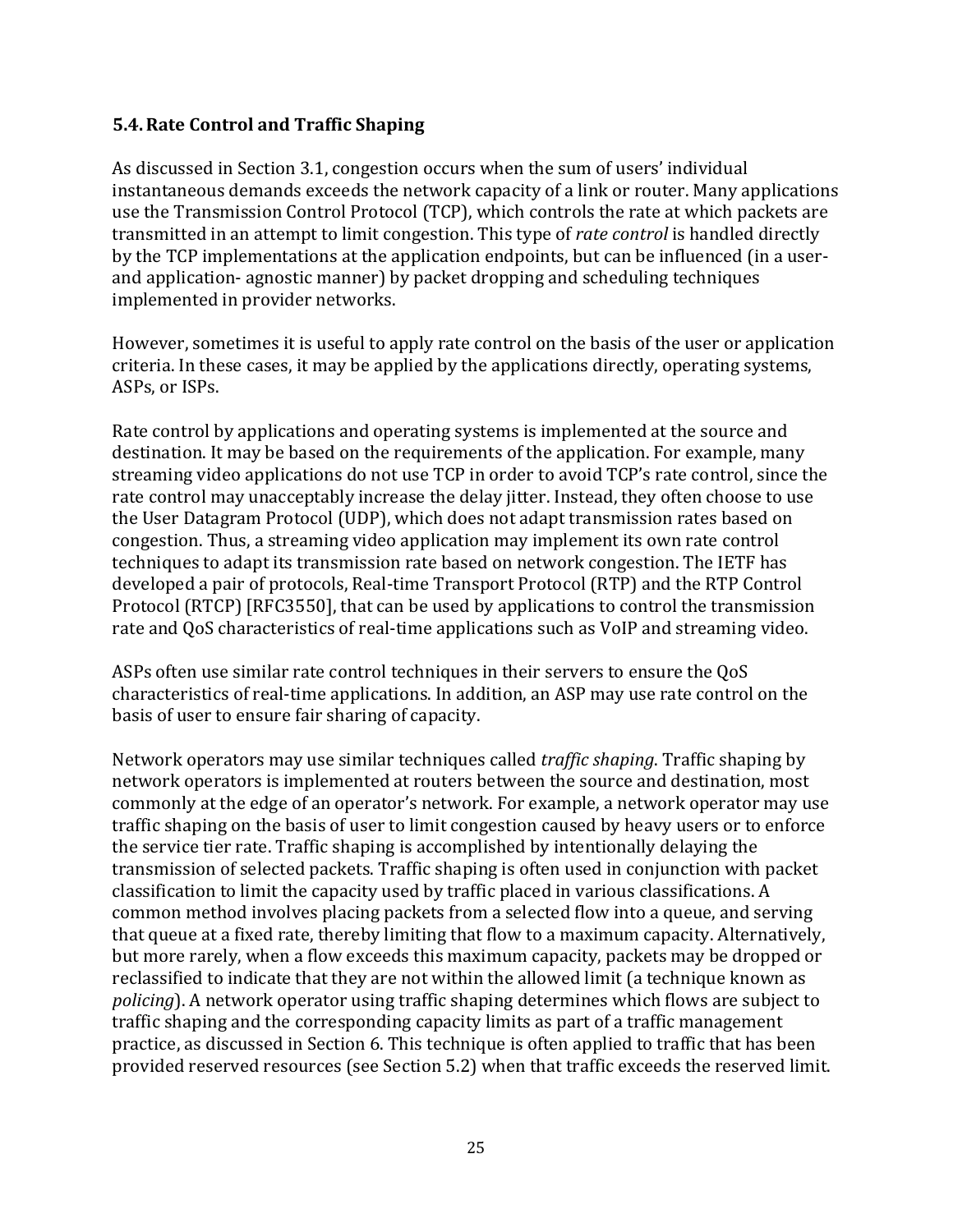A less common form of rate control by ISPs is *transcoding*, in which content compressed at the source is decoded and re-encoded by a router into a flow at a lower rate. This technique may be applied by an ISP when a flow is progressing from a network with a higher capacity to a network with a lower capacity.

### **5.5.Routing and Traffic Engineering**

Each router in the Internet participates in determining the *routes*, or sequences of routers and links, that a packet traverses from each source to each destination. Within an operator's network, a standardized protocol such as Open Shortest Path First (OSPF) or Intermediate System to Intermediate System (IS-IS) is typically used to efficiently get each packet to its destination (if within the operator's network) or to the next operator's network. The selection of a route within an operator's network is typically determined solely on the basis of the destination IP address, but routes may be adjusted in an attempt to minimize congestion. The choice of route is thus agnostic to both user and application.

Inter-provider routes – those that traverse multiple operators' networks – are additionally determined using a standardized protocol, Border Gateway Protocol (BGP), that allows each network operator to implement its own SLAs and manage the routing that it will accept. As with OSPF, BGP usually determines routes solely on the basis of the destination IP address, and is usually agnostic to both user and application. Such routing seeks the most cost-efficient route from each individual provider's perspective, or a route that meets a particular contractual requirement. These contracts often seek to minimize congestion on inter-provider links.

This approach works well for many customers. However, in order to fulfill more comprehensive or detailed SLAs, the network operator must know the amount of data it will be expected to support and the behavior of subsequent paths. Queuing and queue management algorithms (such as discussed in Sections 5.6-5.7) can manage short-term congestion. However, if there are multiple potential routes to a destination and if the network is heavily loaded, OSPF and BGP may not effectively balance the traffic among those routes. Although adding capacity may solve this issue, it is often more economical for a network operator to exercise greater control in determining traffic routing and therefore the use of available capacity.

An alternative approach to determining routes solely on the basis of the destination IP address is to route certain traffic to the destination based on the type of contract or the desired QoS characteristics. For example, a network operator might sell several different classes of contracts, and determine the route based on the combination of destination IP address and contract class. One set of techniques for accomplishing this is called policybased routing; a standard implementing this is Multi-Topology Routing [RFC4915]. Another common set of techniques, generically called virtual circuit routing, allows a network operator to determine labels on the basis of its SLAs; it has been standardized using a protocol called Multiprotocol Label Switching (MPLS). A network operator using MPLS might assign virtual circuits from each network ingress point (or each customer at an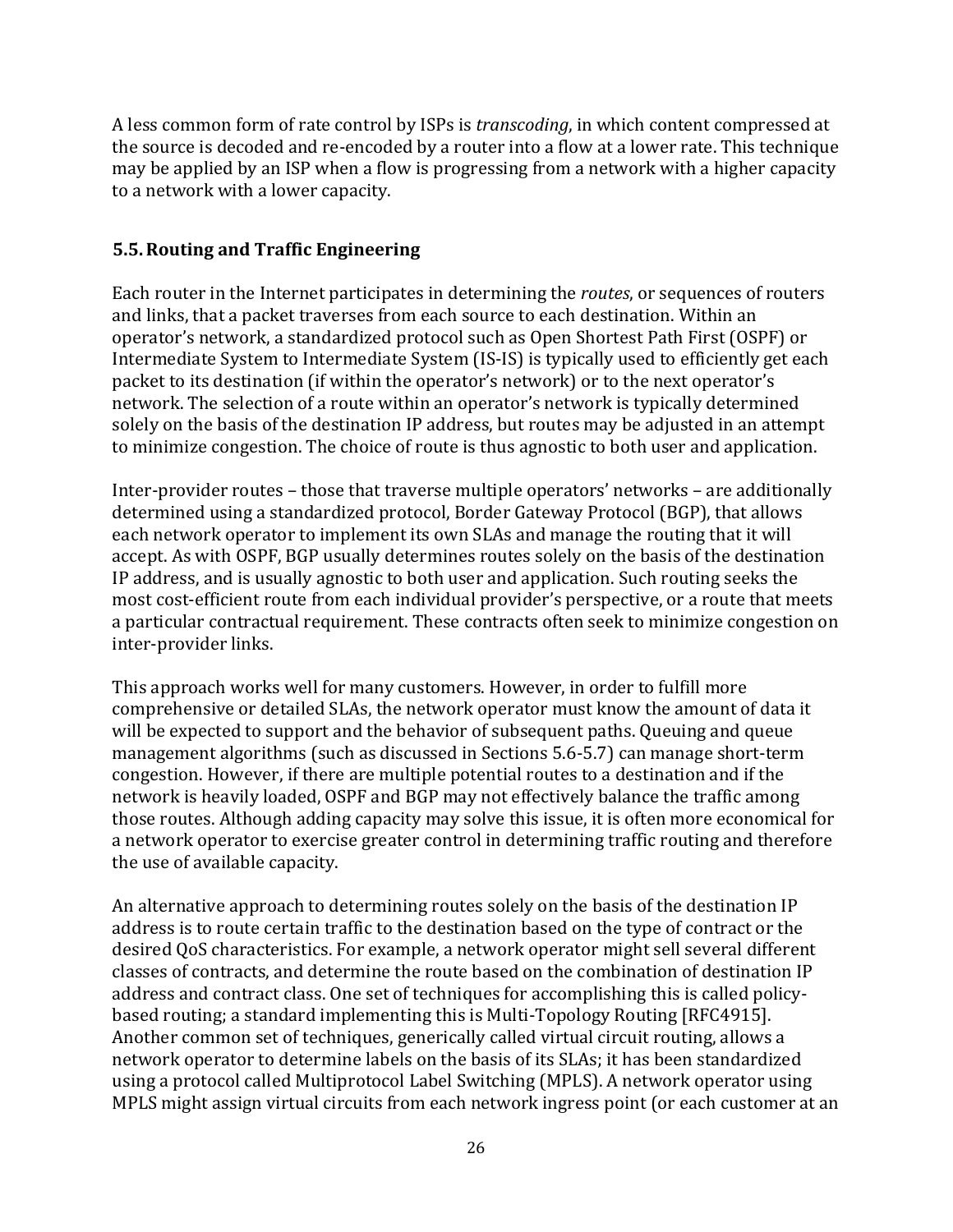ingress point, or each service at an ingress or point of origination) to each network egress point so that the expected traffic load on each virtual circuit does not exceed a target threshold [RFC3272]. This approach, called traffic engineering, is used in most large transit networks. In addition to economically managing recurrent congestion, traffic engineering can also be used to react to network accidents and failures if a network operator sets up backup virtual circuits using disjoint paths to the primary virtual circuits, and moves traffic from the primary virtual circuit to the backup virtual circuit if there is a failure on the primary route. There are also similar traffic engineering techniques at the data link layer in some access networks, e.g. Virtual LANs in Ethernet architectures [802.1Q].

Another common use of traffic engineering is to satisfy SLAs for particular customers and services; a network operator might use one set of virtual circuits for general Internet traffic and another set of virtual circuits for each of a number of customers' internal networks, all using the same physical network. MPLS can also be combined with IntServ (discussed in Section 5.8.1) to create a scalable traffic management architecture that supports differentiated services [RFC2430]. In these cases, routing may be user- or applicationbased.

Traffic engineering for routes traversing multiple operators' networks can also be accomplished using a technique called BGP Traffic Engineering. The BGP protocol allows a network operator to determine which routes through its network it offers to customers and to interconnecting providers. Using BGP Traffic Engineering, a network operator may more tightly control which routes are used by which customers and interconnecting providers. This may allow the network operator to reduce the portion of an end-to-end route that traverses its network, thereby transferring costs to other providers.

Application Service Providers (ASPs) may also have a say in the route that the data will take to get to the desired destination, as well as the underlying quality of delivery. Large ASPs deliver their services using a distributed platform made up of clusters of servers that are hosted at one or more locations across the Internet. Large ASPs will often use some form of load balancing to distribute the requests for content across the clusters and the underlying network connections to the platform. The algorithm for determining where to map a request for content and its delivery is typically a function of the available processing capacity at a cluster, the current network conditions (i.e. speed, latency, throughput, packet loss, etc.) between the cluster and destination, and transit cost to reach the destination. This will often, but not always, result in an ASP mapping the content delivery request to a cluster with available capacity that will optimize both the delivery performance and cost for the ASP.

### **5.6.Packet Dropping**

Routers receive packets on multiple incoming interfaces. Since the Internet uses statistical multiplexing, as discussed in Section 3.1, this incoming traffic usually encounters a queue of packets waiting to be transmitted on the same outgoing interface of the router, resulting in short delays. Each queue has a buffer of a certain size in which to store packets, and thus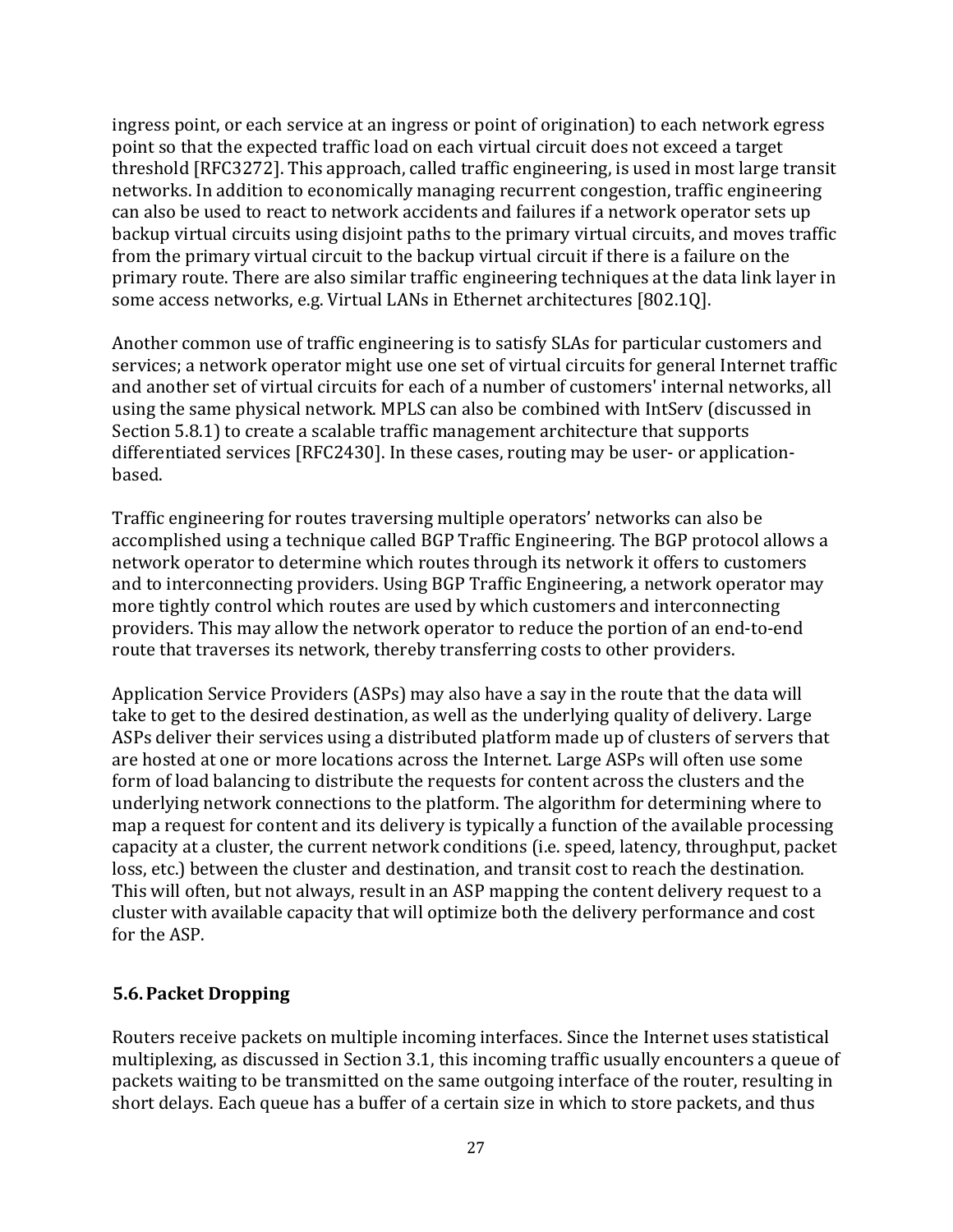occasionally an arriving packet will find that the buffer is full. Routers thus must occasionally drop packets. Higher layers can retransmit dropped packets or notify applications that packets have been lost, as desired by the application. These higher layers can also restore packets into their original sequence if they have arrived out of order.

The simplest dropping technique only drops a packet when there is no space for it in the buffer. Packets may also be dropped based on the configured maximum data rate. Another tool available is to drop or mark packets when a buffer is nearly but not yet full in order to send a signal to the sources that they should reduce their traffic [RFC2309][RFC3168][RFC6679]. If done properly, this last technique can achieve a good balance between delay and throughput. For example, the Active Queue Management dropping techniques can be used to maximize average throughput while minimizing average latency during transient congestion events without unnecessarily targeting individual data flows or applications [RFC2309].

The simplest queuing technique places arriving packets in queues in the order in which they arrive. The simplest dropping technique drops the newest packet arrival when a drop is determined to be necessary or to send a signal. Under this system, packet drops will thus be agnostic to user and application. However, more complex dropping policies can drop packets based on classification, and by extension on user- or application- based criteria. For example, packets classified with a DiffServ codepoint intended for Voice-over-IP may be placed in a separate queue with a lower maximum queue length, and thus may experience a different dropping probability than best-effort packets.

Finally, a dropping technique may be used to discriminate against attack or illegal traffic. As noted in Section 3.2.3, networks occasionally experience a large influx of traffic as a result of an attack or other unplanned event (such as unforeseen popularity or an emergency event). Attacks and unplanned events can result in an arrival rate that significantly exceeds the router capacity. In this case, a network operator may choose to discard all traffic associated with an attack, or to limit traffic associated with an unplanned event, if it can accurately classify that traffic. Unfortunately, accurate classification of attack traffic may be difficult. It is also possible for a network operator experiencing a large influx of traffic to request other network operators to implement temporary policies in their routers to block or restrict traffic destined for the network experiencing the heavy traffic. If traffic is undesired, it is preferable to drop it as close to the source as possible to limit the impact it may have on all intermediate points.

### **5.7.Packet Scheduling**

Each router implements an algorithm that determines how packets are placed into queues and the order in which the router transmits packets. Packet scheduling occurs primarily at the network and data link layers.

The simplest queuing technique places arriving packets in queues in the order in which they arrive, and the simplest packet scheduling technique transmits the packet at the head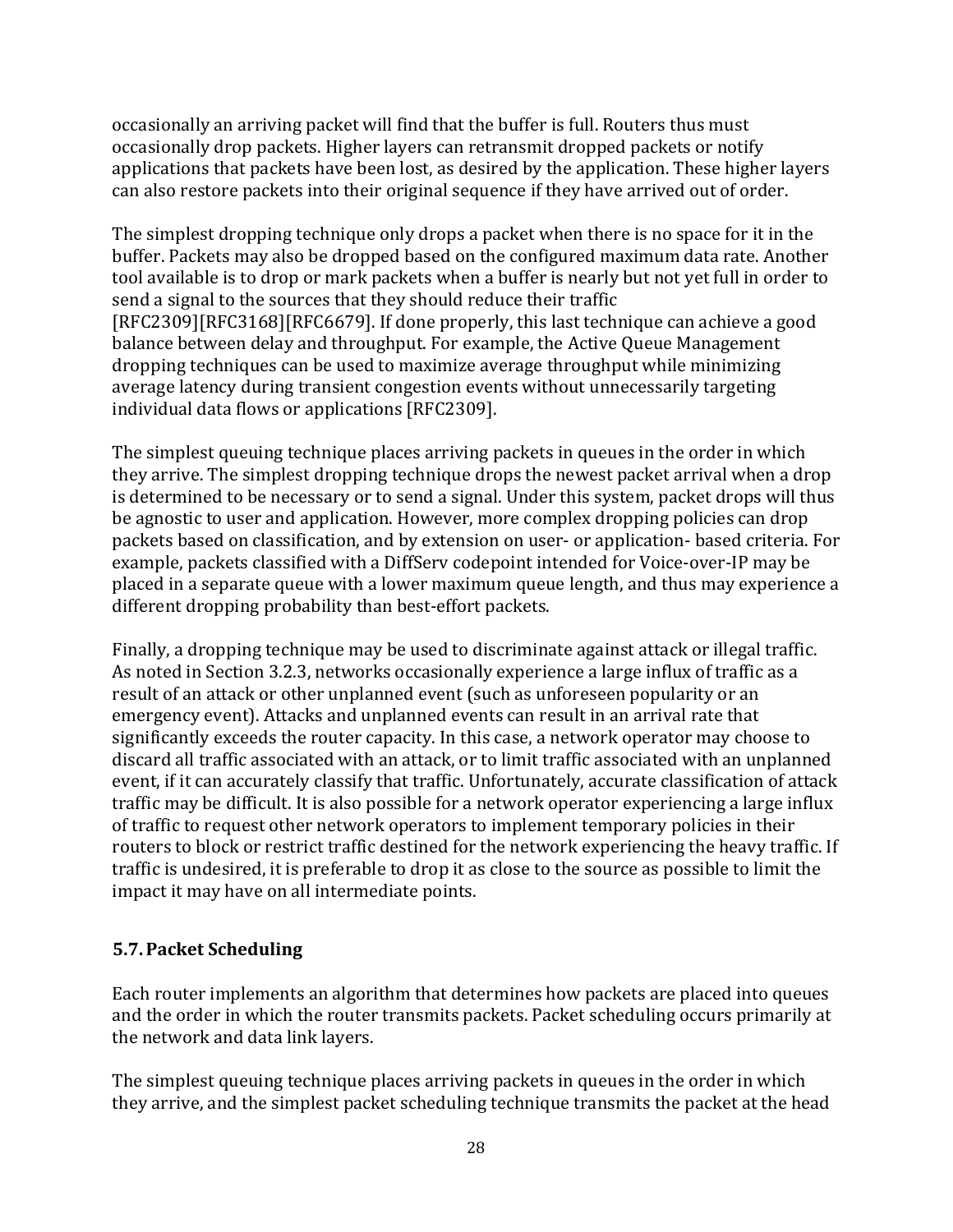of the queue; this technique is called First-In First-Out, and it transmits packets in the order in which they were received, independent of user or application.

However, other packet queuing and scheduling algorithms can be used to ensure some type of fairness between users or to differentiate between classes of service. In this case, the packet queuing algorithm maintains multiple queues and places each packet into a queue based on its classification. The packet scheduler transmits packets from the queues to achieve the desired goal. There are many different algorithms in common use for selecting the next packet to transmit, e.g. Weighted Round-Robin and Weighted Fair Queuing. By varying the allocation of transmission capacity between the multiple queues, a router may differentiate the delay experienced by packets with different classifications. For example, packets with a DiffServ codepoint classification intended for Voice-over-IP may be placed in a separate queue from best-effort packets; if this queue obtains a proportionally higher capacity than that for best-effort packets, then the Voice-over-IP packets will experience a lower average delay than will best-effort packets.

Data link layer protocols include not only the types of packet queuing and scheduling algorithms described here, but also algorithms that determine when users may access a shared medium (e.g. a shared transmission line running down a street or a shared wireless channel). The algorithm is matched to the transmission characteristics of the physical network and the link layer protocol (e.g. Ethernet, DOSCIS, or a specific cellular link layer). As with packet scheduling, this decision can be made either on user- or application- based criteria, or agnostic to both. Commonly, the maximum throughput of a device on a link will be independent of user or application. However, many link layer protocols can be configured to give specifically identified traffic different shares of the link capacity, as discussed in Section 5.2.

If packet scheduling is implemented in a manner that is not agnostic to user and application, then it can be combined with packet dropping policies and admission control policies to provide different classes of service, as discussed in Sections 5.8.1-5.8.2.

### **5.8. Collections of Congestion Management Techniques**

This subsection discusses how these techniques may be combined to offer a collection of capabilities in various QoS architectures and in various access network architectures. Sections 5.8.1 and 5.8.2 discuss QoS architectures that can be used in any IP network to create services with differentiated performance either within an operator's network or end-to-end. Sections 5.8.3-5.8.5 give an overview of access network architecture-specific implementations of congestion management techniques for broadband Internet access over cable, telephone, and cellular networks respectively. Section 5.8.6 gives a similar overview for Content Delivery Networks. In Section 6, congestion management practices that use many of these collections of techniques will be illustrated.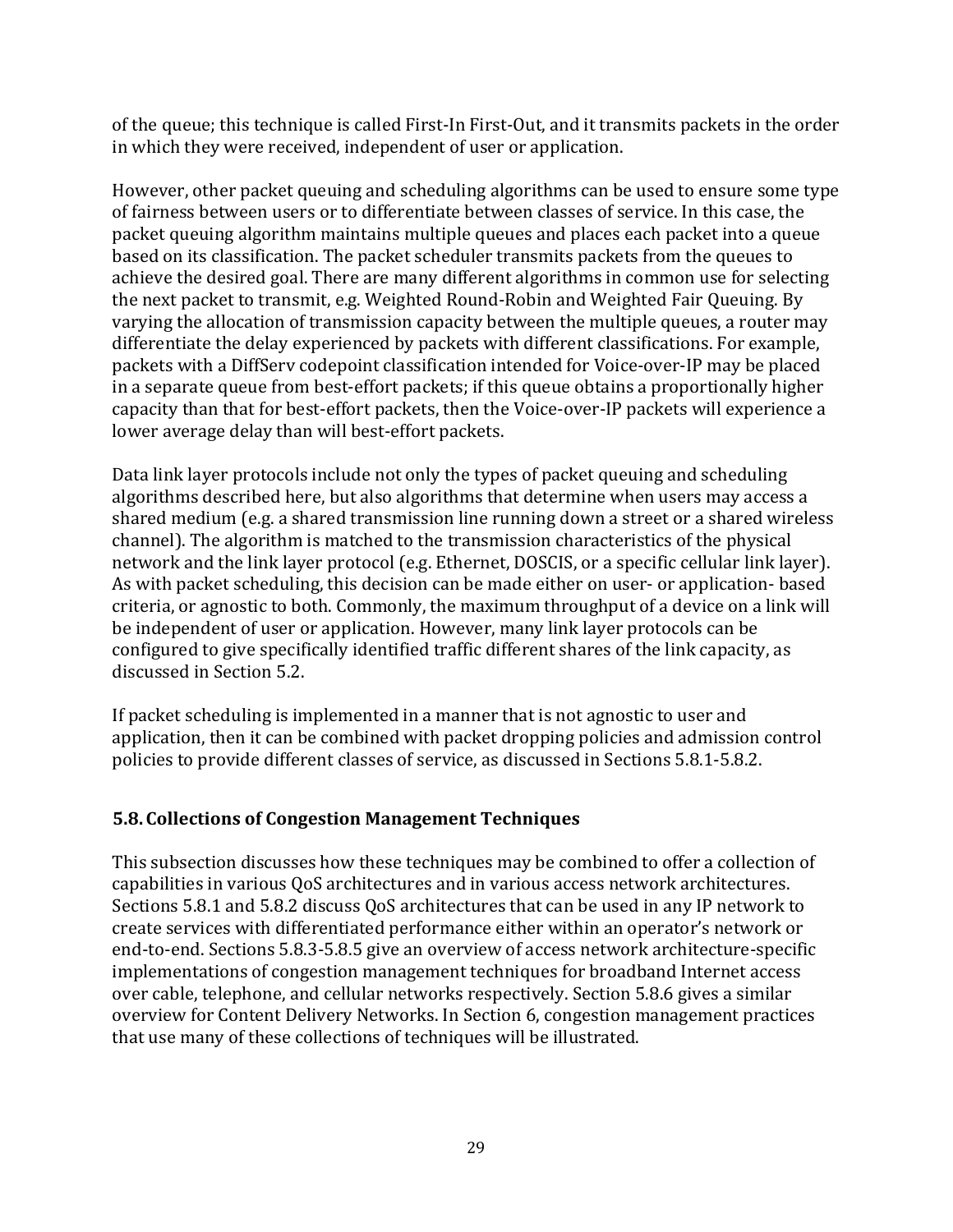#### **5.8.1. IntServ over IP networks**

Resource reservation and admission control techniques were discussed in Section 5.2. The IETF has developed a QoS architecture called Integrated Services ("IntServ") to support end-to-end resource reservation requests [RFC1633][RFC2205]. This architecture supports the ability of user applications to signal the operator's network with requests for Quality of Service treatment. The design is based on a flow-based model wherein all or a portion of an application's traffic (as determined by the application) is treated as a unique flow of data between two points. IntServ combines an end-to-end signaling protocol along with classification, resource reservation and admission control, routing, packet scheduling and dropping techniques. Routers between multiple operator networks may also communicate with each other to make decisions about resource reservation requests. It may be combined with routing techniques (e.g. MPLS, discussed in Section 5.5) to simultaneously reserve a network path and resources on that path.

#### **5.8.2. DiffServ over IP networks**

The IETF has also developed another QoS architecture called Differentiated Services ("DiffServ") that uses packet classification, rate control, packet dropping, and packet scheduling techniques to implement scalable service differentiation in the Internet [RFC2474][RFC2475].

DiffServ includes a field in the header of IP packets that can be used to mark packets as belonging to a particular class. This allows applications and network operators to classify traffic into categories of their choosing. Network operators and applications can then use these DiffServ markings to differentiate among packets as they move through the network, giving some classes of traffic higher priority access to network resources than others.

Many network operators use DiffSery to prioritize the operator's own network control traffic, to implement business agreements with enterprises that include requirements to achieve certain values of QoS metrics, or for their own VoIP and video streaming services.

DiffServ classifications and markings established by one network operator, however, will not necessarily be honored or retained when packets are handed off to another network operator. For DiffServ to work across multiple connected networks or on an end-to-end basis, special agreements are required between operators of interconnected networks. For example, two network operators may agree to configure the routers at the edge of their networks to classify and provide differentiated treatment to packets they receive from one another with selected DiffServ markings, so long as such traffic conforms to agreed-upon parameters regarding classifications and bandwidth. Currently, it is common that a network operator will reclassify a packet as best effort if there is no agreement that enables differentiated service.

DiffServ achieves scalability by having more complex classification done only at the edge routers of a network, with internal routers applying consistent dropping and scheduling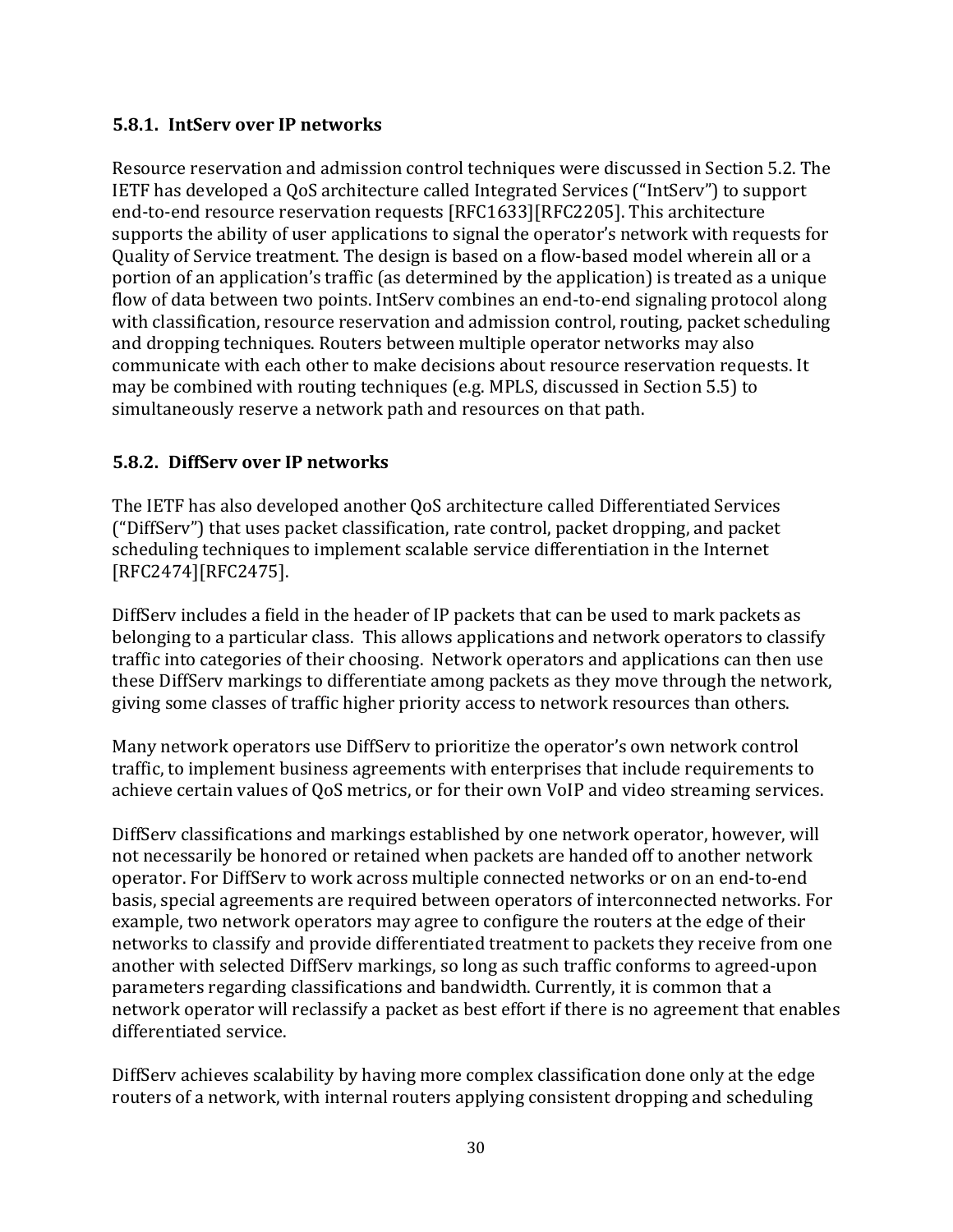behaviors. The edge routers determine how different packets should be classified, as well as whether and how to conduct admission control, rate control, or changing some packets' Diffsery marking to limit the volume of traffic assigned to each category. If too much network traffic is classified for priority treatment, prioritization may cease to assure the intended performance.

The forwarding treatment that DiffServ-compliant internal routers apply to packets with particular DiffServ markings (known as DiffServ codepoints, or DSCPs) are called per-hop behaviors (PHBs). PHBs are the building blocks of differentiated services; they are the mechanisms by which different traffic classes are granted different relative priorities in accessing network resources. If a group of PHBs is intended for general use, then it can be standardized. The DiffServ architecture has defined two initial PHB groups. The Expedited Forwarding PHB [RFC3246] is intended to provide a building block for low delay, low jitter, and low loss services that may support delay-intolerant and jitter-intolerant applications such as VoIP. The Assured Forwarding PHB Group [RFC2597] is intended to provide a building block to create services that are differentiated in terms of packet loss and delay, e.g., for jitter- and loss-intolerant applications such as video streaming. Additional per-hop behaviors may be defined in the future.

The end result of DiffSery is to allow packets belonging to a certain classification to experience different delay and/or packet loss than packets of a different classification.

While the use of DSCPs in conjunction with per-hop behaviors was defined as part of a cohesive OoS architecture, these components are often used outside of the cohesive architecture to classify traffic and to trigger particular scheduling or dropping behaviors.

### **5.8.3. Broadband Internet Access over Cable Networks**

CableLabs, an industry consortium, has developed a network architecture called PacketCable [PacketCable] to implement Quality of Service enhanced communications over DOCSIS (the link layer protocol used in cable networks). PacketCable is a scalable QoS architecture that uses classification, admission control and resource reservation, packet dropping, and packet scheduling techniques, as discussed in Section 5. PacketCable leverages the QoS treatment capabilities within the DOCSIS protocol to enable packet classification and packet scheduling of IP flows that traverse the cable access network connecting a user's cable modem to the cable access router. Cable networks using the DOCSIS protocol utilize a pair of packet schedulers, one for the upstream (from the user to the Internet) and another for the downstream (from the Internet to the user), to schedule packet transmissions.

Routers in the upstream path in a cable network must statistically multiplex traffic from multiple users. They use a combination of packet classification, packet scheduling, and packet prioritization techniques to manage the rate at which packets are transmitted, and the order in which they are transmitted. An upstream controller takes turns between users who wish to transmit traffic. It can be used not only to support best-effort service, but also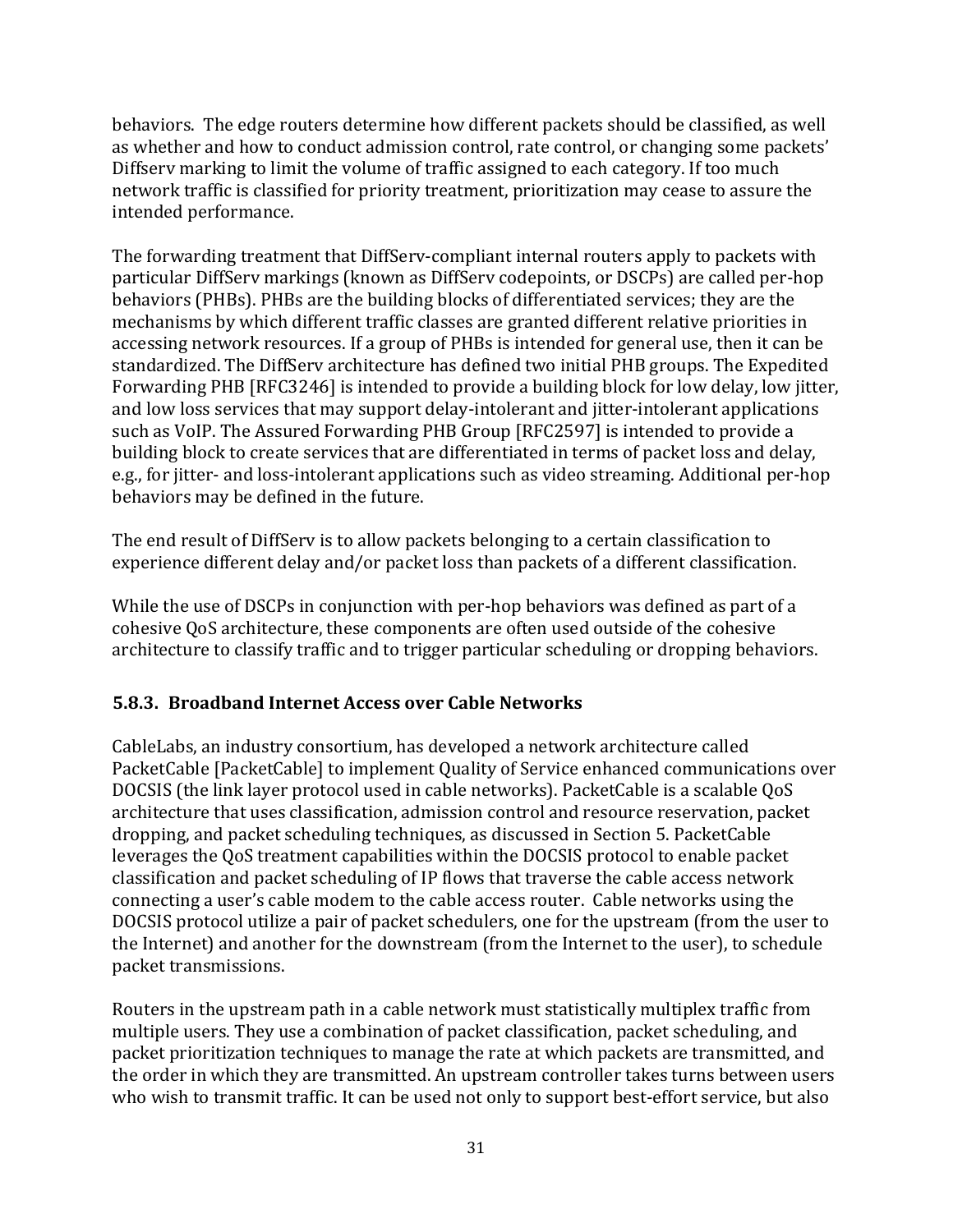to reserve bandwidth for selected flows. The cable modem can classify packets based upon the IP header to determine a packet's scheduling and priority.

Routers in the downstream path in a cable network have a simpler task, in that all incoming flows arrive in a single queue. Correspondingly, they use a much simpler packet scheduler. It can also be used not only to support best-effort service, but also to reserve bandwidth for selected flows by classifying packets based on the IP header.

The upstream and downstream schedulers work together to allow service providers to define and implement a variety of IP-based services, including residential high speed Internet service, digital voice telephony, and service provider video-on-demand.

PacketCable enables an ISP to manage IP flows within the cable access network. If both the source and destination reside in a single cable access network, then this may be sufficient to guarantee OoS metrics. If, however, either the source or destination resides outside the cable access network, then PacketCable may be combined with other IP QoS architectures, e.g. IntServ or DiffServ, to guarantee end-to-end OoS metrics.

# **5.8.4. Broadband Internet Access over Telephone Networks**

Digital Subscriber Line (DSL) and Passive Optical Network (PON) technologies used to offer broadband Internet access over telephone networks assign frequency spectrum on the physical medium to upstream, downstream, and network control traffic. This assignment defines the capacity available to each type of traffic. There is no other traffic differentiation implemented at the physical layer. This is quite different from the design approach of cable and cellular network technologies.

Differentiation of services can be achieved through various link and network layer mechanisms, such as the use of ATM PVCs, Ethernet VLAN tags, or other link and network layer classification techniques (see Section 5.1) that lead to differentiated packet treatment. Shaping techniques (Section 5.4) can be used to further define the actual bandwidth allocated to various traffic flows.

# **5.8.5. Broadband Internet Access over Cellular Networks**

3GPP, a cellular industry consortium, has developed a network architecture called Policy and Charging Control (PCC) [3GPP PCC specification]. It uses packet classification, resource reservation and admission control, rate control, packet dropping, and packet scheduling techniques to provide QoS treatment to various services over cellular networks. A major difference between 3GPP architectures and some other access architectures is that they are connection-oriented as opposed to connectionless, which means that the manner in which the network responds to the QoS parameters is fundamentally different, even though the impact on an application's performance may be similar.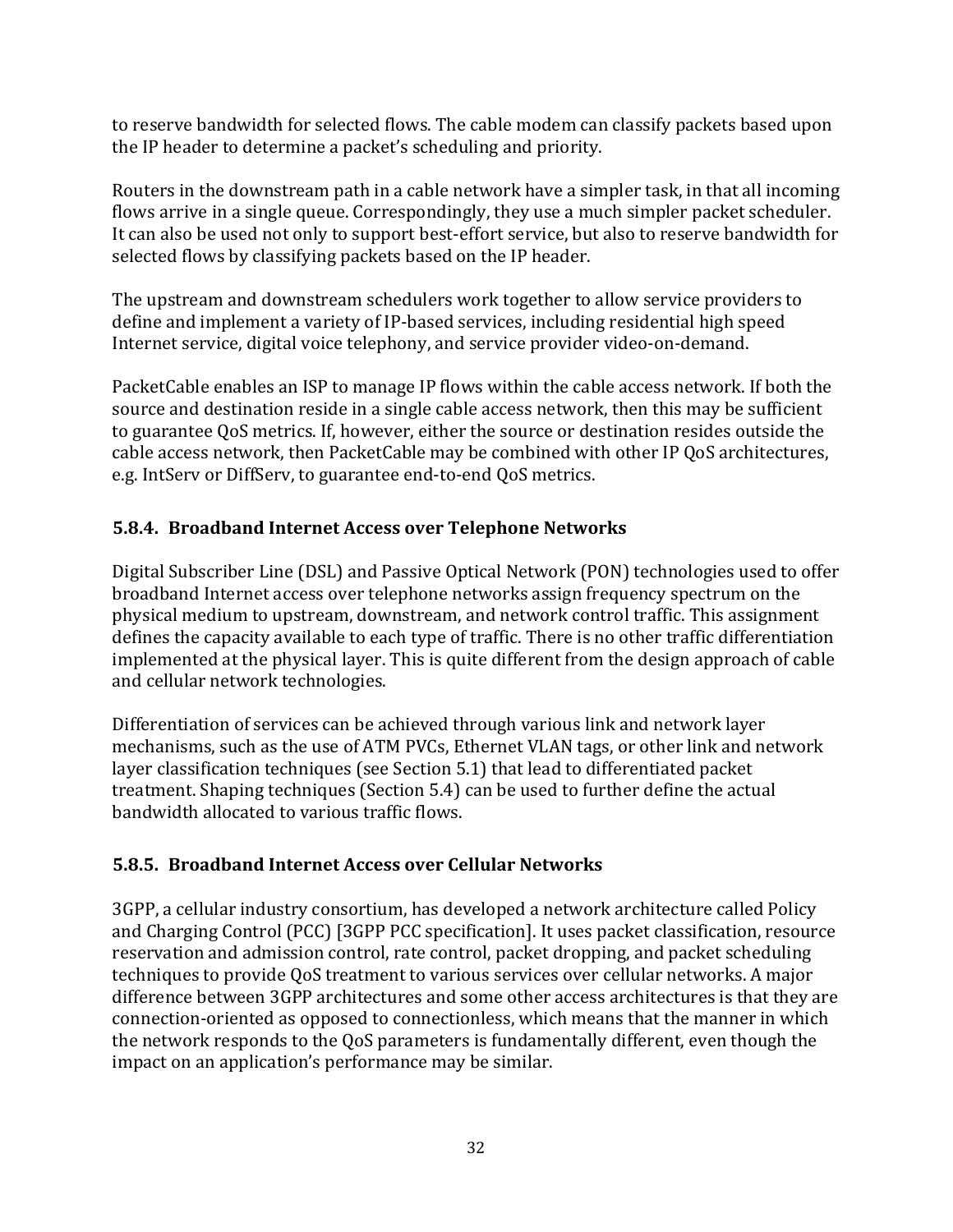The objectives for providing QoS treatment in cellular networks are similar to those in other network architectures, but with additional challenges posed by the particular susceptibility of wireless broadband access technologies to congestion (as described in Section 3.3) and by packet loss due to environmental factors. 3GPP has defined a variety of mechanisms for providing QoS treatment, in both the radio access network and the associated core network. The need for resources may be indicated and the resources reserved either by user equipment or the wireless ISP's network elements, using 3GPPdefined parameters. These parameters provide the ability to request a desired QoS treatment (e.g. packet loss or delay), to control packet forwarding treatment (e.g., scheduling weights, admission thresholds, and queue management thresholds), and to control resources (e.g. using access control, prioritization, and preemption). The 3GPP PCC standard allows an ISP to charge for QoS treatment and usage, and to classify packets on the basis of user or application criteria or the terms of a subscriber's contract.

In addition to the 3GPP mechanisms, ASPs interfacing with smartphone apps have specialized methods for optimizing wireless resources. These include the use of push notifications versus polling, transmission scheduling and bundling, transcoding for content optimization to the user equipment, and local caching in the user equipment [GSMA].

### **5.8.6. Content Delivery Networks**

Content Delivery Networks (CDNs) provide services for ASPs that can be used to improve the QoE of selected applications. CDNs may combine admission control and resource reservation, caching, traffic engineering, and rate control techniques to form a network architecture that supports their services. The goal is often to direct end users to the requested content in a manner that is responsive to network conditions, including congestion. Admission control and resource reservation may be used to provide a minimum throughput for selected content. Caching is used extensively in CDNs to direct users to a nearby server that has the requested content, to a relatively lightly loaded server, or to a server in an uncongested network. Traffic engineering can be implemented by CDNs using either routing (for facilities-based CDNs), geo-location methods that steer users to locally cached content based on the user's location, or a combination of the two. Rate control may be used to determine the speed at which specific content is served, to limit the speed at which content is served to an individual user, or to limit the speed at which content is served for a selected ASP.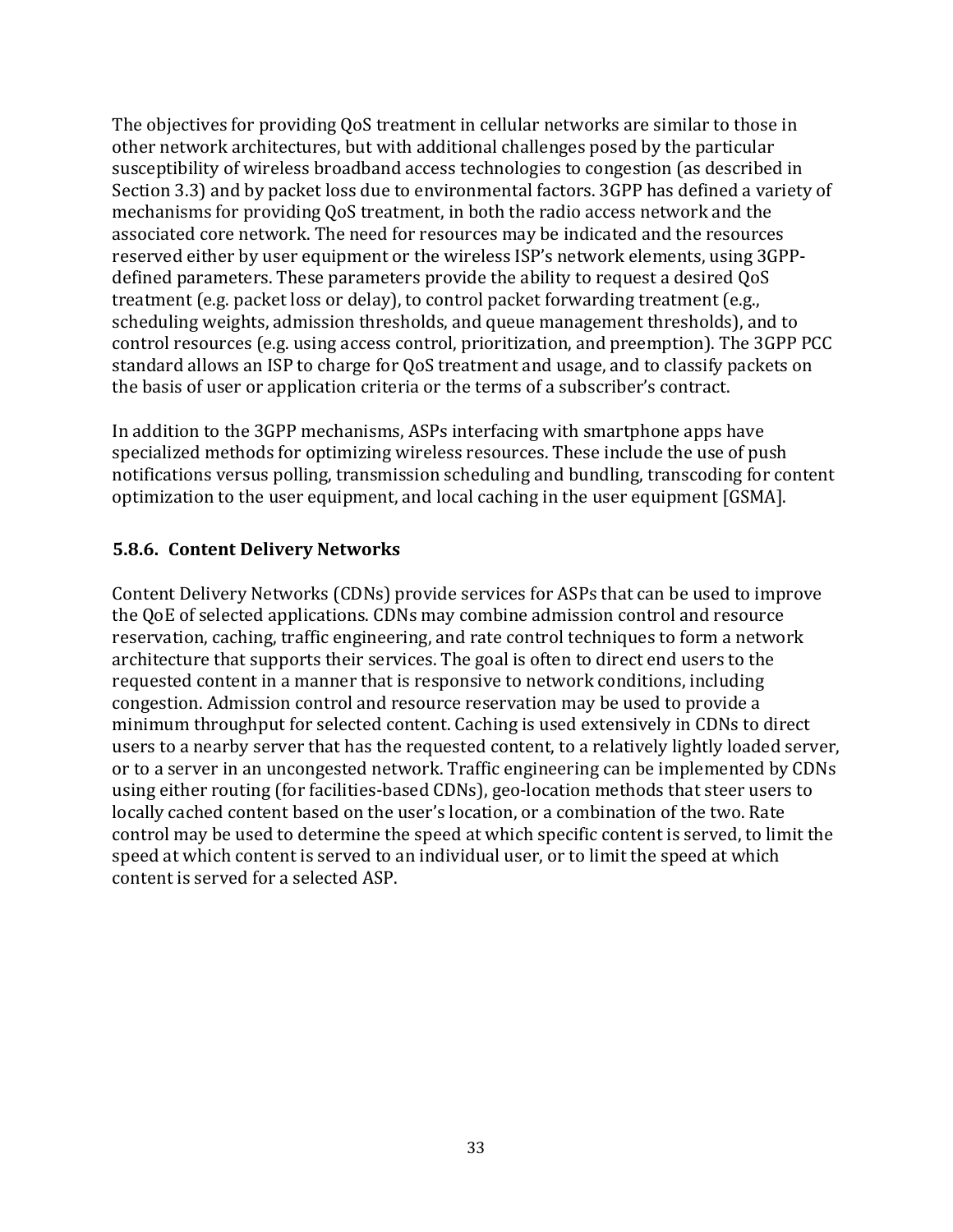#### **6. Examples of Congestion Management Practices Based on User or Application**

Section 5 discussed congestion management techniques. Section 6 illustrates congestion management practices that use these techniques.

As discussed in Section 4.1, this report uses the term congestion management practice to refer to the use by a party or organization:

- of a collection of traffic management techniques,
- targeted at particular users and/or applications,
- upon the trigger of some event.

As discussed above, network protocols that are application-agnostic may result in a QoE that is not acceptable to some applications. For example, packet routing is primarily configured to deliver traffic from source to destination, without regard to congestion. While delay-tolerant applications such as web browsing and email may tolerate changes in routes, delay-intolerant applications such as VoIP and gaming may not.

In addition, during emergencies, ISPs generally implement extreme congestion management practices that target specific user groups and applications. The goal of these practices is to give preference to first responder and government communications, voice calls (especially emergency calls) and low-bandwidth messages (e.g., SMS messages) originating inside the impacted area. Non-government calls and messages that originate outside the impacted area towards destinations inside the area are routinely restricted in order to ensure capacity is available for outbound calls. Traffic that cannot be readily recognized as voice or low-bandwidth messaging is also restricted.

The congestion management techniques discussed in Section 5 may be configured based on user or application criteria. Unfortunately, no single technique works in every situation. The practices discussed below illustrate how network operators may combine user- or application- based congestion management techniques.

Network operators face tradeoffs when designing congestion management practices. Application- or user- based congestion management practices may achieve better performance for selected applications. Such practices also may enable service providers to offer connectivity products that cater to particular customer's tastes or needs. However, they add complexity, which may result in added costs that each network operator will evaluate. In some cases they may be harmful to applications.

The offerings of a service provider often include consumer broadband Internet access, enterprise broadband Internet access, and other IP-based services. Multiple services often utilize the same network links and routers, and the benefit of sharing links and routers among multiple services emanates from the fundamental design principle of the Internet. As discussed in Section 3.1, the Internet is designed so that multiple users may dynamically share capacity. The statistical multiplexing of traffic between different services results in a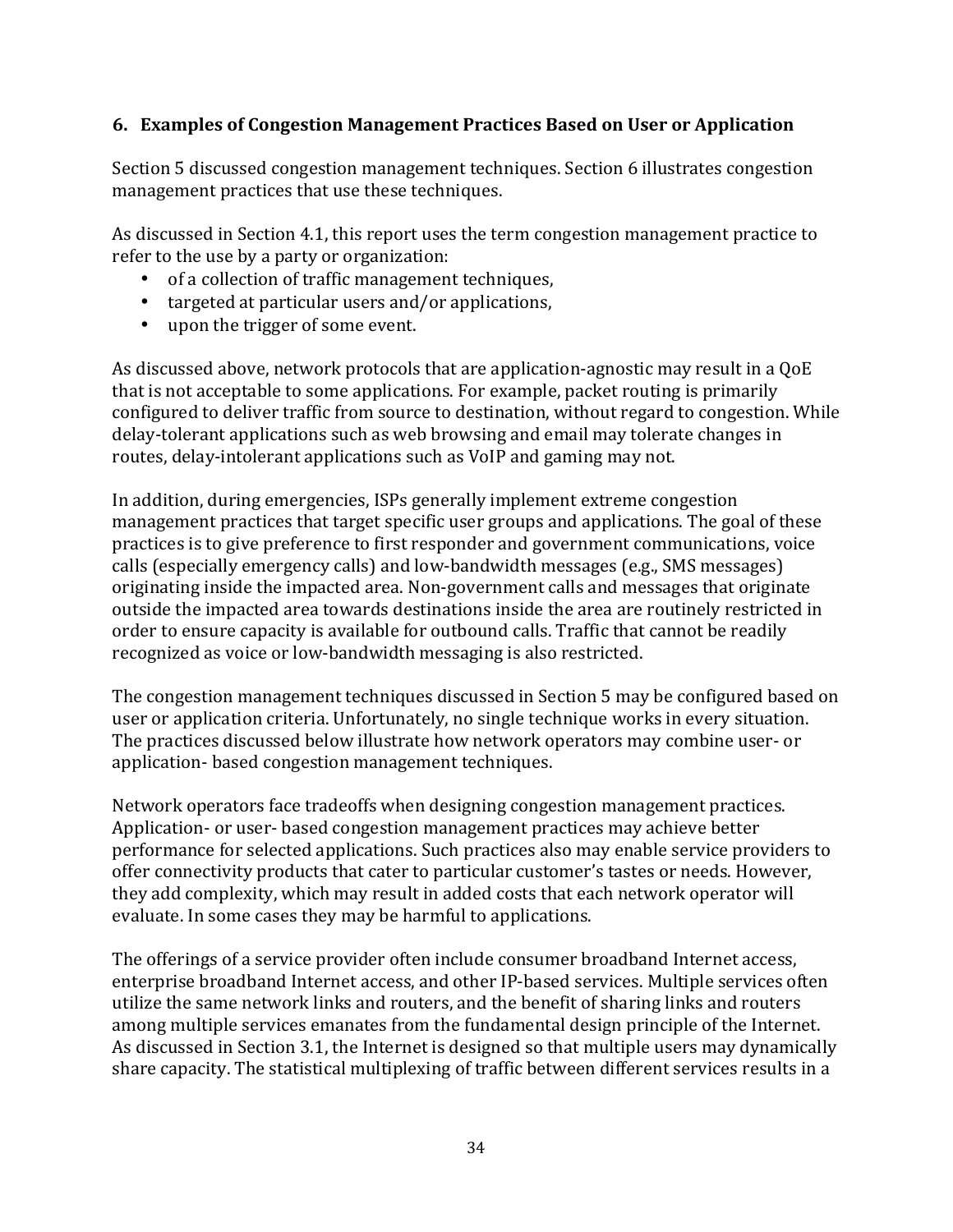design that is more efficient than the offering of different services using separate links and routers. 

However, sharing capacity between multiple services may be facilitated by the use of a number of congestion management techniques described above. For instance, the sharing of capacity between prioritized video, prioritized voice, and best-effort Internet traffic may use packet scheduling techniques (Section 5.7) that can prevent best-effort Internet traffic from degrading the quality of the prioritized video and voice traffic. In addition, network operators may also limit the amount of prioritized voice and video traffic using admission control techniques, as discussed in Section 5.2.

Network operator practices determine the capacity allocation to each service. In some cases, capacity may be permanently divided between multiple services. In other cases, capacity might be reserved for some services, but available to other services when not in use. For example, a network operator may reserve capacity for prioritized voice and video traffic. If a network operator uses admission control techniques on these services, then it may limit the impact of congestion on the OoE of these services while allowing degradation to the QoE of other services. However, when there is insufficient demand for the prioritized voice and video services, the reserved capacity may be available to the other services.

### **6.1.TCP Connection Termination Practices for Control of Peer-to-Peer Traffic**

In the early-to-mid 2000s, some ISPs began to experience congestion as a result of the increased popularity of peer-to-peer (P2P) file-sharing. Specifically, one identified cause of congestion was users seeding P2P networks with files for others to download. In this situation, a user's P2P application would make heavy use of that user's or a neighborhood's upstream network link, often causing congestion, particularly on cable networks with upstream access links multiplexed among numerous users in a neighborhood [Martin and Westall]. This congestion may have had detrimental effects on the performance of delaysensitive applications sharing the upstream connection (VoIP, for example).

One solution to this congestion management problem that gained traction among some ISPs involved deploying deep packet inspection (DPI) technology to limit the number of upstream TCP connections for peer-to-peer applications at particular points on the network. In a typical implementation, the equipment was configured to identify peer-topeer application protocols associated with the heaviest traffic usage, such as BitTorrent [Comcast 2008]. Thus, this practice was application-based. When the number of upstreamonly TCP connections associated with any of the P2P protocols reached a pre-defined threshold in a particular location on the network (indicating potential congestion in the upstream connection), the device would send a TCP "reset" packet to both sides of the TCP connection for the P2P file exchange, causing the TCP connection between the two peers to be closed and the exchange to cease.

The connection termination approach was based on the premise that most P2P clients are designed to automatically re-start a download after an interruption (assuming another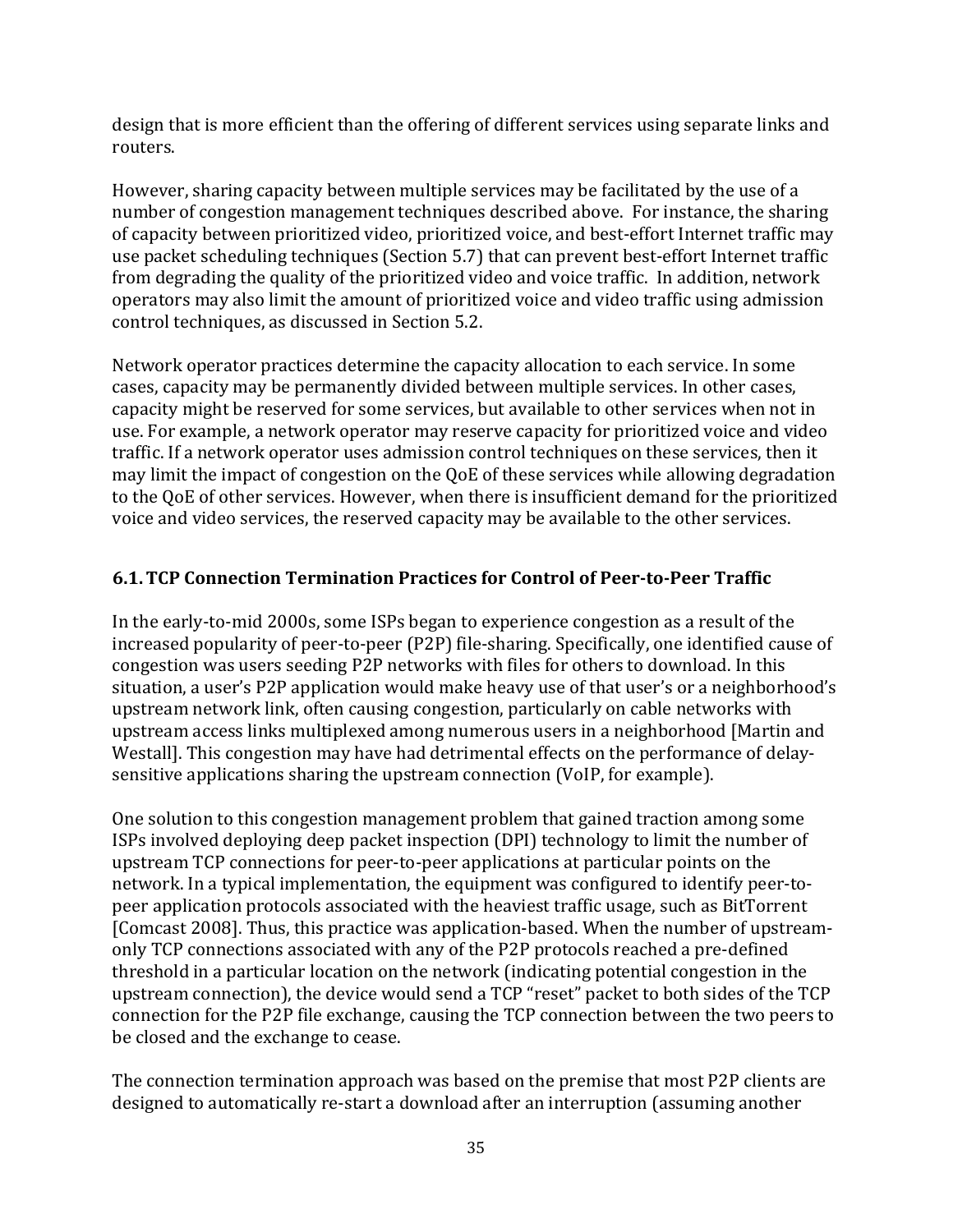peer elsewhere has made the same file or file portion available). Assuming that the downloading peer would re-start by connecting to a peer on a different ISP or in a less congested part of the ISP's network, the connection termination approach would have the effect of moving upstream P2P traffic out of the congested upstream link and reducing the overall traffic utilization on the upstream link while introducing only a small delay in the time it took for the downloader to finish the file transfer. Uploaders were assumed to be mostly indifferent as to whether their file uploads were interrupted or how quickly they finished.

However, in the case where a file is seeded by only a single peer, the connection termination approach could effectively prevent a downloader from obtaining the file. This scenario was verified and reported in the press in 2007 [Svensson], leading to a proceeding at the FCC [FCC 2008] and causing ISPs to shift away from using TCP connection termination.

Application-based connection termination can be problematic not only because it can prevent access to specific content in some cases, but also because the precise identification of traffic associated with particular applications can be difficult. As explained in BITAG's Port Blocking report, many applications can share the same port number, making it difficult to identify applications solely based on the ports they use [BITAG Port Blocking Report]. Even when DPI is employed, many applications have developed sophisticated designs to help their traffic blend in with other common traffic that is unlikely to be the target for termination, such as web traffic. Incorrectly identifying traffic causes connections to be unintentionally terminated.

Application-based connection termination also potentially creates fragile dependencies between application behavior and traffic management practices. The system described above relied on the fact that many P2P clients would automatically seek out a new peer from which to download if a connection to an existing peer were terminated. With the system in place, the designers of P2P applications would need to maintain that reconnection behavior in order for their applications to continue to work under the broadest set of circumstances, even if choosing a different design that did not involve automatic reconnection would be preferable for other reasons. From an application design perspective, it is suboptimal for the traffic management practices used on individual networks to dictate design choices for applications that are meant to be used on any network.

Alternative congestion management practices to cope with P2P traffic have since been proposed [ALTO] [DECADE] [HOMENET] [RFC 5594] [RFC6789] [RFC6817].

### **6.2.Traffic Shaping Practices**

As discussed in Section 5.4, a network operator may use traffic shaping on the basis of user or application to control the rate of selected flows. The goal may be to limit the extent selected users contribute to congestion based on their behavior, to limit the extent selected applications contribute to congestion, or to allocate additional capacity for a limited time to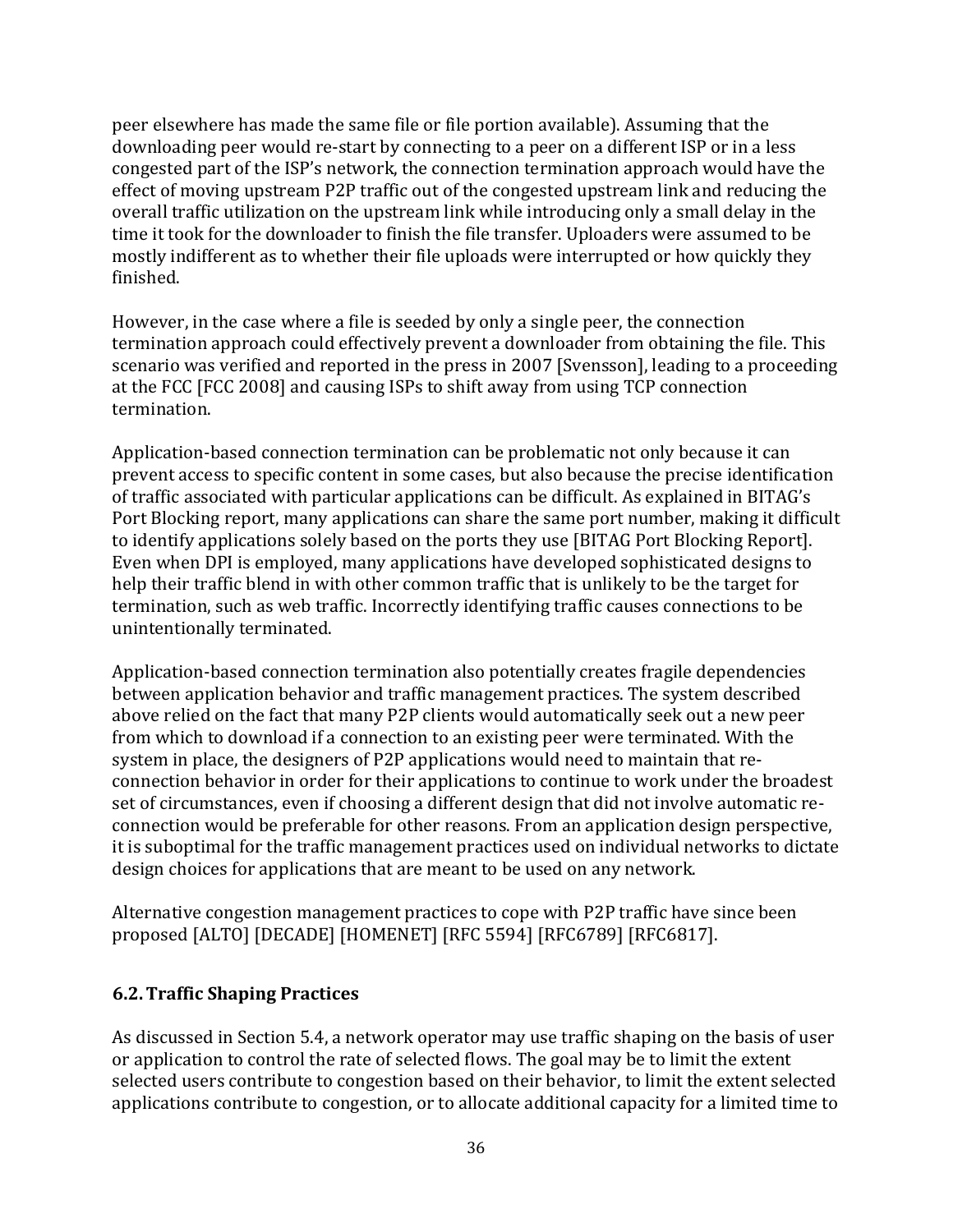selected flows. Traffic shaping on the basis of user or application is different than the reduction of capacity that users may experience at peak hours as a by-product of heavy load or congestion on the shared portions of the network. A network operator using traffic shaping determines which flows are subject to traffic shaping and the corresponding capacity limits as part of a traffic management practice. There are three essential elements to a practice: when the technique is applied, to which flows it is applied, and the capacity limits imposed.

If the goal is to limit the extent to which selected users contribute to congestion based on their behavior, a network operator may apply traffic shaping when it expects recurrent congestion or when it measures congestion. For example, the UK ISP Virgin Media implements traffic shaping during times of the day when recurrent congestion is known to occur [Virgin Guide to Traffic Management]. In contrast, a network operator may measure congestion in different parts of its network, and apply traffic shaping only when congestion rises above a threshold, and only in the part of the network experiencing congestion. When a network operator decides to use traffic shaping, it must select the flows to which it should be applied. For example, Virgin Media applies traffic shaping to users who have transferred an amount of data above a threshold during the peak period. Finally, the network operator must decide which capacity limit to impose upon those flows. For example, an ISP may temporarily reduce the maximum upstream or downstream transmission rate of a targeted user.

If the goal is to limit the extent to which selected applications contribute to congestion, a network operator may apply traffic shaping on the basis of application criteria. For example, in some of Virgin Media's broadband Internet packages, capacity limits are placed on P2P and newsgroup applications during peak periods.

If the goal is to allocate additional capacity for a limited time to selected flows, a network operator may apply traffic shaping on the basis of user. For example, PowerBoost<sup> $m$ </sup>, formerly offered by several US ISPs, increased the capacity available to flows during transmission of the initial portion of the flow [Comcast Powerboost] [End-to-end Detection] [Measuring Broadband America 2012] [Powerboost]. This practice was applied without regard to whether congestion was occurring at that time in that portion of the network, and was targeted at all subscribers of certain broadband Internet services.

The impact of a traffic shaping practice upon users and applications depends on how narrowly tailored the practice is. Practices that are applied during time periods when recurrent congestion is known to occur will impact more users than practices that are applied only when congestion is detected. Practices that are applied to all users will impact more users than practices that are applied only in the part of the network experiencing congestion or only to heavy users.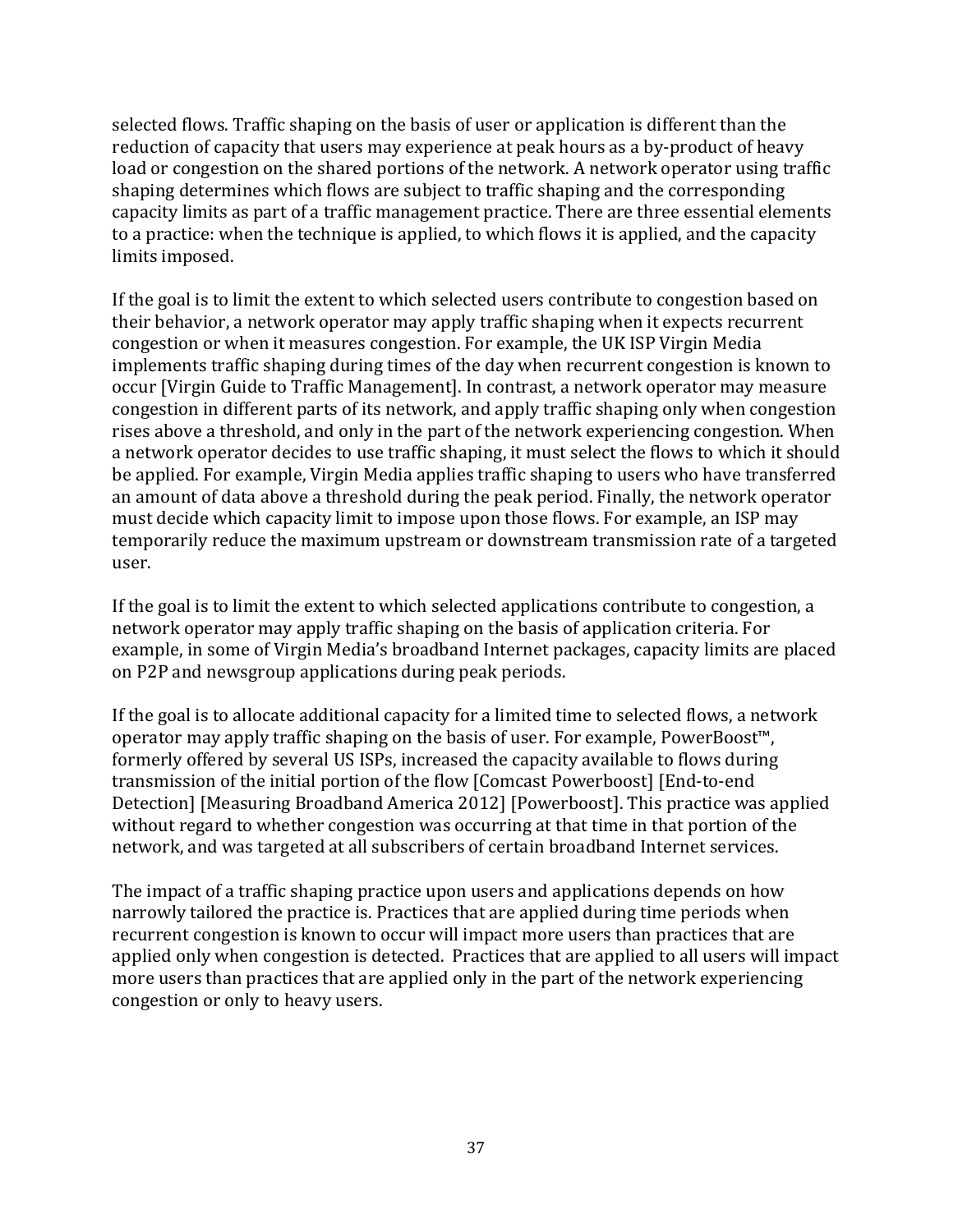#### **6.3.Prioritization Practices to Handle Heavy Users**

As discussed in Section 5.7, a network operator may use packet queuing and scheduling techniques to allocate what it sees as a fair share of resources between users. The goal may be to limit the extent to which selected users contribute to congestion based on their behavior. Packet scheduling may thus be used as an alternative to traffic shaping. As with traffic shaping practices, there are three essential elements to a prioritization practice: when the technique is applied, to which flows it is applied, and the scheduling actions taken.

In the Virgin Media practice that limits heavy users, described in Section 6.2, the congestion management practice is applied during peak usage periods to users who have transferred an amount of data above a certain threshold level during the peak period. An alternative method for managing the impact of heavy users makes use of packet scheduling techniques rather than traffic shaping techniques. An example of this approach is the FairShare congestion management practice developed by Comcast [RFC6057]. Rather than being applied during peak usage periods that last for hours, the FairShare practice is only applied when the network load rises above a threshold just below the traffic level at which congestion would occur. An alternative version, Sandvine Fairshare, is only applied when the delay in the access network rises above a threshold [Sandvine 2013]. Additionally, Comcast FairShare only targets those users who are in regions of the network that are congested and who have transmitted at an average rate above a certain threshold percentage of their service tier rate  $(e.g. 70%)$  during the most recent measurement interval (e.g. 15 minutes), rather than targeting all users who have transferred an amount of data above a threshold.

Traffic shaping practices intended to handle heavy users temporarily reduce the maximum upstream or downstream transmission rate of a targeted user. In contrast, prioritization practices use packet scheduling techniques to change the transmission ordering or priority of the packets. All traffic is initially labeled with the same priority classification. When the practice is applied, it temporarily lowers the priority of packets to or from users who are disproportionately contributing to the congestion. This type of congestion management practice is user-based because it targets heavy users, but not application-based because packets are classified without regard to the application that generated them. If congestion does not occur, this lower priority level may have no effect upon packet transmissions. When congestion does occur, packets with the lower priority level will experience higher delay and perhaps higher loss than packets with the higher priority level. For example, in the FairShare congestion management practice lower priority packets are transmitted only if residual capacity remains after high-priority packets are transmitted.

### **6.4.Transcoding Practices**

As discussed in Section 5.4, one form of rate control by ISPs is transcoding, in which content compressed at the source is decoded and re-encoded by a network device into a flow at a lower rate. This technique may be applied by an ISP when a flow is progressing from a network with a higher capacity to a network with a lower capacity, which often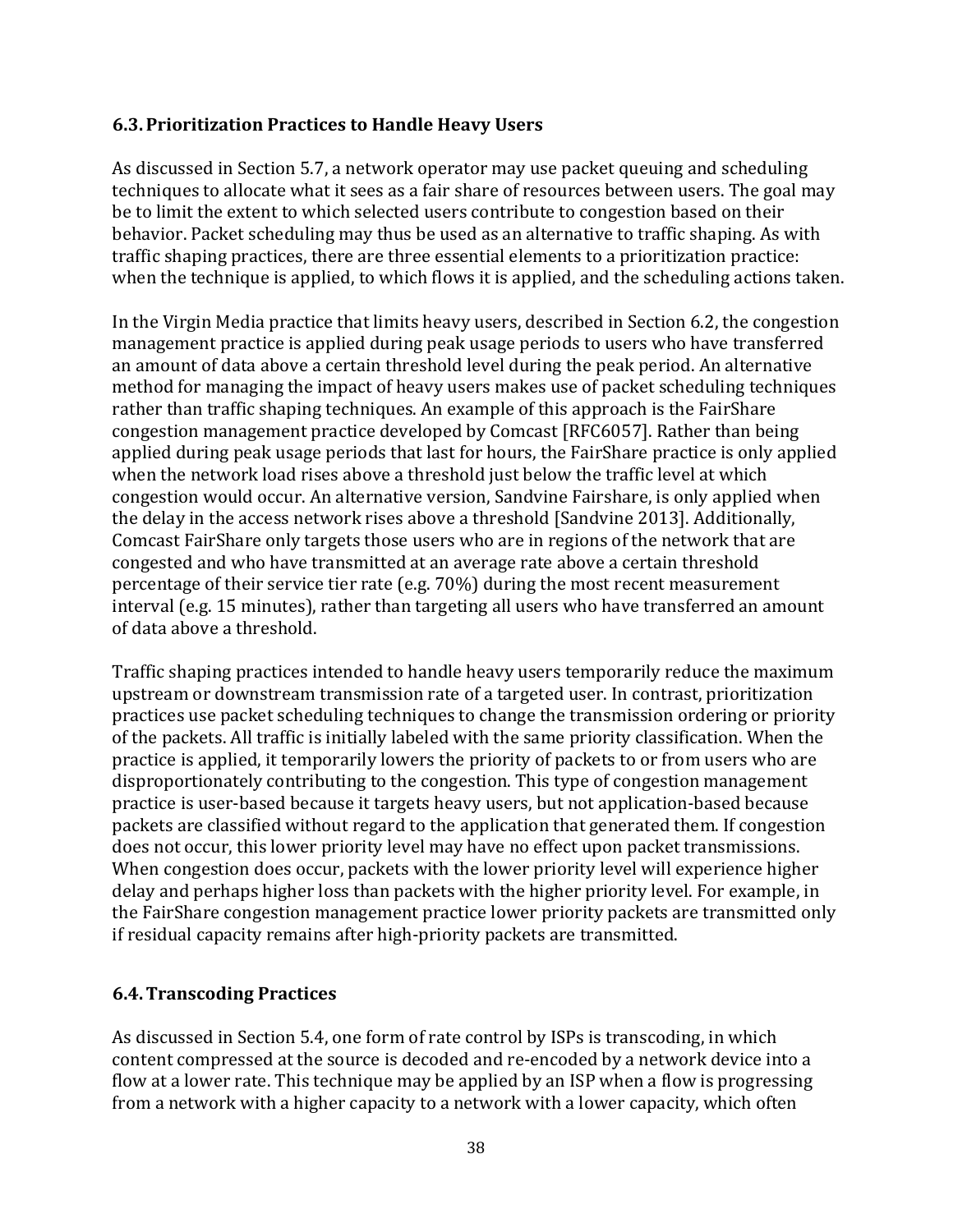occurs when traffic originates on a broadband wired network and terminates at a device on a cellular network since cellular network capacity is often lower than that of wired links. The goals of a transcoding practice are to avoid congestion, to increase performance through faster downloads, and to reduce consumer costs through lower data usage. As with other congestion management practices, there are three essential elements to a transcoding practice: when transcoding is applied, to which flows it is applied, and the type of re-encoding done.

The trigger for when transcoding is applied by an ISP can vary. If the goal is to decrease download times or to reduce data usage, then a network operator may use transcoding across its entire network at all times. If the goal is to avoid congestion, then a network operator may use transcoding only when and where congestion is present.

Transcoding may be applied to content that has been compressed at the source. Compression encodes information using fewer bits than the original representation. Lossless compression reduces bits by identifying and eliminating statistical redundancy, and thus results in no degradation in the quality of the information. Lossy compression reduces bits in a manner that results in minimal degradation of quality of the information. Compression is often applied at the source to audio and video. Some sources compress audio and video for transmission at a variety of rates, while other sources only compress at a single rate. Transcoding by an ISP may be applied to flows that an ISP detects to be audio or video, in a format that the ISP recognizes and has the ability to decode and re-encode. For example, Verizon Wireless may apply transcoding to all content files (primarily video) originating from Internet webservers using common compression formats [Verizon] Optimization Deployment]. Other content, including audio and video flows that have been encrypted, cannot be easily transcoded.

When transcoding is applied, targeted flows are decoded and re-encoded using a compression algorithm that reduces the file size. The choice of the compression algorithm affects both the reduction in file size and the potential degradation in quality. Transcoding that uses heavy compression can lead to larger "savings" when it comes to bandwidth, but also raises the likelihood of significantly, and importantly noticeably, affecting the quality of the audio or video. The OoE of an audio or video stream depends on both the OoS characteristics of the stream and the capabilities of the device rendering the audio and video. In cellular networks, many devices have screens that are smaller and of lower resolution than a computer monitor. For such devices, the decrease in QoE resulting from transcoding using moderate compression may not be noticeable to the user. However, for devices such as tablets or laptops with high resolution screens, the decrease in OoE resulting from transcoding using moderate compression may be noticeable, for example resulting in reduced color accuracy and sharpness. An ISP that uses transcoding across a large portion of its network at all times may thus be more inclined to use only light compression in order to minimize the impact on all users. An ISP that uses transcoding only when and where congestion is present may adjust the compression level based upon current network conditions and use heavier compression when conditions warrant.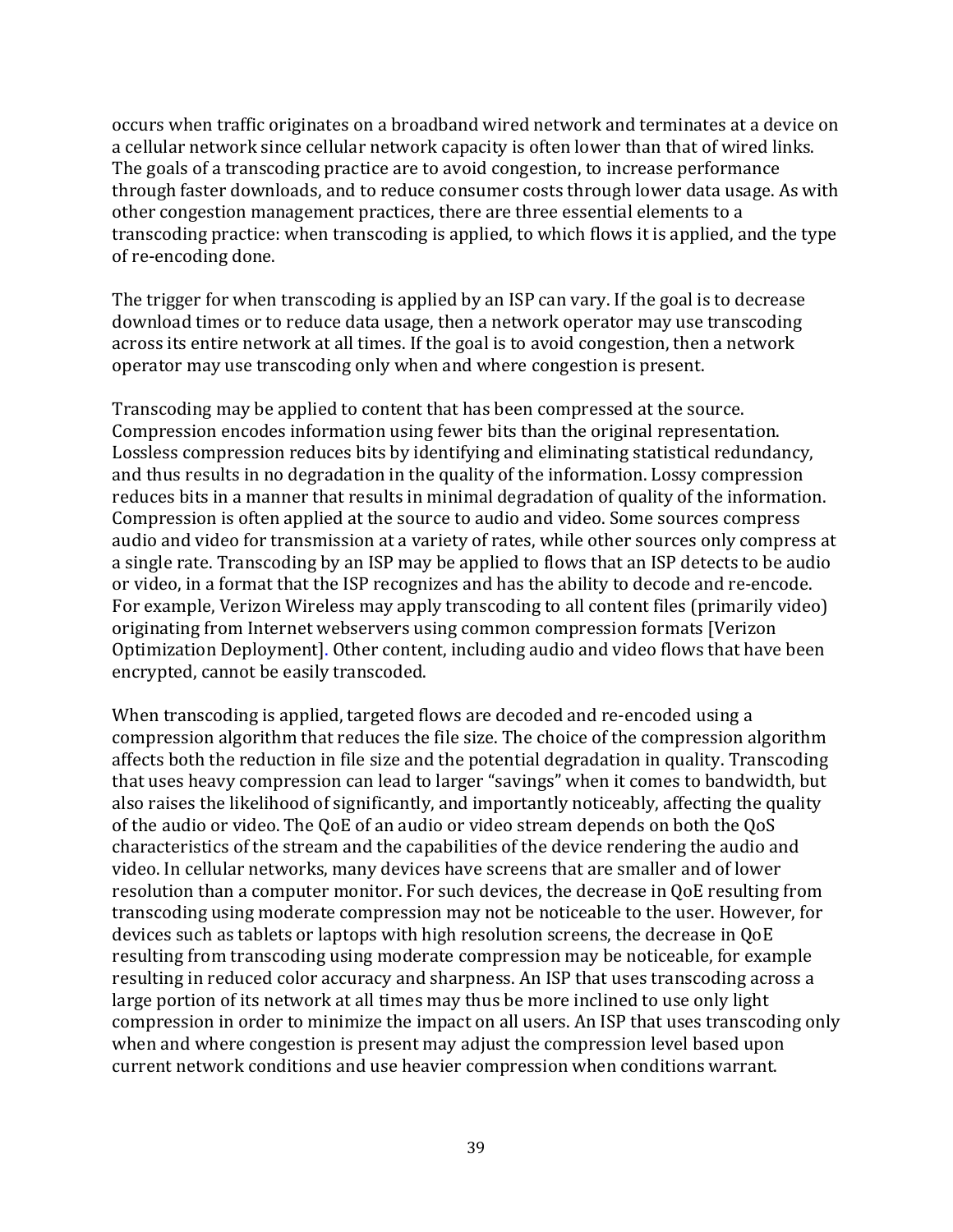A transcoding practice is application-based because it is applied only to particular file formats identified by the network operator. It may also be a user-based congestion management practice if a network operator only transcodes files transmitted to or from specific users. It is also possible to apply transcoding based on the receiving device by selecting the transcoding algorithm on the basis of the device's capabilities. If applied in any of these manners, transcoding is not based on content itself nor on the content originator. For example, Verizon Wireless's transcoding practice depends on the compression format of the content file, but does not depend on the content of the file or the originating web site.

There are substantial tradeoffs in the use of transcoding practices. The QoE of a video depends both on the QoS characteristics of the flow and on the compression level. Poor QoS metrics may result in stuttering, pixilation, or freezing. Thus, the QoE of a transcoded video may be higher than that of a non-transcoded video if the benefit resulting from decreased congestion outweighs the noticeable degradation resulting from higher levels of compression. However, if the source compresses audio and video for transmission at a variety of rates, and if it is capable of dynamically selecting the compression rate in response to the user's device or network congestion, then it may be preferable for the source to dynamically select the encoding rather than for an ISP to transcode. The optimal solution may depend on whether the content provider or the ISP has better information about a device's capabilities, congestion, and user preferences.

#### **6.5. Resource Reservation Practices to Improve the Performance of Applications Needing Minimum Bandwidth**

A congestion management practice that can effectively improve the QoE of applications that have minimum bandwidth requirements is to reserve resources specifically for a set of traffic flows, as discussed in Section 5.2.

One way to reserve resources is to dedicate certain frequencies for specific traffic. For example, consumers using dual-band Wi-Fi routers may reserve one of the frequency bands for specific traffic. Cable providers also reserve resources for broadcast channels through dedicated frequencies.

Another way to accomplish a similar effect is to limit other traffic to a maximum capacity. For example, consumers may configure home routers to place a limit on the upstream capacity used by certain flows. Using this congestion management practice, only selected traffic may use the reserved capacity. As discussed in Section 5.1, classification of packets may be performed using attributes from multiple layers, including protocol codepoints, and source or destination addresses. For example, a video streaming application may apply a classification marking to its video packets to indicate a request for reserved capacity. Alternatively, the consumer may configure CPE to apply a classification marking to all packets from a chosen application to indicate a request for reserved capacity. An enterprise may classify all traffic from addresses of VoIP telephones to indicate a request for reserved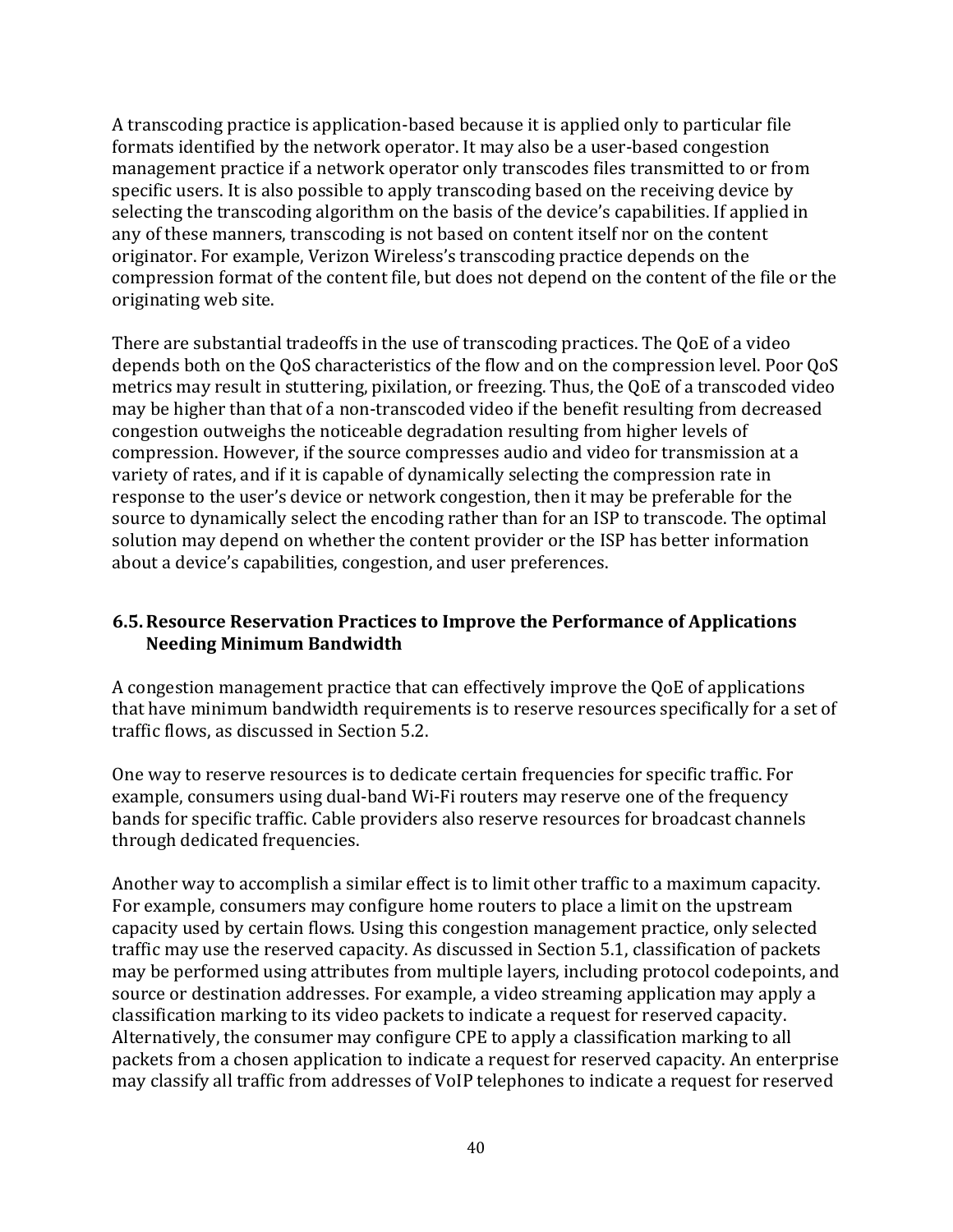capacity. An ISP may reserve capacity for all traffic between different locations of an enterprise customer.

This congestion management practice can be used to ensure that a large volume of traffic using the unreserved resources does not negatively impact the flows using the reserved resources. However, this practice restricts the capacity made available to traffic using unreserved resources, which may cause that traffic to more frequently experience congestion than if all capacity were allocated to unreserved use.

When a network operator offers resource reservation, it is important that it limit the percentage of capacity that can be reserved based on the desired OoE of applications using the reserved capacity. For example, Cisco recommends that no more than 33% of traffic be allowed into a real-time Expedited Forwarding queue [Cisco QoS Design Overview]. Because the capacity that can be reserved is fixed, it is important that traffic using the reserved capacity be limited to the reservations made, as discussed in Section 5.2. When a source transmits more traffic than the capacity it has reserved, congestion management practices will generally apply policing techniques to either drop the packets that exceed the reserved capacity or reclassify them to use the unreserved resources. Since this will generally have a negative impact on the QoE of the applications expecting to use reserved capacity, and since the reserved capacity is often considerably smaller than the unreserved capacity, it is frequently preferable for all of an application's traffic to use the unreserved capacity than to exceed reserved capacity.

Techniques that allow per-flow reservation (including IntServ described in Section 5.8.1, 3GPP's Policy and Charging Control described in Section 5.8.5, and PacketCable DOCSIS QoS described in Section 5.8.3) are less susceptible to the dangers of traffic exceeding reserved capacity than are techniques that rely solely on static packet classification. Network operators that use static packet classification to admit traffic into reserved resources tend to tightly control the maximum traffic that can be classified in this manner. IPTV providers do this by restricting the maximum number of HD and SD audio and video flows that can access reserved capacity in contracts with their customers. VoIP providers often do this by restricting the maximum number of simultaneous calls that can access reserved capacity.

As discussed in Section 5.2, the offering and granting of resource reservations are decisions made by each network operator. Reservations within an ISP's network thus typically require a business arrangement between the ISP and a consumer, enterprise, ASP, or another ISP, e.g. as part of an agreement to create an intranet or virtual private network (VPN) between different locations of an enterprise customer.

#### **6.6. Preferential Treatment Practices to Improve the Performance of Delay-and Loss-Intolerant Applications**

As discussed in Section 3.5, delay-intolerant applications, such as VoIP, are likely to have a QoE that is very sensitive to end-to-end delay. Such applications will thus usually not request that dropped packets be retransmitted from the sender and will usually discard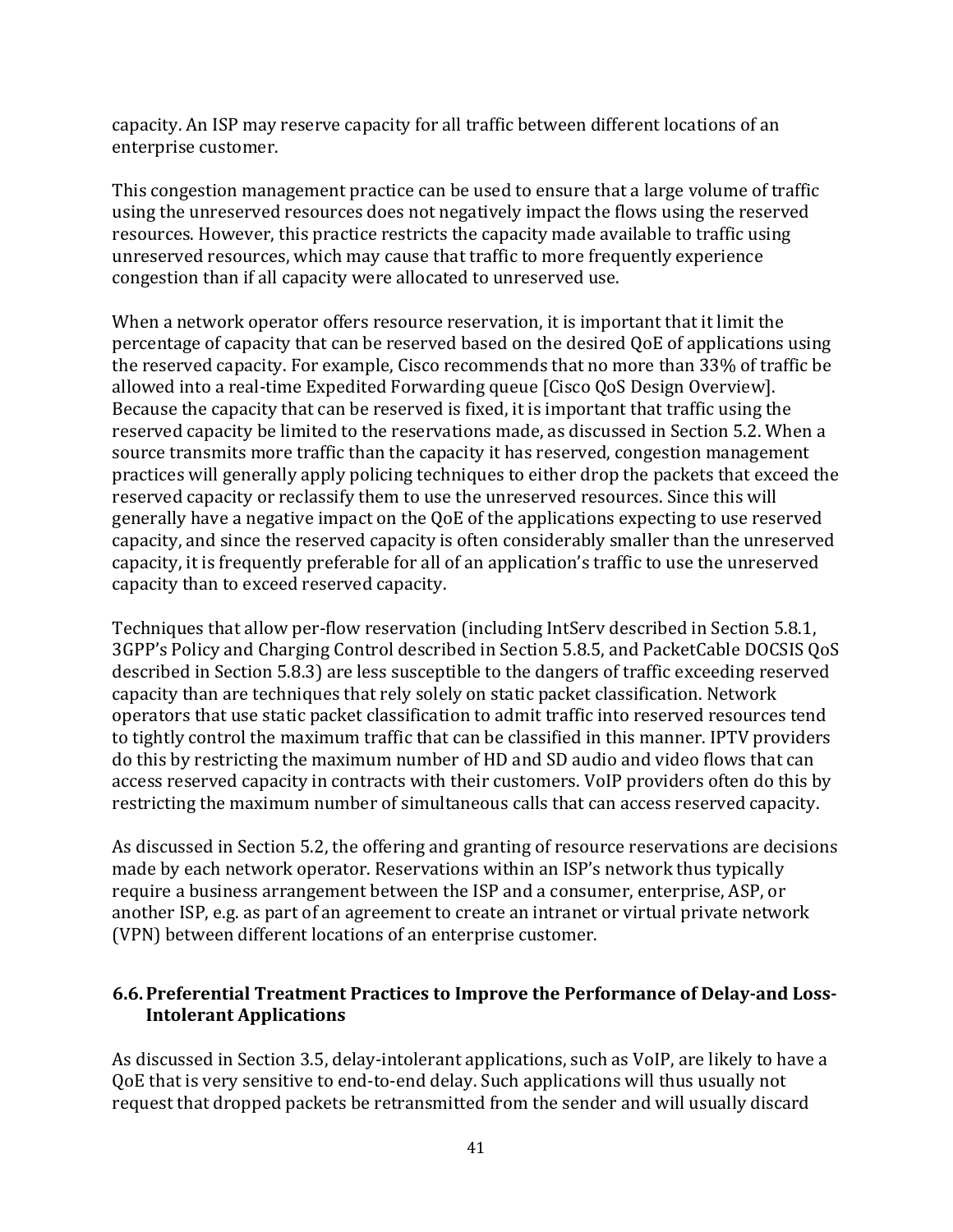packets that do not arrive within a certain time interval. Even brief occurrences of congestion, on the order of a few tenths of a second, can cause noticeable degradation in the QoE of these applications. As discussed in Sections 3.1-3.2, the Internet is not designed to avoid all such brief occurrences of congestion. Loss-intolerant applications (e.g., streaming video) are likely to have a QoE that is sensitive to lost packets. Requesting retransmission of these packets increases jitter, which these applications also do not tolerate well.

An effective congestion management practice is to implement packet scheduling and packet dropping techniques in a manner that prioritizes delay-intolerant or loss-intolerant applications. One way to prioritize selected traffic is to place it into a separate queue that is served at a preferential rate compared to other traffic, or that has a "do not drop" policy, as discussed in Section 5.7. For example, a consumer may configure CPE so that all packets from VoIP applications are classified as high priority for low delay. An enterprise may classify all traffic from VoIP telephones as high priority for low delay. An ISP may classify VoIP packets from its own telephone customers as high priority for low delay.

Another way to prioritize traffic is to combine packet scheduling, packet dropping, and admission control techniques to provide different classes of service, as discussed in Sections 5.8.1-5.8.2. For example, an ASP or enterprise may classify VoIP packets with a DiffServ codepoint intended for VoIP.

Using this congestion management practice, congestion management techniques such as packet scheduling are based in part on the classification of a packet. As discussed in Section 5.1, classification of packets may be performed using attributes from multiple layers, including protocol codepoints, and source or destination addresses. For example, a VoIP application may apply a classification marking to its packets to indicate a request for high priority classification. As discussed in Section 6.5, it is very important to ensure that packets that can receive such classification are limited (through contracts, agreements, policing techniques, or by the devices initiating the traffic) to maximum rates of traffic. If it is not possible to ensure such limits, it is generally preferable to apply no preferential treatment. 

This congestion management practice can be used to ensure that congestion has only a limited negative impact upon selected flows, providing that high-priority traffic is strictly limited. However, as previously mentioned, this practice restricts the capacity made available to lower priority traffic, which may cause that traffic to more frequently experience congestion than if no prioritizations were used.

As discussed in Sections 5.8.1-5.8.2, whether to use prioritization and preferential treatment of packets are decisions made by each network operator. The honoring of prioritizations requested by other parties thus typically require a business arrangement between the ISP and a consumer, enterprise, ASP, or another ISP, e.g., as part of an agreement to create an intranet between different locations of an enterprise customer.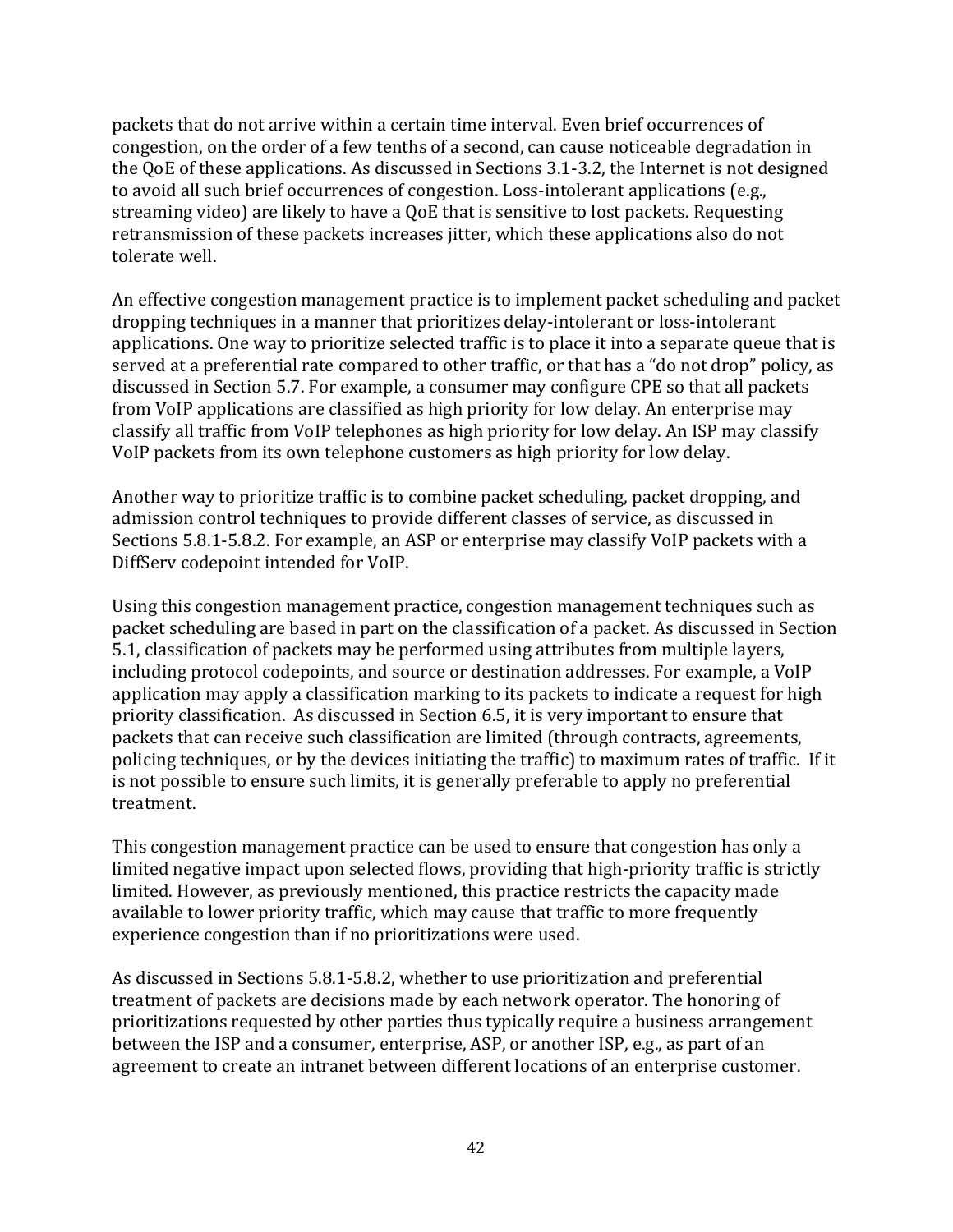# **7. Technical Working Group (TWG) Recommendations**

This section of the report presents recommendations of the BITAG Technical Working Group (TWG). These recommendations include transparency concerning congestion management practices, using standardized or industry-reviewed congestion management practices, minimizing impact to users or applications, encouraging congestion management based on users' expressed preferences, testing of application-based criteria, and using efficient and adaptive network resource management.

The BITAG recognizes that there may be times when immediate and acute security issues or operational issues may preclude the use of suggested practices for some period of time.

# **7.1.Transparency**

The BITAG suggests that ISPs and ASPs should disclose information about their useror application- based network management and congestion management practices for Internet services such that the information is readily accessible to the general public. This information should be made available on network operators' public web sites and through other typically used communications channels, including mobile apps, contract language, or email. ISPs and ASPs may choose to use a layered notice approach, using a simple, concise disclosure that includes key details of interest to consumers complemented by a more thorough and detailed disclosure for use by more sophisticated users, application developers, and other interested parties. The detailed disclosure should include:

- descriptions of the practices;
- the purposes served by the practices;
- what types of traffic are subject to the practices, if not all traffic, and, if appropriate, a general explanation of how traffic types are identified on the network;
- the practices' likely effects on end users' experiences;
- the triggers that activate the use of the practices and whether those triggers are user- or application- based;
- the approximate times at which the practices are used, if they are limited to particular times of day; and
- which subset of users may be affected, if not all, e.g. the geographic boundaries in which the practices are used.

The disclosure should also include the predictable impact, if any, of a user's other subscribed network services on the performance and capacity of that user's broadband Internet access services during times of congestion, where applicable. These disclosures should complement ISPs' other disclosures that describe their Internet service offerings, expected and actual access speeds, performance characteristics, and suitability for supporting particular kinds of applications.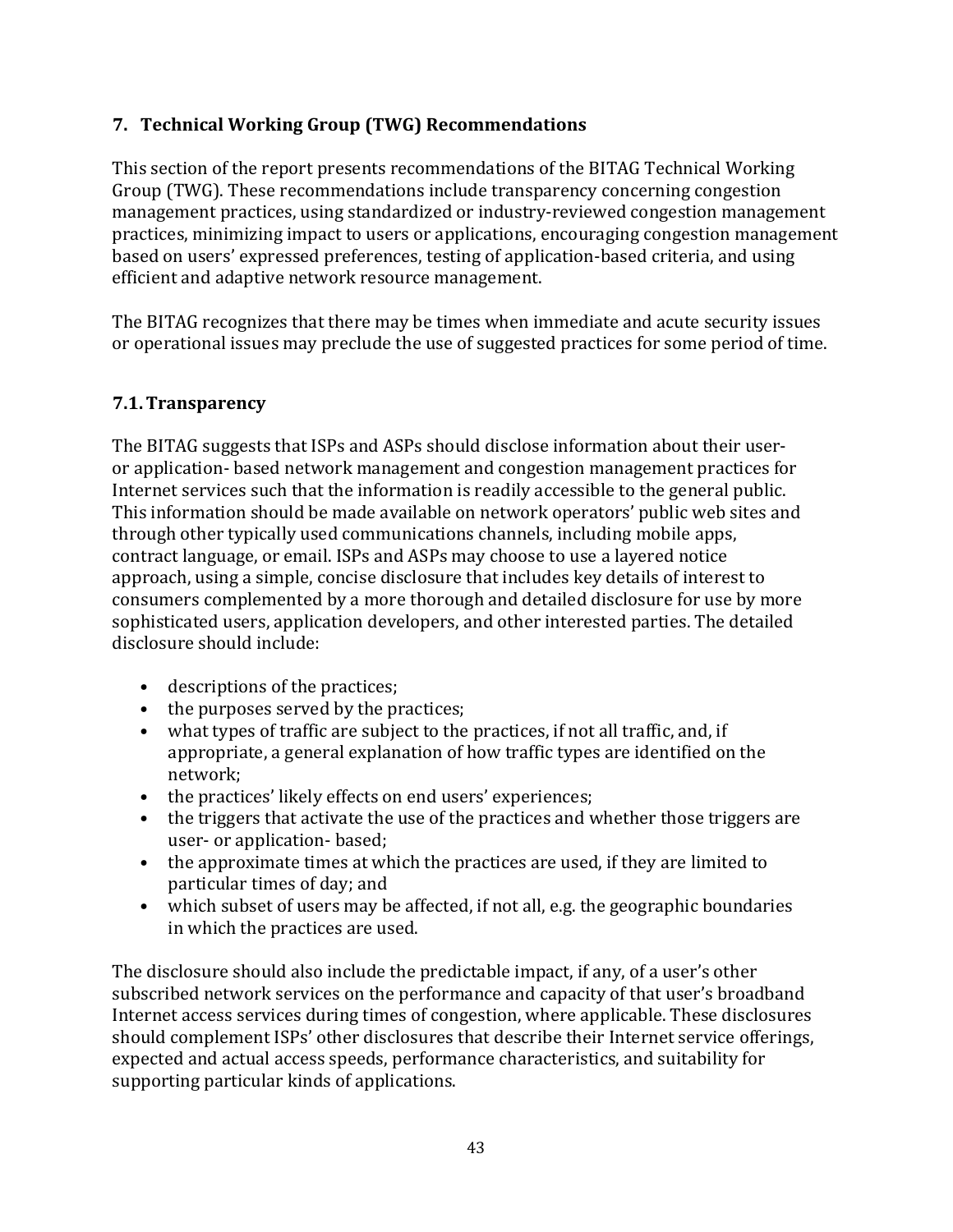All of these disclosures may be made without divulging competitively sensitive information and should be consistent with the requirements described in the FCC's *Open Internet Order* [Open Internet Order].

#### **7.2.Network Operators should use accepted industry "Best Practices," standardized practices, or seek industry review of practices.**

Organizations like NANOG and the IETF produce considered recommendations of Best Practices and standard practices for a variety of operational issues, including congestion and congestion management. One example is RFC 2309, which recommends that network queues be managed using one of a class of "Active Queue Management" algorithms in order to maximize average throughput while minimizing average latency during transient congestion events without unnecessarily targeting individual data flows or applications. Where network operators see the need for an innovative solution that has not been standardized or documented as a Best Practice, they should consider bringing their unique network or congestion management practices to groups such as the IETF, NANOG, or other technical industry bodies for discussion and possible documentation. An example of this is RFC 6057, an informational RFC entitled "Comcast's Protocol-Agnostic Congestion Management System". This recommendation for review is not intended to imply that the network operator wait until completion of the review before implementing the practice.

#### **7.3. When engaging in a congestion management practice that could have a** detrimental impact on the traffic of certain users or certain applications, the practice should be designed to minimize that impact.

Some congestion management practices may cause certain users or certain applications to experience performance degradation (see the practices in Sections 6.2 and 6.3, for example). ISPs and ASPs should seek to minimize the degradation of certain users or applications, to the extent possible, while still managing the effects of the congestion that triggered the use of the practice. For example, if a particular congestion issue occurs only at certain locations within the network or during certain times of day, practices that degrade the experience for some users or applications should focus on those locations and times, rather than being applied at all locations and times.

The practice described in RFC 6057 provides an example of this minimization. This practice has the potential to deprioritize some users' traffic, but its application is limited to a minimal subset of heavy users. The practice also only targets those users who are in regions of the network that are congested and only lasts until utilization returns to a normal level. Thus, although some heavy users' performance may be degraded, that degradation is limited in terms of the number of users affected, the locations in the network where users can be affected, and the amount of time during which they are affected.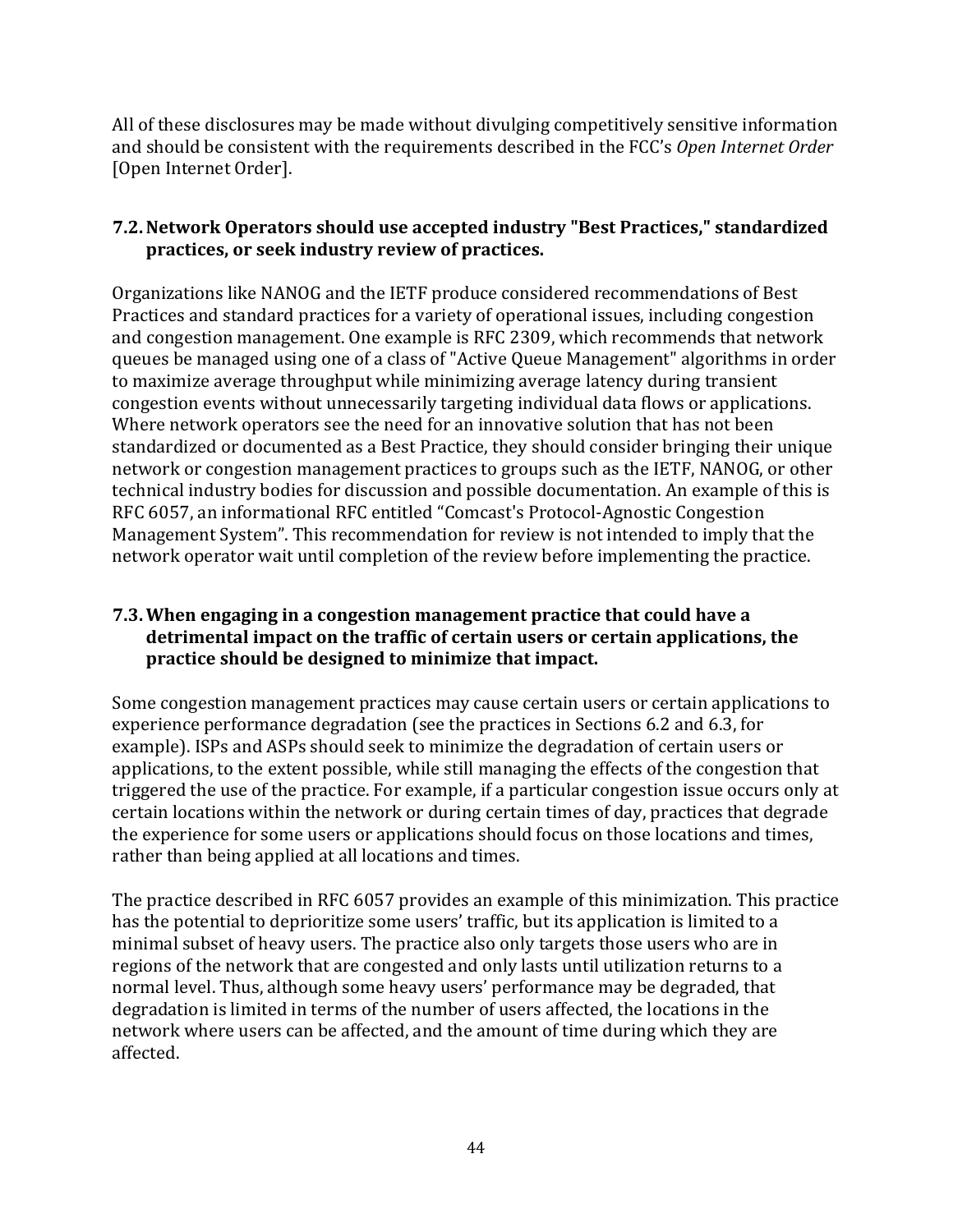#### **7.4.If application-based congestion management practices are used, those based on**  a user's expressed preferences are preferred over those that are not.

User- and application- agnostic congestion management practices are useful in a wide variety of situations, and may be sufficient to accommodate the congestion management needs of network operators in the majority of situations. However, at times network operators may choose to use application-based congestion management practices. For example, congestion management practices based on application criteria may allow an ISP to better honor customer preferences, such as a preference for prioritized VoIP.

The BITAG recommends that if application-based congestion management practices are used, those that prioritize application traffic according to a user's expressed preferences be preferred over those that do not.

#### **7.5. If application–based criteria are used by a network operator, they should be tested prior to deployment and on an ongoing basis.**

Application-based classification by network operators (e.g., using DPI) can sometimes be erroneous. If network operators choose to use application-based criteria for congestion management, the accuracy of the application traffic classifier should be tested before deployment and on an ongoing basis thereafter to ensure that applications are not misclassified and thus mistakenly affected by congestion management.

#### **7.6. ASPs and CDNs should implement efficient and adaptive network resource** management practices.

The BITAG recommends that ASPs and CDNs match use of network resources to the performance requirements of the application. Inefficient or non-adaptive application design may lead to traffic that is more susceptible to degradation by congestion management techniques, to the detriment of the application and its users.

First, applications should be designed to efficiently use network resources, e.g. by using efficient compression or by basing their transmission rate on the capabilities of the receiving device. ASPs and CDNs should recognize that capacity is shared and limited, and that use of network resources by one application reduces the capacity available to other applications and other users.

Second, applications should be designed to adaptively use network resources to the extent feasible given the application's requirements. As discussed in Section 3.5, the characteristics of an application determine when and how OoE is degraded by congestion. Applications should be designed to adaptively adjust their transmission rates based on any congestion in the network. The period over which they adapt should be based on the application's requirements. Jitter-intolerant applications should at a minimum adapt within a period of time equal to their buffering capability. Applications tolerant of variations in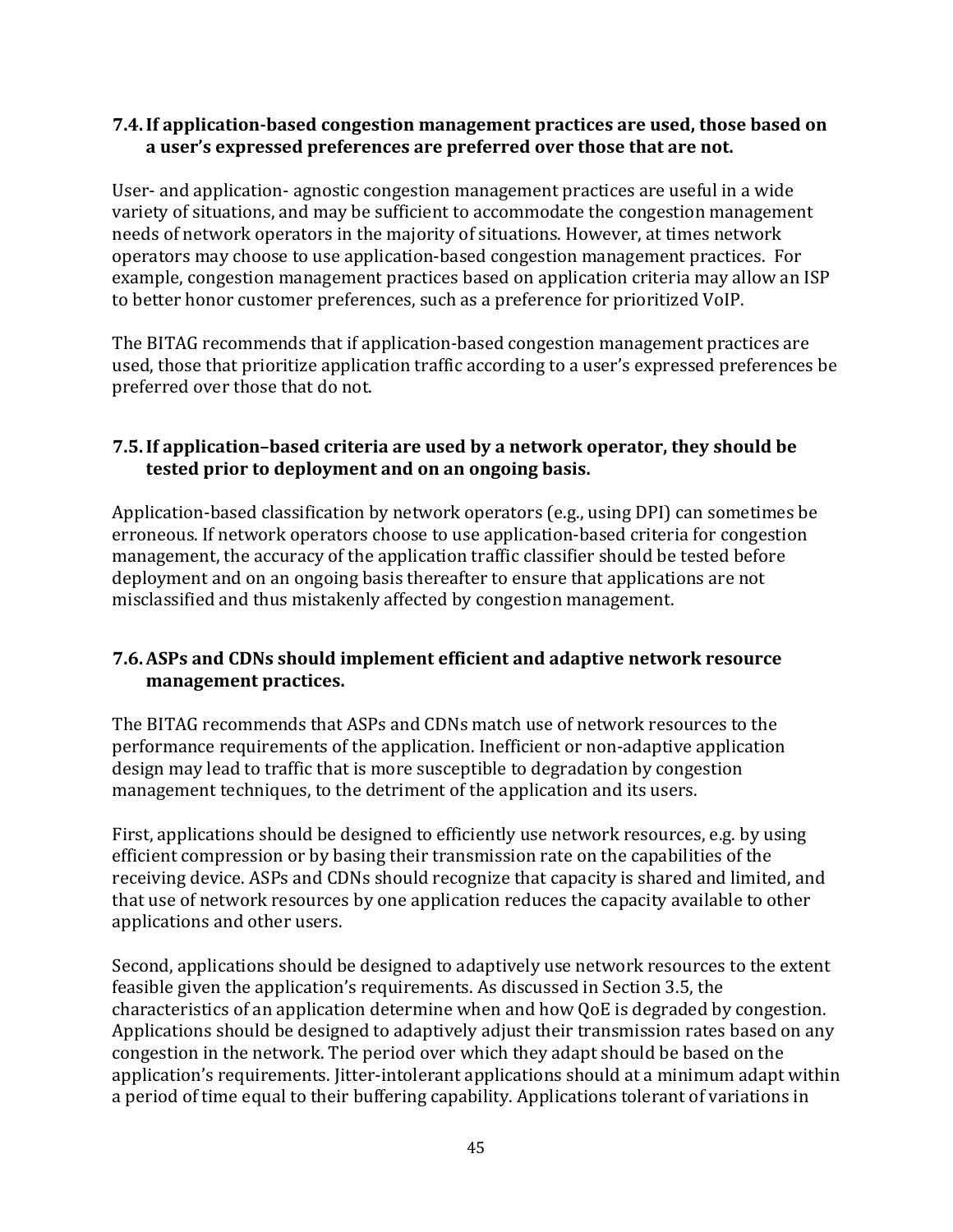throughput over time periods of seconds or greater should adapt within a period of seconds or greater, e.g. by using the TCP protocol.

#### **8. References**

- [802.1p] The Institute of Electrical and Electronics Engineers, Inc., "IEEE Standard for Local and Metropolitan Area Networks—Media access control (MAC) Bridges", 2004, <http://standards.ieee.org/getieee802/download/802.1D-2004.pdf >.
- [802.1Q] The Institute of Electrical and Electronics Engineers, Inc., "IEEE Standard for Local and metropolitan area networks--Media Access Control (MAC) Bridges and Virtual Bridged Local Area Networks", 2011, <http://standards.ieee.org/getieee802/download/802.1Q-2011.pdf>.
- [ALTO] Alimi, R., R. Penno, and Y. Yang, "ALTO Protocol", Internet Draft, July 14, 2013, <http://datatracker.ietf.org/doc/draft-ietf-alto-protocol/>.

[3GPP PCC specification] 3GPP, "Policy and Charging control Architecture", <http://www.3gpp.org/ftp/Specs/html-info/23203.htm>.

- [Atias] Atias, Ronen, "Under the Hood of the DDoS Attack on U.S. Banks", Incapsula, Blog Post, January 8, 2013, <http://www.incapsula.com/the-incapsula-blog/item/603cyber-attack-us-banks>.
- [BGPMON] BGPMON, "Looking at the spamhaus DDOS from a BGP perspective", March 30, 2013, <http://www.bgpmon.net/looking-at-the-spamhouse-ddos-from-a-bgpperspective/>.
- [BITAG Port Blocking Report] BITAG Technical Working Group, "Port Blocking", August 2013, <http://www.bitag.org/documents/Port-Blocking.pdf>.
- [Cisco QoS Design Overview] Cisco, "Quality of Service Design Overview", <http://www.cisco.com/en/US/docs/solutions/Enterprise/WAN\_and\_MAN/QoS\_S RND/QoSIntro.html#wp46447>.
- [CiscoVNI] Cisco, "VNI Forecast Highlights", 2012, <http://www.cisco.com/web/solutions/sp/vni/vni\_forecast\_highlights/index.html  $>$ .
- [Comcast2008] Comcast Corporation, Comcast 2008 Network Management Practices, <http://downloads.comcast.net/docs/Cover\_Letter.pdf>, <http://downloads.comcast.net/docs/Attachment\_A\_Current\_Practices.pdf>, <http://downloads.comcast.net/docs/Attachment\_B\_Future\_Practices.pdf>, <http://downloads.comcast.net/docs/Attachment\_C\_Compliance\_Plan.pdf>,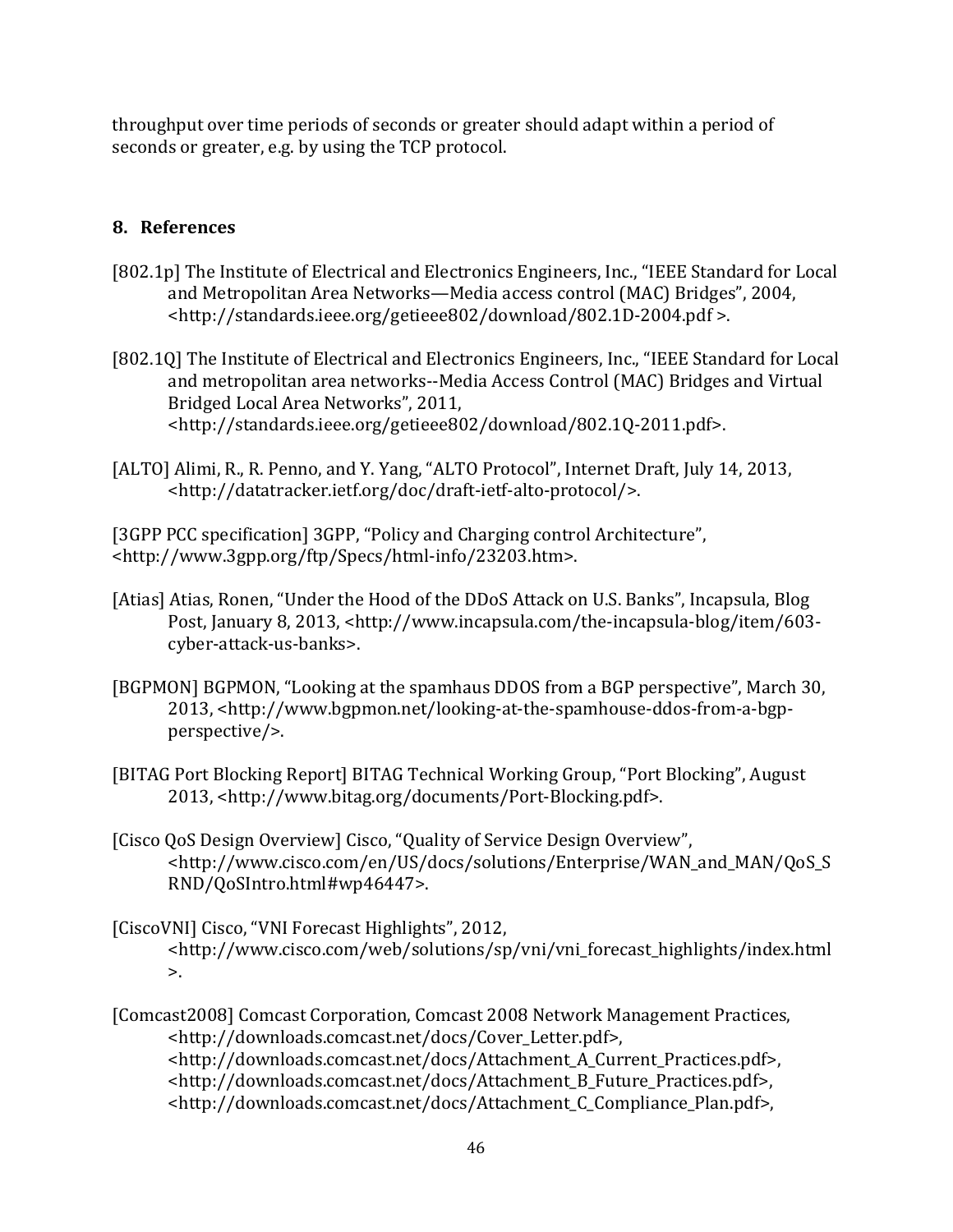<http://downloads.comcast.net/docs/comcast-nm-transition-notification.pdf>, <http://downloads.comcast.net/docs/january-30-2009-comcast-fcc-response.pdf>.

- [Comcast Powerboost] Woundy, R., "Powerboost: A Comcast Innovation for High-Speed Internet Users", Aug. 24, 2011, <http://corporate.comcast.com/comcastvoices/powerboost-a-comcast-innovation-for-high-speed\_internet\_users>.
- [DECADE] Alimi, R., A Rahman, D. Kutscher, Y. Yang, H. Song, and K. Pentikousis, "DECADE: DECoupled Application Data Enroute", Internet Draft, June 10, 2013, <http://tools.ietf.org/html/draft-alimi-protocol-01>.
- [End-to-end Detection] Kanuparthy, P., and C. Dovrolis, "End-to-end Detection of ISP Traffic Shaping Using Active and Passive Methods", Georgia Institute of Technology, <http://www.cc.gatech.edu/~partha/shaperprobe-TR.pdf>.
- [Estonia] Richards, J., "Denial-of-Service: The Estonian Cyberwar and Its Implications for U.S. National Security", International Affairs Review, <http://www.iargwu.org/node/65>.
- [Evolution of Internet Congestion] Bauer, S., D. Clark, and W. Lehr, "The Evolution of Internet Congestion", 2009, <http://people.csail.mit.edu/wlehr/Lehr-Papers files/Bauer Clark Lehr 2009.pdf>.
- [FCC 07-31] Federal Communications Commission, Broadband Market Practices Notice of Inquiry, FCC 07-3, 2007.
- [FCC 2008] Federal Communications Commission, Memorandum Opinion and Order In the Matters of Free Press and Public Knowledge Against Comcast Corporation for Secretly Degrading Peer-to-Peer Applications; Broadband Industry Practices; Petition of Free Press Et Al. for Declaratory Ruling That Degrading an Internet Application Violates the FCC's Internet Policy Statement and Does Not Meet an Exception for "Reasonable Network Management.", 2008.
- [GSMA] GSM Association, "Advancing 3GPP Networks: Optimisation and Overload Management Techniques to Support Smart Phones, Version 1.0", White Paper, June 2012, <http://www.gsma.com/newsroom/wp-content/uploads/2013/02/Opt-Overload-Man-Tech-Support-Smart-Phones.pdf>.
- [Guardian] Shoffield, J., "Slammer Worm Broke Net Speed Records", The Guardian, Technology Blog, Feb. 6, 2003, <http://www.guardian.co.uk/technology/blog/2003/feb/06/slammerwormbr>.
- [HOMENET] Chown, T., J. Arkko, A. Brandt, O. Troan, and J. Well, "Home Networking Architecture for IPv6", Internet Draft, Aug. 1, 2013, <http://datatracker.ietf.org/doc/draft-ietf-homenet-arch/>.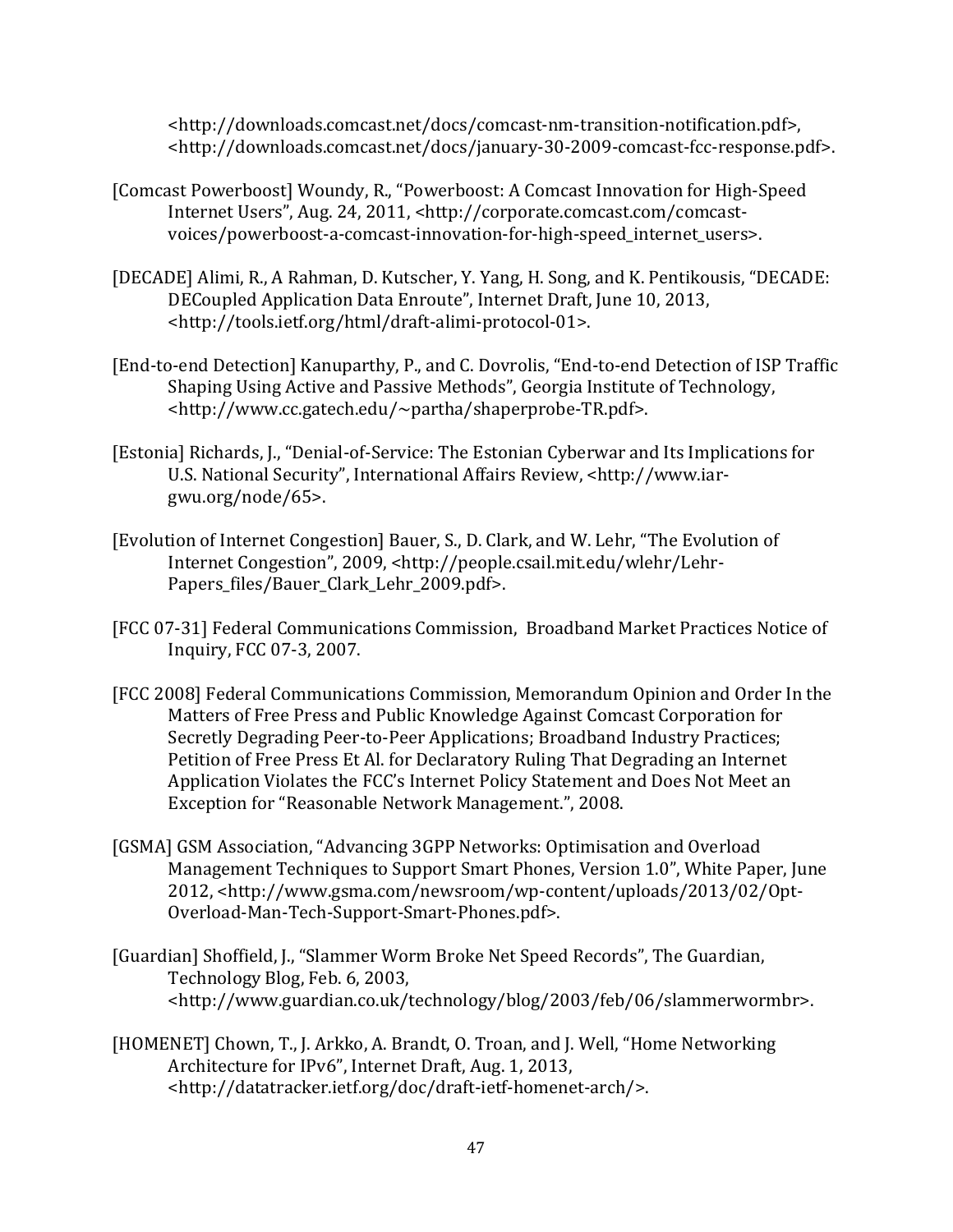- [Kamphuis] Kar, I., "Meet the Man Behind the Biggest Cyberattack in History", Heavy.com, Tech Interview, March 29, 2013, <http://www.heavy.com/tech/2013/03/sven-olafkamphuis-cyberbunker-stophaus-spamhaus-cyberattack/>.
- [Kurose and Ross] Kurose, James F., and Ross, Keith W., "Computer Networking: A Top-Down Approach", Addison-Wesley, 6<sup>th</sup> edition, 2013.
- [Martin and Westall] Martin, J., and J. Westall, "Assessing the Impact of BitTorrent on DOCSIS Networks", Proceedings of the 2007 IEEE Broadnets, 2007.
- [Measuring Broadband America 2012] Federal Communications Commission, Office of Engineering and Technology and Consumer and Governmental Affairs Bureau, "2012 Measuring Broadband America, July Report", July 2012, <http://transition.fcc.gov/cgb/measuringbroadbandreport/2012/Measuring-Broadband-America.pdf>.
- [Open Internet Order] Federal Communications Commission, In the Matter of Preserving the Open Internet Broadband Industry Practices, FCC 10-201, Dec. 21, 20120, <http://hraunfoss.fcc.gov/edocs\_public/attachmatch/FCC-10-201A1.pdf>.
- [PacketCable] Cablelabs, "PacketCable", <http://www.cablelabs.com/packetcable/>.
- [Powerboost] Bauer, S., D. Clark, W. Lehr, "Powerboost", <http://groups.csail.mit.edu/ana/Publications/p7-bauer.pdf>.
- [RFC1122] R. Braden, "Requirements for Internet Hosts Communications Layers", October 1989, RFC 1122, <http://tools.ietf.org/html/rfc1122>.
- [RFC 1633] Braden, R., D. Clark, and S. Shenker, "Integrated Services in Internet Architecture: An Overview", RFC 1633, June 1994, <http://tools.ietf.org/html/rfc1633>.
- [RFC2205] Braden, R., L. Shang, S. Berson, S. Herzog, and S. Jamin, "Resource ReSerVation Protocol (RSVP)", RFC 2205, Sept. 1997, <http://tools.ietf.org/html/rfc1633>.
- [RFC2309] Braden, B., D. Clark, J. Crowcroft, B. Davie, S. Deering, D. Estrin, S. Floyd, V. Jacobson, G. Minshall, C. Partridge, L. Peterson, K. Ramakrishnan, S. Shenker, J. Wroclawski, and L. Zhang. "Recommendations on Oueue Management and Congestion Avoidance in the Internet", RFC, 2309, April 1998, <http://tools.ietf.org/html/rfc2309>.
- [RFC2430] Li, T., and Y. Rekhter, "A Provider Architecture for Differentiated Services and Traffic Engineering (PASTE)", RFC 2430, Oct. 1998, <http://tools.ietf.org/html/rfc2430>.
- [RFC2474] Nichols, K., S. Blake, F. Baker, and D. Black, "Definition of the Differentiated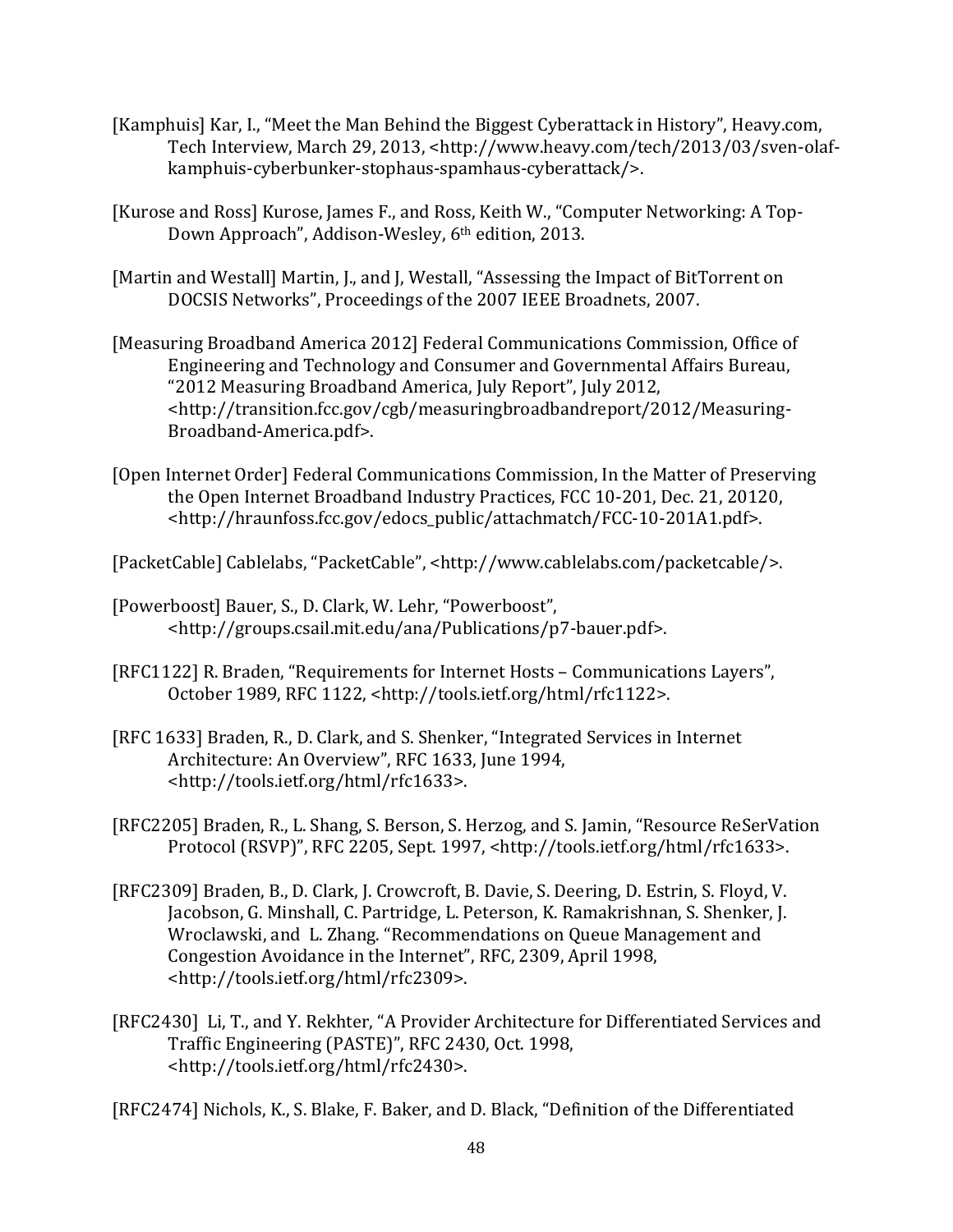Services Field (DS Field) in the IPv4 and IPv6 Headers", RFC 2474, Dec. 1998, <http://tools.ietf.org/html/rfc2474>.

- [RFC2475] Blake, S., D. Black, M. Carlson, E. Davies, Z. Wang, and W. Weiss, "An Architecture for Differentiated Services", RFC 2475, Dec. 1998, <http://tools.ietf.org/html/rfc2475>.
- [RFC2597] Heinanen, J., T. Finland, F. Baker, W. Weiss, J. Wroclawski, "Assured Forwarding PHB Group", RFC 2597, June 1999, <http://tools.ietf.org/html/rfc2597>.
- [RFC3168] Ramakrishnan, K., S. Floyd, and D. Black, "The Addition of Explicit Congestion Notification (ECN) to IP", RFC 3168, September 2001, <http://tools.ietf.org/html/rfc3168>.
- [RFC3246] Davie, B., A. Charny, J.C.R. Bennett, K. Benson, J.Y. Le Boudec, W. Courtney, S. Davari, V. Firoiu, D. Stiliadis, "An Expedited Forwarding PHB (Per Hop Behavior)", RFC 3246, March 2002, <http://tools.ietf.org/html/rfc3246>.
- [RFC3272] Awduche, D., A. Chiu, A. Elwalid, I. Widjaja, and X. Xiao, "Overview and Principles of Internet Traffic Engineering", RFC 3272, May 2002, <http://tools.ietf.org/html/rfc3272>.
- [RFC3550] Schulzrinne, H., S. Casner, R. Frederick, and V. Jacobsen, "RTP: A Transport Protocol for Real-Time Applications", RFC 3550, July 2003, <http://tools.ietf.org/html/rfc3550>.
- [RFC4594] Babiarz, J., K. Chan, and F. Baker, "Configuration Guidelines for DiffServ Service Classes", RFC 4594, Aug. 2006, <http://tools.ietf.org/html/rfc4594>.
- [RFC4915] Psenak, P., S. Mirtorabi, A. Roy, L. Nguyen, "Multi-Topology (MT) Routing in OSPF", RFC 4915, June 2007, <http://tools.ietf.org/html/rfc4915>.
- [RFC5472] Zseby, T., E. Boschi, N. Brownlee, B. Claise, "IP Flow Information Export (IPFIX) Applicability", RFC 5472, March 2009, < http://tools.ietf.org/html/rfc5472>.
- [RFC5594] Peterson, J., and A. Cooper, "Report from the IETF Workshop on Peer-to-Peer (P2P) Infrastructure, May 28, 2008", RFC 5594, July 2009, <http://tools.ietf.org/html/rfc5594>.
- [RFC6057] C. Bastian, T. Klieber, J. Livingood, J. Mills, and R. Woundy, "Comcast's Protocol-Agnostic Congestion Management System", Dec. 2010, RFC 6057, Informational, <http://tools.ietf.org/html/rfc6057>.
- [RFC6437] Amante, S., B. Carpenter, S. Jiang, and J. Rajahalme, "IPv6 Flow Label Specification", RFC 6437, Nov. 2011, <http://tools.ietf.org/html/rfc6437>.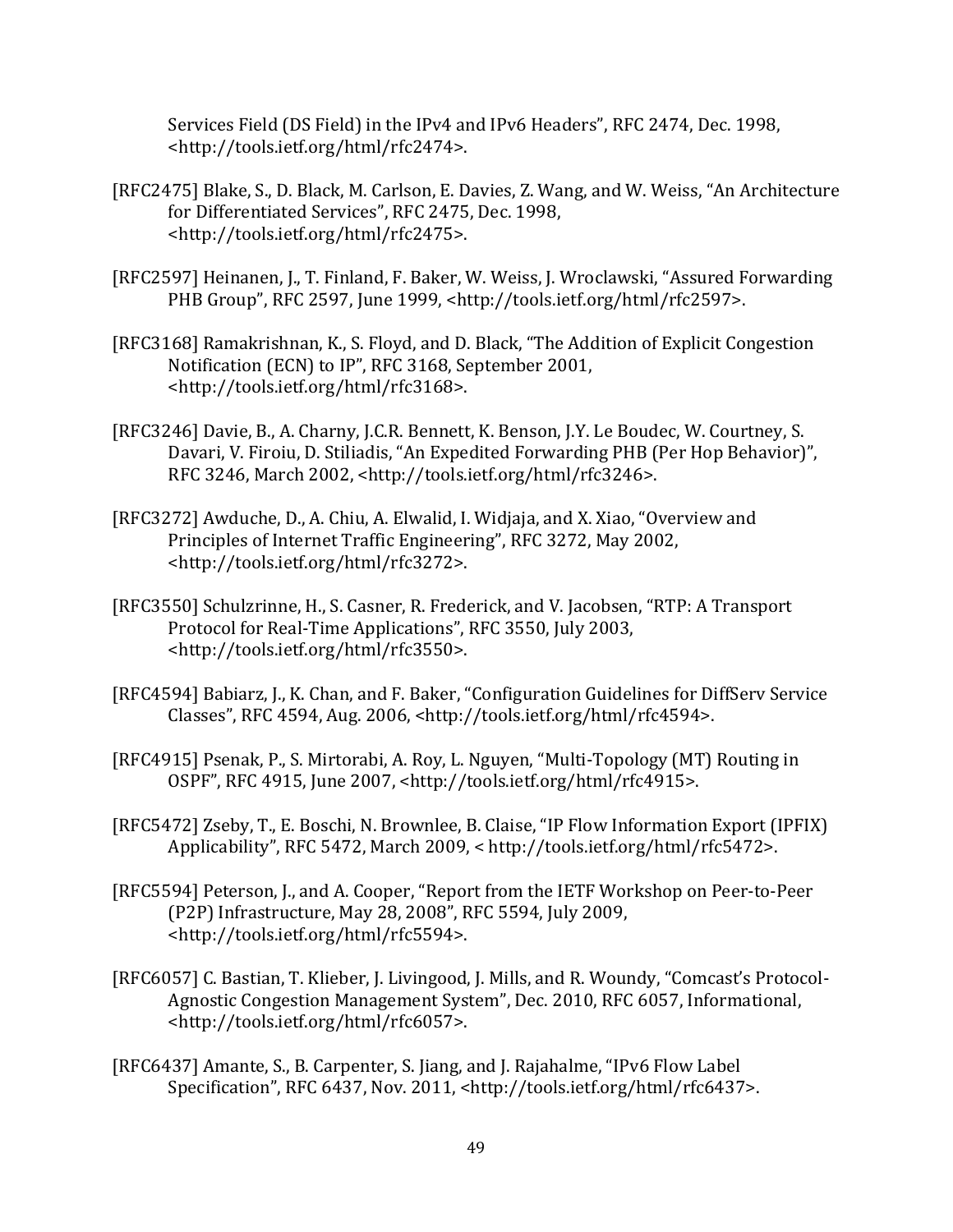- [RFC6679] Westerlund, M., I. Johansson, C. Perkins, P. O'Hanlon, and K. Carlberg, "Explicit Congestion Notification (ECN) for RTP over UDP", RFC 6679, August 2012, <http://tools.ietf.org/html/rfc6679>.
- [RFC6817] Shalunov, S., G. Hazel, J. Iyengar, and M. Kuehlewind, "Low Extra Delay Background Transport (LEDBAT)", RFC 6817, Dec. 2012, <http://tools.ietf.org/html/rfc6817/>.
- [RFC6789] Briscoe, B, R. Woundy, and A Cooper, "Congestion Exposure (ConEx) Concepts and Use Cases", RFC 6789, December 2012, <http://tools.ietf.org/html/rfc6789>.
- [Sandvine2013] Sandvine Incorporated, LLC. . "Global Internet Phenomena Report: 1H 2013", July 16, 2013, <http://www.sandvine.com/downloads/documents/Phenomena\_1H\_2013/Sandvi ne Global Internet Phenomena Report 1H 2013.pdf>.
- [Svensson] Svensson, P. "Comcast Actively Hinders Subscribers' File-sharing Traffic, AP Testing Shows." Associated Press, October 19, 2007.
- [Verizon Optimization Deployment] Verizon Wireless, "Optimization Deployment – Terms and Conditions", Aug. 17, 2013, <http://support.verizonwireless.com/support/information/network\_optimization. html>.
- [Virgin Guide to Traffic Management] Virgin Media, "Your Guide To Traffic Management", August 17, 2013, <http://my.virginmedia.com/traffic-management/trafficmanagement-policy-thresholds.html>.

# **9. Glossary of terms**

All definitions of terms are solely for the purposes of this report. Readers should be aware that many terms have alternate definitions, particularly when used in different or nonnetworking contexts. 

| admission<br>control                            | Decisions that determine which flows are granted reservations.                                     |
|-------------------------------------------------|----------------------------------------------------------------------------------------------------|
| application layer                               | The layer at which network applications and application-<br>specific techniques reside, e.g. HTTP. |
| <b>Application</b><br>Service Provider<br>(ASP) | A provider of applications used on broadband Internet access<br>services.                          |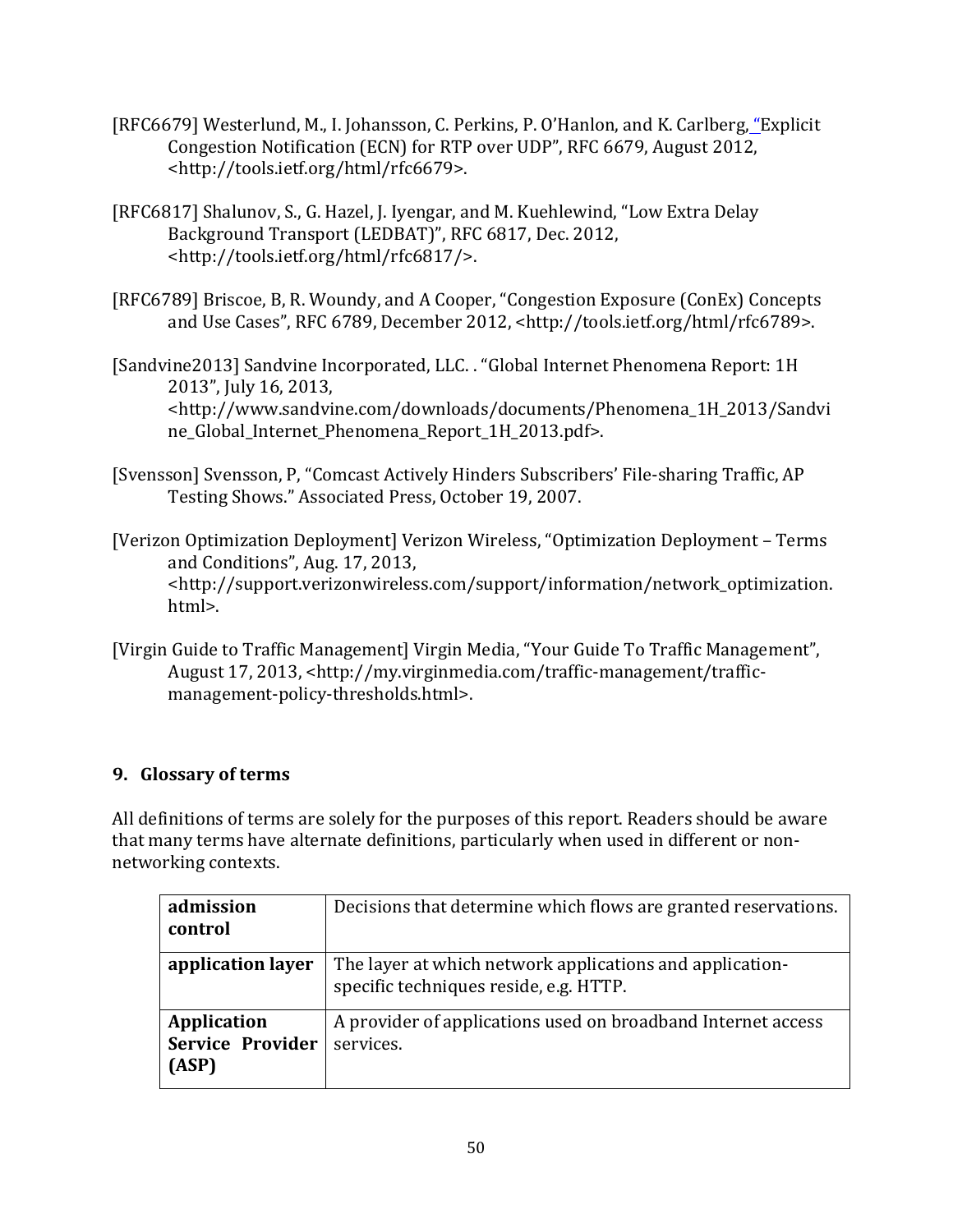| best-effort<br>service                | A network service in which routers transmit packets in the<br>order in which they are received, and without regard to the<br>source, the application that generated them, or the resulting<br>QoE.          |
|---------------------------------------|-------------------------------------------------------------------------------------------------------------------------------------------------------------------------------------------------------------|
| bottleneck                            | The link or router in a network path where demand is highest<br>relative to capacity.                                                                                                                       |
| bursty                                | A traffic flow is bursty if its volume changes rapidly in time.                                                                                                                                             |
| cache                                 | To temporarily store popular content in multiple locations.                                                                                                                                                 |
| capacity                              | The capacity of a link is the number of bits per second that it<br>can transmit. The capacity of a router is the number of packets<br>or bytes per second that it can transmit.                             |
| classifier                            | An entity that selects packets based on the content of packet<br>headers or other attributes according to defined rules.                                                                                    |
| codepoint                             | Specific bits in the IP packet header that can be used to classify<br>packets of differentiated services in order to provide desired<br>routing, scheduling, and dropping treatment.                        |
| congestion                            | The effect upon network performance during time periods in<br>which instantaneous demand exceeds capacity.                                                                                                  |
| congestion<br>management<br>practice  | The use by a party or organization of a collection of traffic<br>management techniques, targeted at particular users or<br>applications, upon the trigger of some event.                                    |
| congestion<br>management<br>technique | A specific congestion management function that determines<br>whether Internet traffic is transmitted or the rate at which<br>traffic is transmitted, or that enables such functions in other<br>techniques. |
| data link layer                       | The layer at which packet forwarding and multiple access<br>techniques reside, e.g. Ethernet.                                                                                                               |
| delay jitter                          | The variation in end-to-end delay between packets.                                                                                                                                                          |
| demand                                | The volume of traffic that is presented to a link at a given point<br>in time, typically measured in bits per second.                                                                                       |
| differentiated<br>service             | A description of the overall treatment of a subset of a<br>customer's traffic across either an operator's network, a<br>combination of operators' networks, or end-to-end.                                  |
| end-to-end<br>packet delay            | The time from the transmission of a packet at the source to its<br>reception at the destination.                                                                                                            |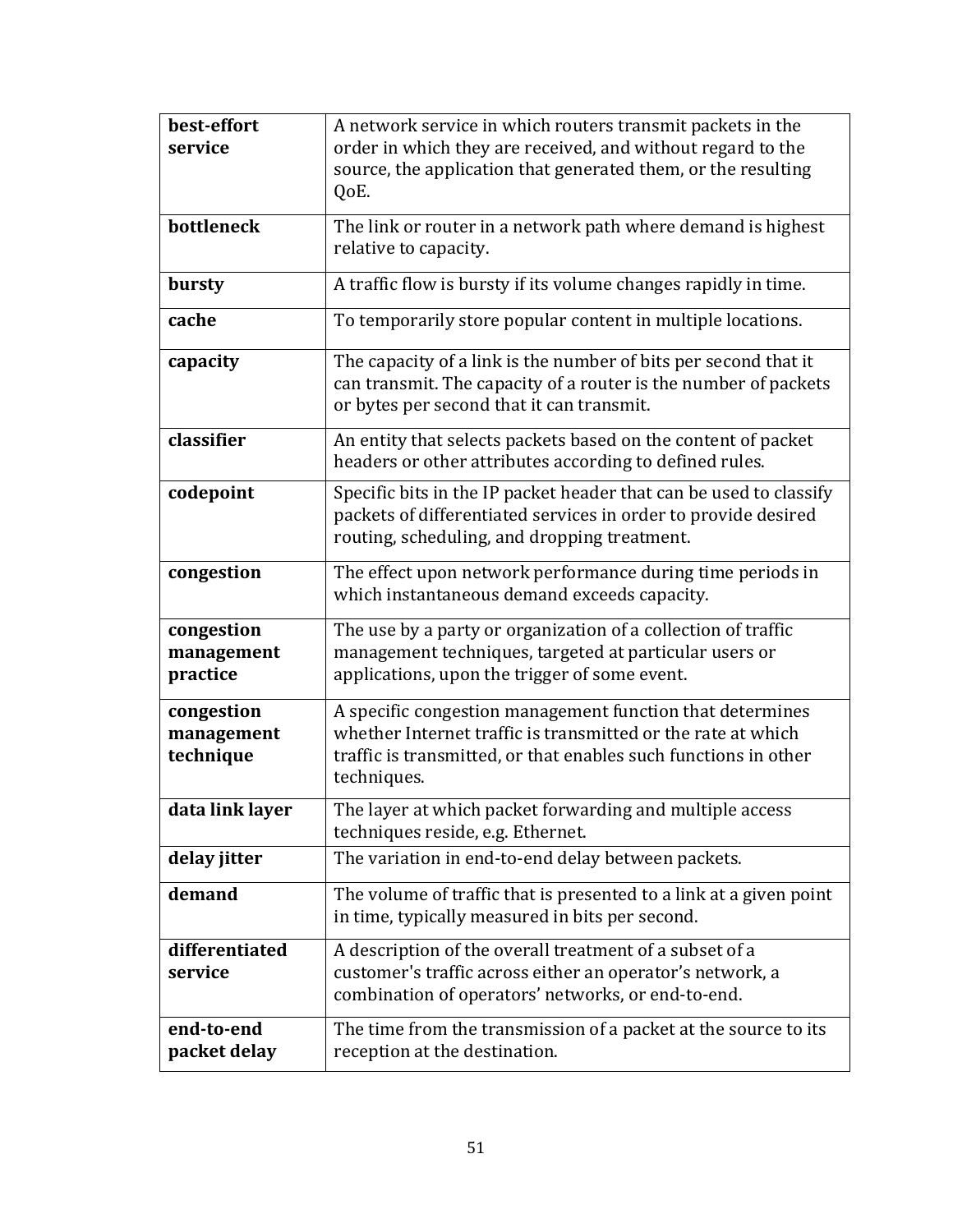| end-to-end<br>packet loss                        | The proportion of packets that are transmitted by a source that<br>do not arrive at the destination.                                                                                                                                                                                                                                                                                                                                                            |
|--------------------------------------------------|-----------------------------------------------------------------------------------------------------------------------------------------------------------------------------------------------------------------------------------------------------------------------------------------------------------------------------------------------------------------------------------------------------------------------------------------------------------------|
| end-to-end<br>throughput                         | The average number of bits per second that are received at the<br>destination.                                                                                                                                                                                                                                                                                                                                                                                  |
| flow                                             | A group of packets that share a common set of properties.                                                                                                                                                                                                                                                                                                                                                                                                       |
| <b>Internet Service</b><br><b>Provider (ISP)</b> | A provider of broadband Internet access service.                                                                                                                                                                                                                                                                                                                                                                                                                |
| layer                                            | An abstraction that hides the implementation details of a<br>particular set of functionality.                                                                                                                                                                                                                                                                                                                                                                   |
| load                                             | The ratio of demand (averaged over a chosen measurement<br>interval) to the capacity of a specific link or router.                                                                                                                                                                                                                                                                                                                                              |
| mark                                             | Specific bits of a packet header that indicate the classification of<br>a packet or that indicate congestion.                                                                                                                                                                                                                                                                                                                                                   |
| measurement<br>interval                          | The time period over which measurements are aggregated.                                                                                                                                                                                                                                                                                                                                                                                                         |
| network layer                                    | The layer at which packet routing techniques resides, e.g. IP.                                                                                                                                                                                                                                                                                                                                                                                                  |
| network<br>operator                              | An ISP, or an ASP that operates a network.                                                                                                                                                                                                                                                                                                                                                                                                                      |
| physical layer                                   | The layer at which digital-to-analog and analog-to-digital<br>conversion techniques reside.                                                                                                                                                                                                                                                                                                                                                                     |
| policing                                         | The dropping or reclassification of packets that exceed the<br>maximum capacity allocated to a flow.                                                                                                                                                                                                                                                                                                                                                            |
| <b>Quality of</b><br><b>Experience</b><br>(QoE)  | The satisfaction of a user with the performance of an<br>application.                                                                                                                                                                                                                                                                                                                                                                                           |
| <b>Quality of</b><br>Service (QoS)               | The performance desired by or required by an application,<br>commonly expressed in terms of end-to-end packet delay, end-<br>to-end packet loss, delay jitter, and/or throughput.                                                                                                                                                                                                                                                                               |
| rate control                                     | Adaptive modification of the rate of a traffic flow based on<br>congestion.                                                                                                                                                                                                                                                                                                                                                                                     |
| <b>Service Level</b><br><b>Agreement (SLA)</b>   | Economic and legal agreements between network operators or<br>between users and network operators that delineate<br>contractual aspects of the service, often including the upstream<br>and downstream bit rates at the boundary between the<br>operators' networks, the maximum delay across an operator's<br>network, sometimes the maximum proportion of packets to be<br>dropped or other QoS characteristics, and sometimes<br>specifications of payments. |